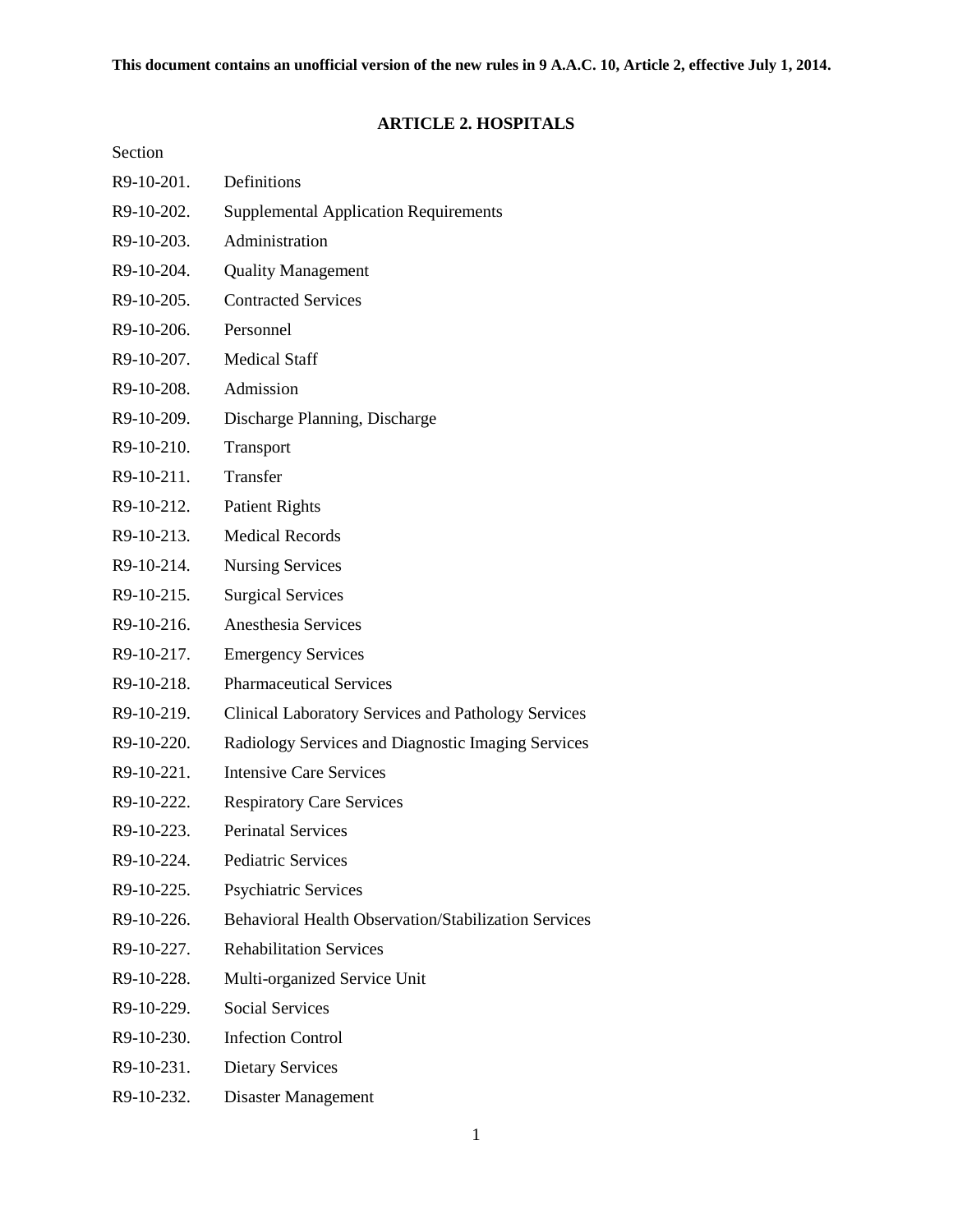- R9-10-233. Environmental Standards
- R9-10-234. Physical Plant Standards
- R9-10-235. Administrative Separation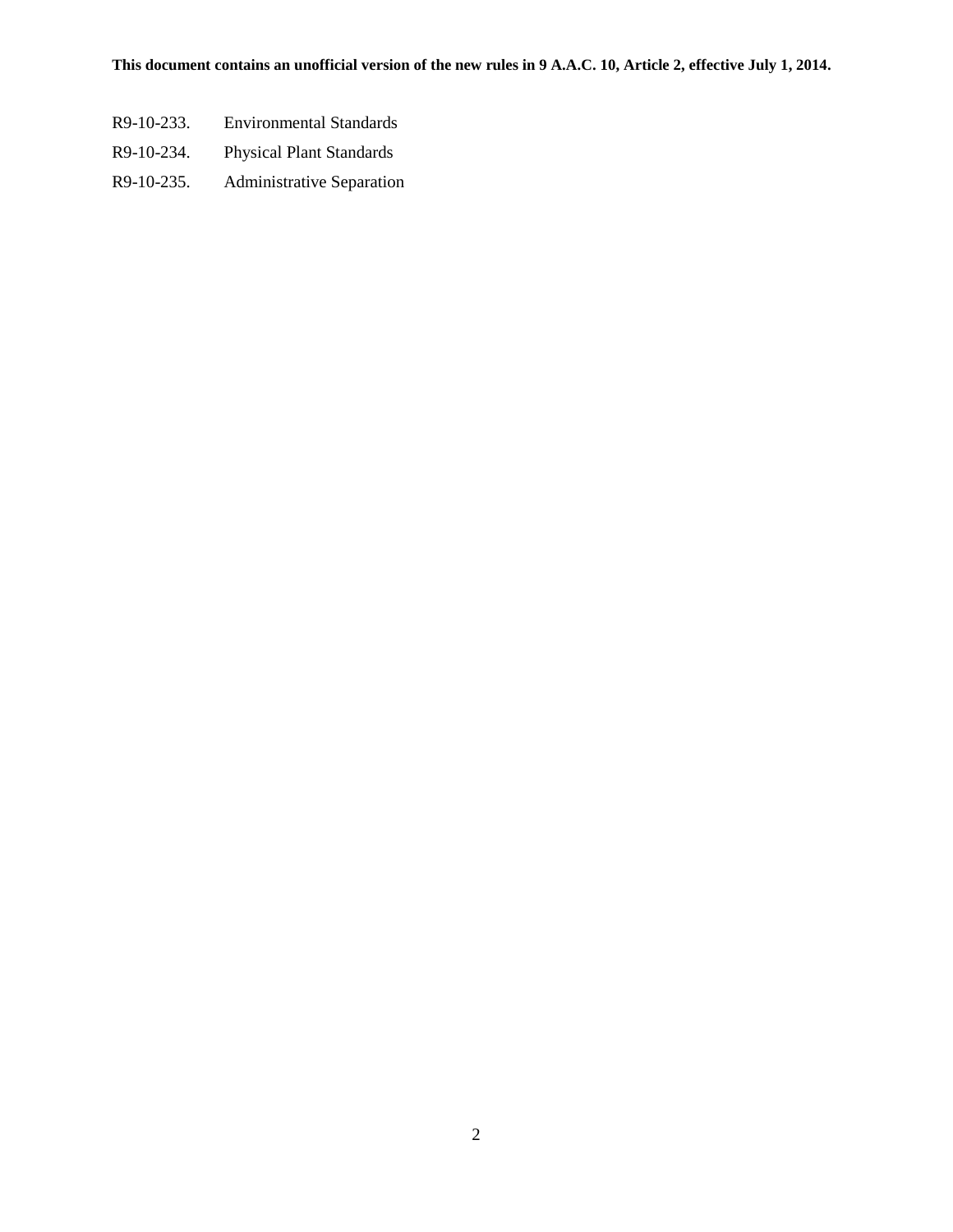#### **ARTICLE 2. HOSPITALS**

#### **R9-10-201. Definitions**

In addition to the definitions in A.R.S. § 36-401 and R9-10-101, the following definitions apply in this Article unless otherwise specified:

- 1. "Acuity" means a patient's need for hospital services based on the patient's medical condition.
- 2. "Acuity plan" means a method for establishing nursing personnel requirements by unit based on a patient's acuity.
- 3. "Adult" means an individual the hospital designates as an adult based on the hospital's criteria.
- 4. "Care plan" means a documented guide for providing nursing services and rehabilitation services to a patient that includes measurable objectives and the methods for meeting the objectives.
- 5. "Continuing care nursery" means a nursery where medical services and nursing services are provided to a neonate who does not require intensive care services.
- 6. "Critically ill inpatient" means an inpatient whose severity of medical condition requires the nursing services of specially trained registered nurses for:
	- a. Continuous monitoring and multi-system assessment,
	- b. Complex and specialized rapid intervention, and
	- c. Education of the inpatient or inpatient's representative.
- 7. "Device" has the same meaning as in A.R.S. § 32-1901.
- 8. "Diet" means food and drink provided to a patient.
- 9. "Diet manual" means a written compilation of diets.
- 10. "Dietary services" means providing food and drink to a patient according to an order.
- 11. "Diversion" means notification to an emergency medical services provider, as defined in A.R.S. § 36-2201, that a hospital is unable to receive a patient from an emergency medical services provider.
- 12. "Drug formulary" means a written list of medications available and authorized for use developed according to R9-10-218.
- 13. "Emergency services" means unscheduled medical services provided in a designated area to an outpatient in an emergency.
- 14. "Gynecological services" means medical services for the diagnosis, treatment, and management of conditions or diseases of the female reproductive organs or breasts.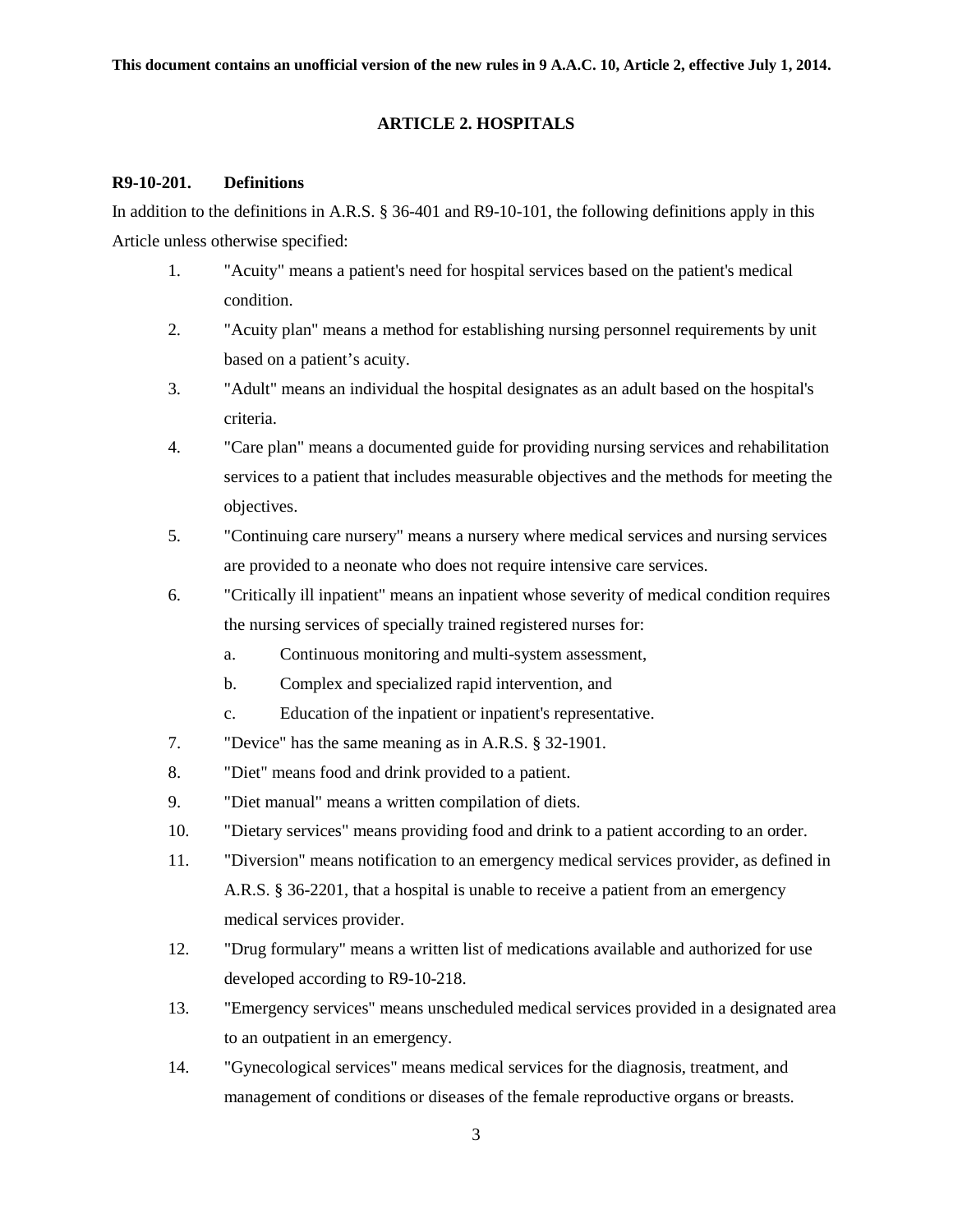- 15. "Hospital services" means medical services, nursing services, and health-related services provided in a hospital.
- 16. "Infection control risk assessment" means determining the probability for transmission of communicable diseases.
- 17. "Inpatient" means an individual who:
	- a. Is admitted to a hospital as an inpatient according to policies and procedures,
	- b. Is admitted to a hospital with the expectation that the individual will remain and receive hospital services for 24 consecutive hours or more, or
	- c. Receives hospital services for 24 consecutive hours or more.
- 18. "Intensive care services" means hospital services provided to a critically ill inpatient who requires the services of specially trained nursing and other personnel members as specified in policies and procedures.
- 19. "Medical staff regulations" means standards, approved by the medical staff, that govern the day-to-day conduct of the medical staff members.
- 20. "Multi-organized service unit" means an inpatient unit in a hospital where more than one organized service may be provided to a patient in the inpatient unit.
- 21. "Neonate" means an individual:
	- a. From birth until discharge following birth, or
	- b. Who is designated as a neonate by hospital criteria.
- 22. "Nurse anesthetist" means a registered nurse who meets the requirements of A.R.S. § 32- 1661 and who has clinical privileges to administer anesthesia.
- 23. "Nurse executive" means a registered nurse accountable for the direction of nursing services provided in a hospital.
- 24. "Nursery" means an area in a hospital designated only for neonates.
- 25. "Nurse supervisor" means a registered nurse accountable for managing nursing services provided in an organized service in a hospital.
- 26. "Nutrition assessment" means a process for determining a patient's dietary needs using information contained in the patient's medical record.
- 27. "On duty" means that an individual is at work and performing assigned responsibilities.
- 28. "Organized service" means specific medical services, such as surgical services or emergency services, provided in an area of a hospital designated for the provision of those medical services.
- 29. "Outpatient" means an individual who: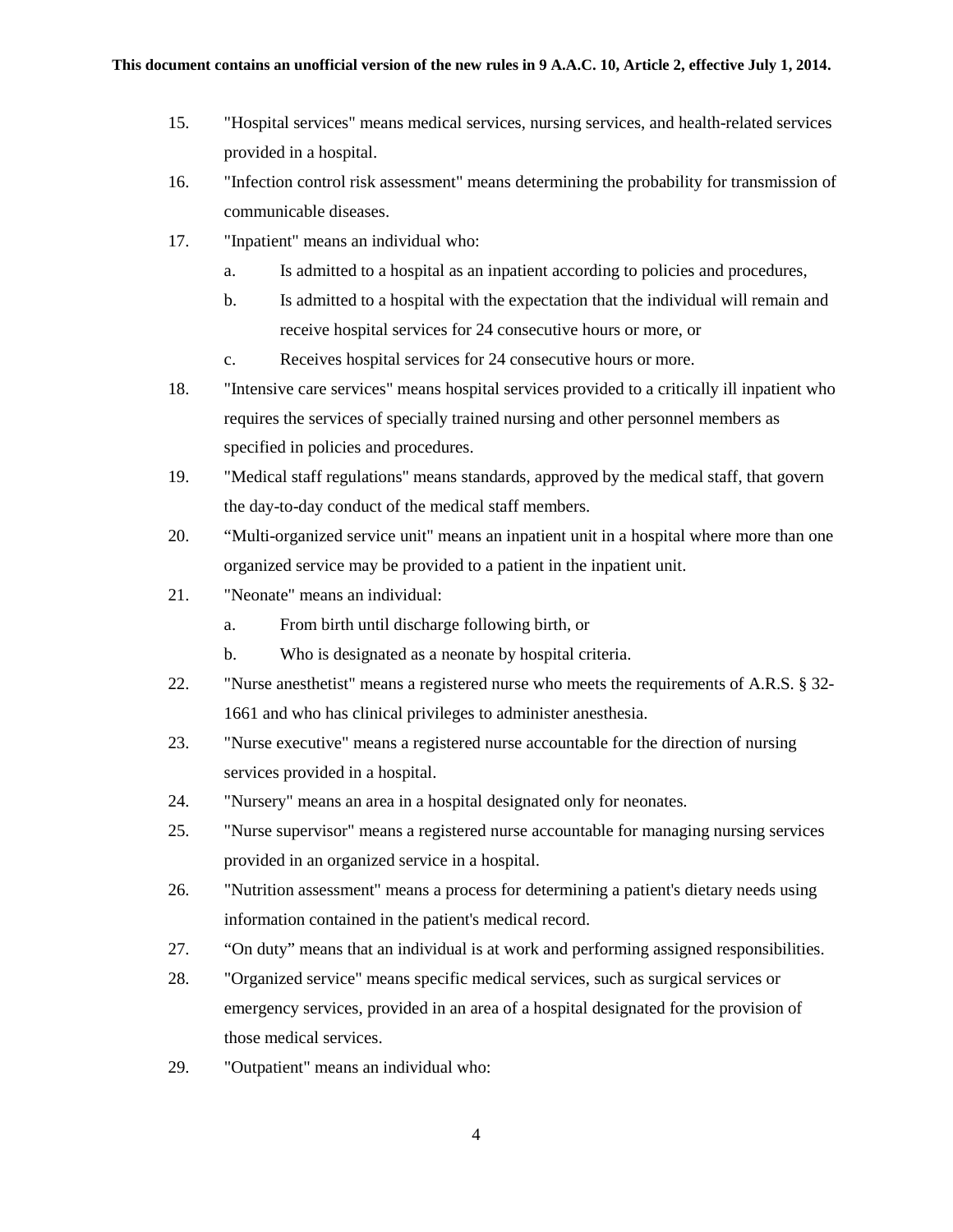- a. Is admitted to a hospital with the expectation that the individual will receive hospital services for less than 24 consecutive hours; or
- b. Except as provided in subsection (17) receives, hospital services for less than 24 consecutive hours.
- 30. "Pathology" means an examination of human tissue for the purpose of diagnosis or treatment of an illness or disease.
- 31. "Patient care" means hospital services provided to a patient by a personnel member or a medical staff member.
- 32. "Pediatric" means pertaining to an individual designated by a hospital as a child based on the hospital's criteria.
- 33. "Perinatal services" means medical services for the treatment and management of obstetrical patients and neonates.
- 34 "Post-anesthesia care unit" means a designated area for monitoring a patient following a medical procedure for which anesthesia was administered to the patient.
- 35. "Private duty staff" means an individual, excluding a personnel member, compensated by a patient or the patient's representative.
- 36. "Psychiatric services" means the diagnosis, treatment, and management of a mental disorder.
- 37. "Rehabilitation services" means medical services provided to a patient to restore or to optimize functional capability.
- 38. "Single group license" means a license that includes authorization to operate health care institutions according to A.R.S. § 36-422(F) or (G).
- 39. "Social services" means assistance, other than medical services or nursing services, provided by a personnel member to a patient to assist the patient to cope with concerns about the patient's illness or injury while in the hospital or the anticipated needs of the patient after discharge.
- 40. "Specialty" means a specific branch of medicine practiced by a licensed individual who has obtained education or qualifications in the specific branch in addition to the education or qualifications required for the individual's license.
- 41. "Surgical services" means medical services involving a surgical procedure.
- 42. "Transfusion" means the introduction of blood or blood products from one individual into the body of another individual.
- 43. "Unit" means a designated area of an organized service.
- 44. "Vital record" has the same meaning as in A.R.S. § 36-301.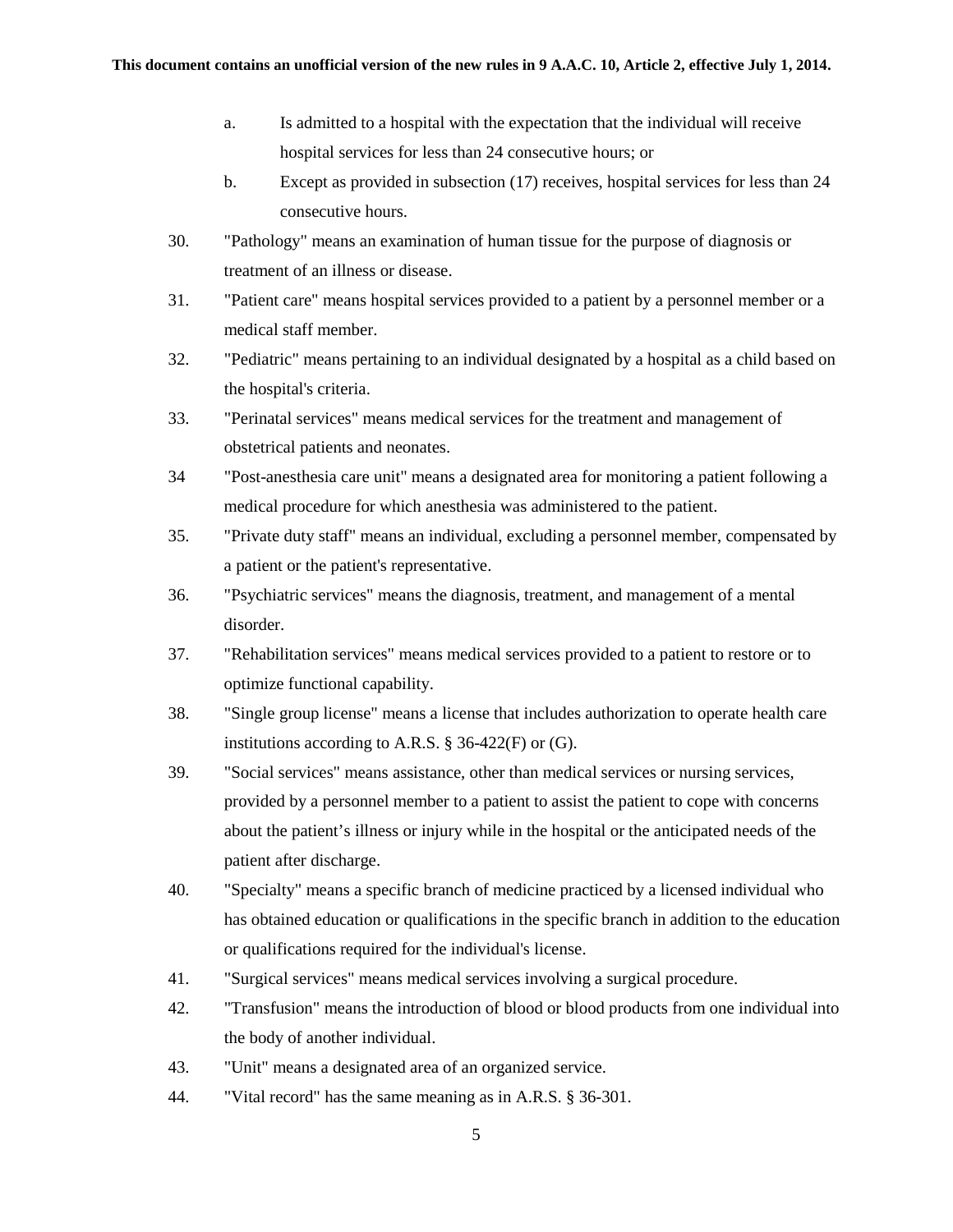45. "Well-baby bassinet" means a receptacle used for holding a neonate who does not require treatment and whose anticipated discharge is within 96 hours after birth.

### **R9-10-202. Supplemental Application Requirements**

- A. In addition to the license application requirements in A.R.S. § 36-422 and 9 A.A.C. 10, Article 1, an applicant for an initial license shall include:
	- 1. On the application the requested licensed capacity for the hospital, including:
		- a. The number of inpatient beds for each organized service, not including well-baby bassinets; and
		- b. If applicable, the number of inpatient beds for each multi-organized service unit;
	- 2. On the application, if applicable, the requested licensed occupancy for providing behavioral health observation/stabilization services to:
		- a. Individuals who are under 18 years of age, and
		- b. Individuals 18 years of age and older; and
	- 3. A list, in a format provided by the Department, of medical staff specialties and subspecialties.
- B. For a single group license authorized in A.R.S. § 36-422(F), in addition to the requirements in subsection (A), a governing authority applying for an initial or renewal license shall submit the following to the Department, in a format provided by the Department, for each satellite facility under the single group license:
	- 1. The name, address, and telephone number of the satellite facility;
	- 2. The name of the administrator; and
	- 3. The hours of operation during which the satellite facility provides medical services, nursing services, or health-related services.
- C. For a single group license authorized in A.R.S. § 36-422(G), in addition to the requirements in subsection (A), a governing authority applying for an initial or renewal license shall submit the following to the Department in a format provided by the Department for each accredited satellite facility under the single group license:
	- 1. The name, address, and telephone number of the accredited satellite facility;
	- 2. The name of the administrator;
	- 3. The hours of operation during which the accredited satellite facility provides medical services, nursing services, or health-related services; and
	- 4. A copy of the accredited satellite facility's current accreditation report.
- D. A governing authority shall: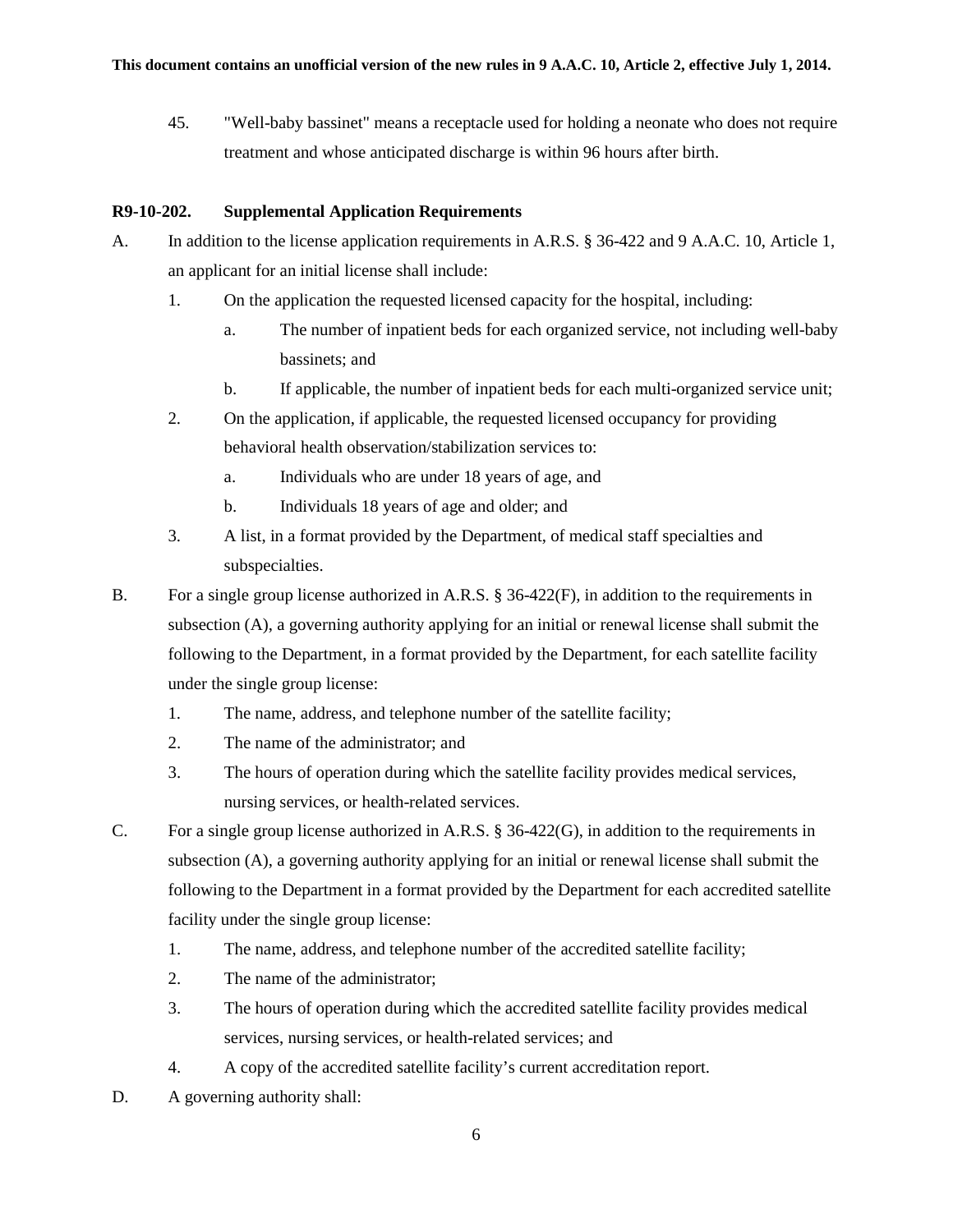- 1. Notify the Department at least 30 calendar days before a satellite facility or an accredited satellite facility on a single group license terminates operations; and
- 2. Submit an application, according to the requirements in 9 A.A.C. 10, Article 1, at least 60 calendar days but not more than 120 calendar days before a satellite facility or an accredited satellite facility licensed under a single group license anticipates providing medical services, nursing services, or health-related services under a license separate from the single group license.

## **R9-10-203. Administration**

- A. A governing authority shall:
	- 1. Consist of one or more individuals responsible for the organization, operation, and administration of a hospital;
	- 2. Establish, in writing:
		- a. A hospital's scope of services,
		- b. Qualifications for an administrator,
		- c. Which organized services are to be provided in the hospital, and
		- d. The organized services that are to be provided in a multi-organized service unit according to R9-10-228(A);
	- 3. Designate, in writing, an administrator who has the qualifications established in subsection  $(A)(2)(b)$ ;
	- 4. Grant, deny, suspend, or revoke a clinical privilege of a medical staff member or delegate authority to an individual to grant or suspend a clinical privilege for a limited time, according to medical staff by-laws;
	- 5. Adopt a quality management program according to R9-10-204;
	- 6. Review and evaluate the effectiveness of the quality management program at least once every 12 months;
	- 7. Designate, in writing, an acting administrator who has the qualifications established in subsection  $(A)(2)(b)$  if the administrator is:
		- a. Expected not to be present on a hospital's premises for more than 30 calendar days, or
		- b. Not present on a hospital's premises for more than 30 calendar days;
	- 8. Except as provided in (A)(7), notify the Department according to A.R.S. § 36-425(I), if there is a change of administrator and identify the name and qualifications of the new administrator; and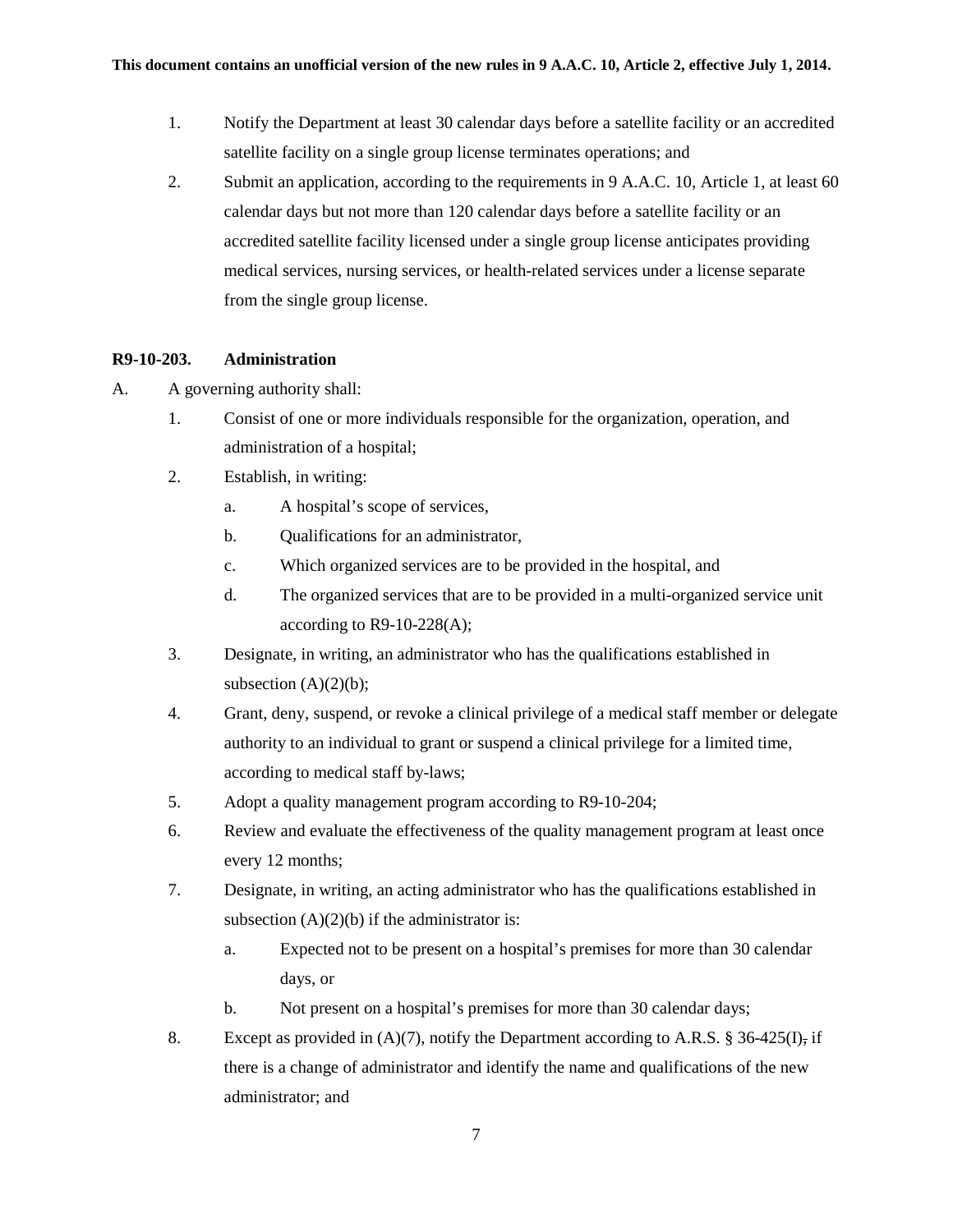- 9. For a health care institution under a single group license, ensure that the health care institution complies with the applicable requirements in this Chapter for the class or subclass of the health care institution.
- B. An administrator:
	- 1. Is directly accountable to the governing authority of a hospital for the daily operation of the hospital and hospital services and environmental services provided by or at the hospital;
	- 2. Has the authority and responsibility to manage the hospital; and
	- 3. Except as provided in subsection (A)(7), shall designate, in writing, an individual who is present on a hospital's premises and available and accountable for hospital services and environmental services when the administrator is not present on the hospital's premises.
- C. An administrator shall ensure that:
	- 1. Policies and procedures are established, documented, and implemented to protect the health and safety of a patient that:
		- a. Cover job descriptions, duties, and qualifications including required skills and knowledge for personnel members, employees, volunteers, and students;
		- b. Cover orientation and in-service education for personnel members, employees, volunteers, and students;
		- c. Include how a personnel member may submit a complaint relating to patient care;
		- d. Cover the requirements in Title 36, Chapter 4, Article 11;
		- e. Cover cardiopulmonary resuscitation training required in R9-10-206(5) including:
			- i. The method and content of cardiopulmonary resuscitation training,
			- ii. The qualifications for an individual to provide cardiopulmonary resuscitation training,
			- iii. The time-frame for renewal of cardiopulmonary resuscitation training, and
			- iv. The documentation that verifies an individual has received cardiopulmonary resuscitation training;
		- f. Cover use of private duty staff, if applicable;
		- g. Cover diversion, including:
			- i. The criteria for initiating diversion;
			- ii. The categories or levels of personnel or medical staff that may authorize or terminate diversion;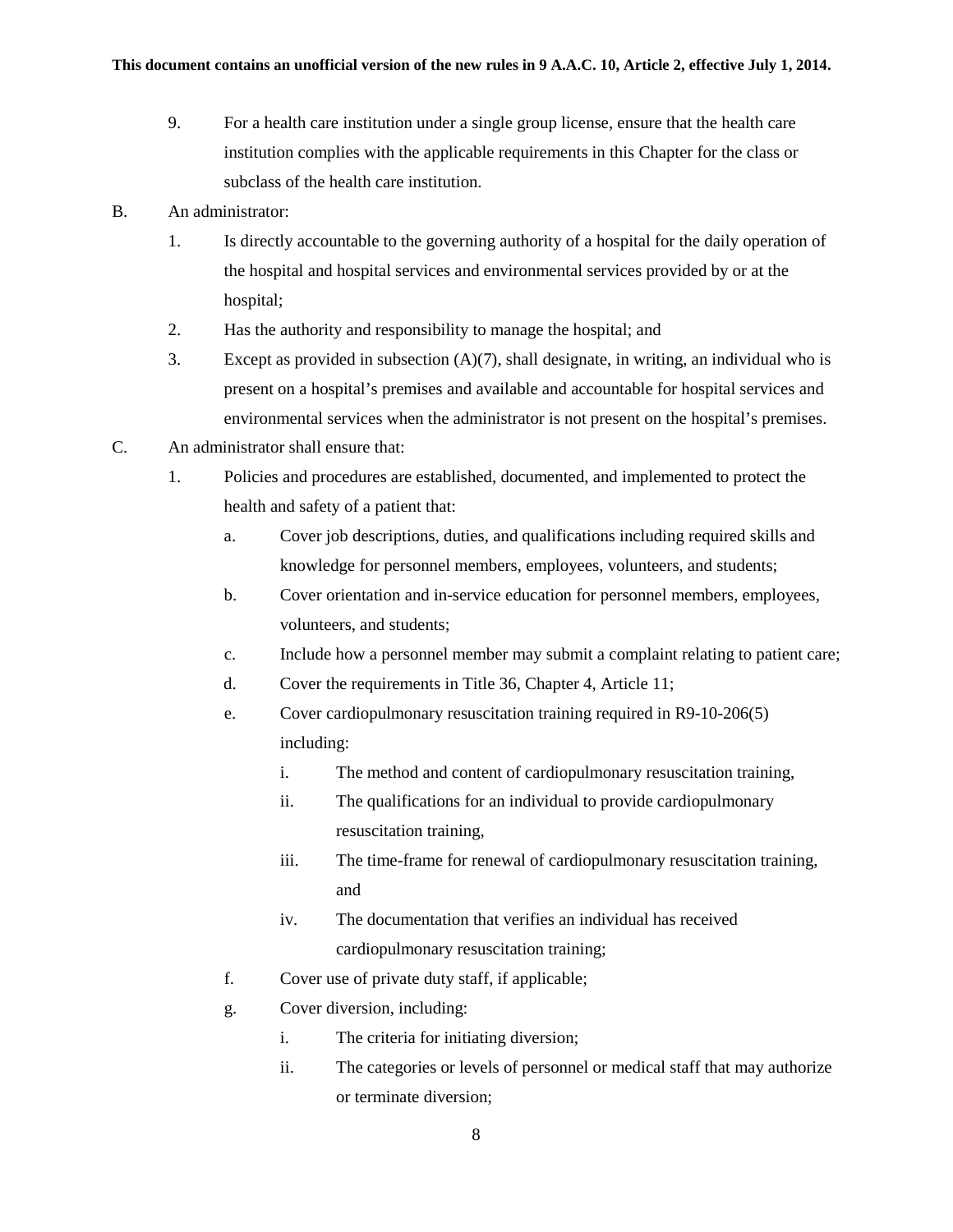- iii. The method for notifying emergency medical services providers of initiation of diversion, the type of diversion, and termination of diversion; and
- iv. When the need for diversion will be reevaluated;
- h. Include a method to identify a patient to ensure the patient receives hospital services as ordered;
- i. Cover patient rights, including assisting a patient who does not speak English or who has a disability to become aware of patient rights;
- j. Cover health care directives;
- k. Cover medical records, including electronic medical records;
- l. Cover quality management, including incident report and supporting documentation;
- m. Cover contracted services;
- n. Cover tissue and organ procurement and transplant; and
- o. Cover when an individual may visit a patient in a hospital, including visiting a neonate in a nursery, if applicable;
- 2. Policies and procedures for hospital services are established, documented, and implemented to protect the health and safety of a patient that:
	- a. Cover patient screening, admission, transport, transfer, discharge planning, and discharge;
	- b. Cover the provision of hospital services;
	- c. Cover acuity, including a process for obtaining sufficient nursing personnel to meet the needs of patients;
	- d. Include when general consent and informed consent are required;
	- e. Include the age criteria for providing hospital services to pediatric patients;
	- f. Cover dispensing, administering, and disposing of medication;
	- g. Cover prescribing a controlled substance to minimize substance abuse by a patient;
	- h. Cover infection control;
	- i. Cover restraints that:
		- i. Require an order, including the frequency of monitoring and assessing the restraint; or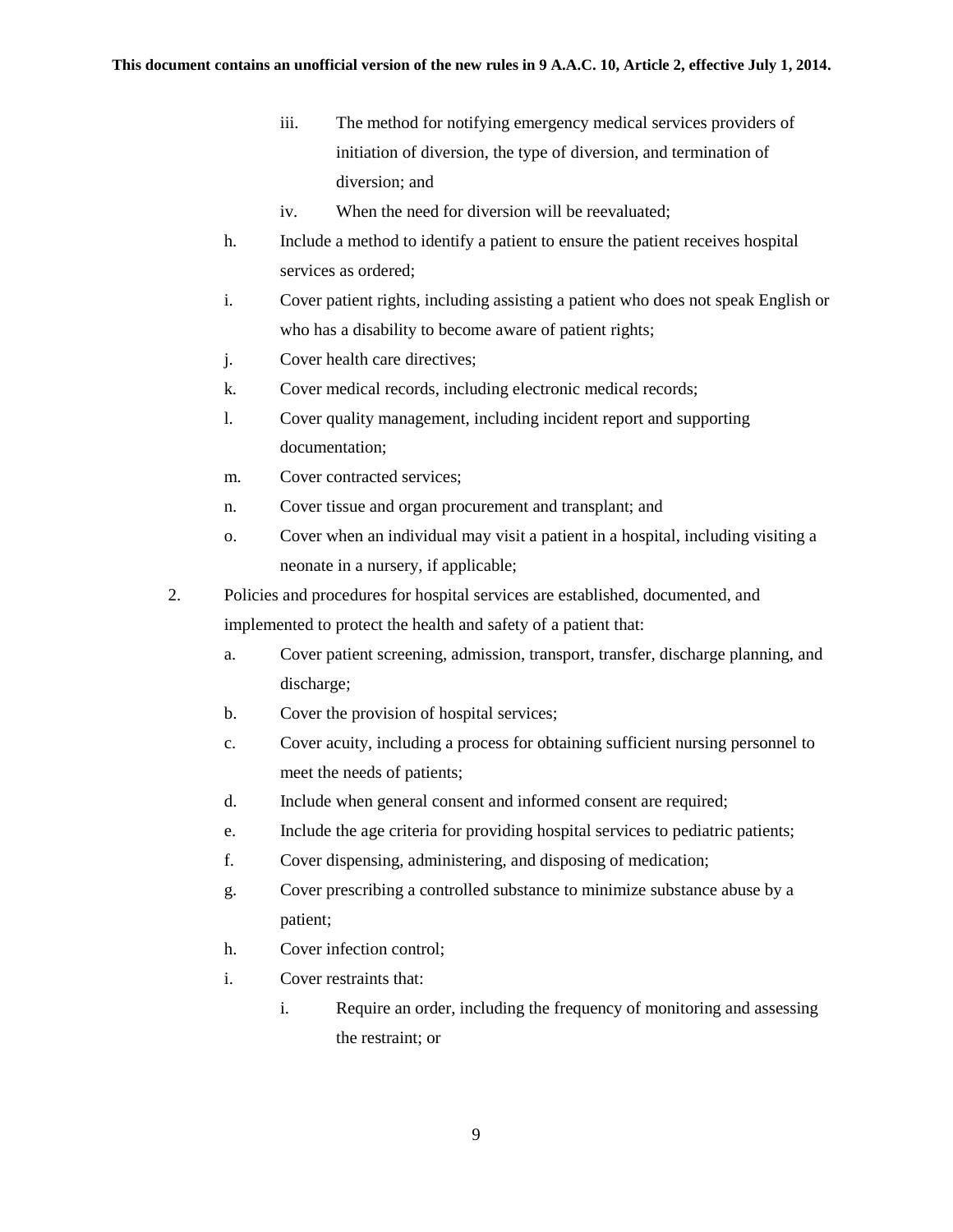- ii. Are necessary to prevent imminent harm to self or others, including how personnel members will respond to a patient's sudden, intense, or out-ofcontrol behavior;
- j. Cover seclusion of a patient including:
	- i. The requirements for an order, and
	- ii. The frequency of monitoring and assessing a patient in seclusion;
- k. Cover communicating with a midwife when the midwife's client begins labor and ends labor;
- l. Cover telemedicine, if applicable; and
- m. Cover environmental services that affect patient care;
- 3. Policies and procedures are reviewed at least once every three years and updated as needed;
- 4. Policies and procedures are available to personnel members;
- 5. The licensed capacity in an organized service is not exceeded except for an emergency admission of a patient;
- 6. A patient is only admitted to an organized service that has exceeded the organized service's licensed capacity after a medical staff member reviews the medical history of the patient and determines that the patient's admission is an emergency; and
- 7. Unless otherwise stated:
	- a. Documentation required by this Article is provided to the Department within two hours after a Department request; and
	- b. When documentation or information is required by this Chapter to be submitted on behalf of a hospital, the documentation or information is provided to the unit in the Department that is responsible for licensing and monitoring the hospital.
- D. An administrator of a special hospital shall ensure that:
	- 1. Medical services are available to an inpatient in an emergency based on the inpatient's medical conditions and the scope of services provided by the special hospital; and
	- 2. A physician or a nurse, qualified in cardiopulmonary resuscitation, is on the hospital premises.

### **R9-10-204. Quality Management**

- A. A governing authority shall ensure that an ongoing quality management program is established that:
	- 1. Complies with the requirements in A.R.S. § 36-445; and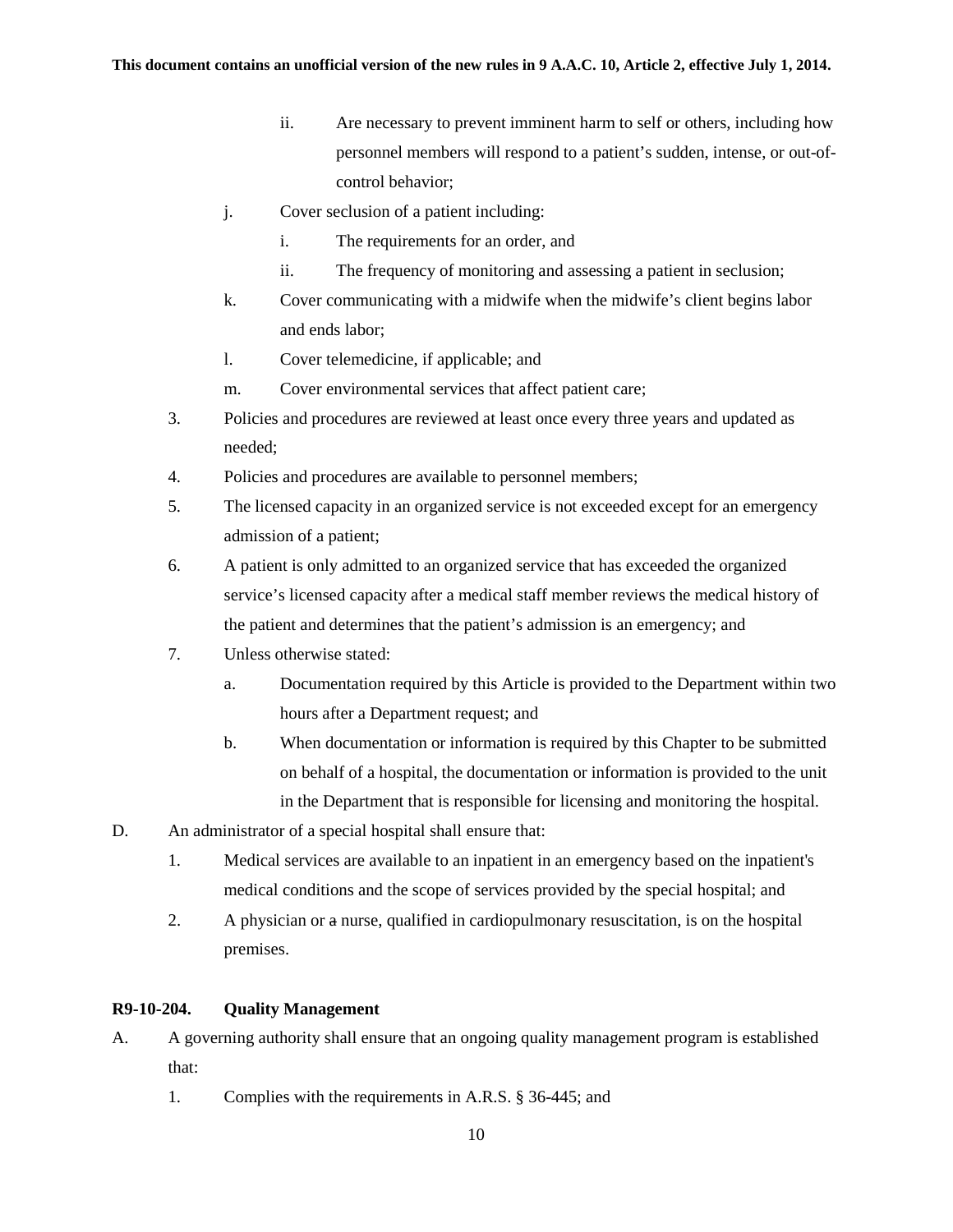- 2. Evaluates the quality of hospital services and environmental services related to patient care.
- B. An administrator shall ensure that:
	- 1. A plan is established, documented, and implemented for an ongoing quality management program that, at a minimum, includes:
		- a. A method to identify, document, and evaluate incidents;
		- b. A method to collect data to evaluate hospital services and environmental services related to patient care;
		- c. A method to evaluate the data collected to identify a concern about the delivery of hospital services or environmental services related to patient care;
		- d. A method to make changes or take action as a result of the identification of a concern about the delivery of hospital services or environmental services related to patient care;
		- e. A method to identify and document each occurrence of exceeding licensed capacity, as described in  $R9-10-203(C)(5)$ , and to evaluate the occurrences of exceeding licensed capacity, including the actions taken for resolving occurrences of exceeding licensed capacity; and
		- f. The frequency of submitting a documented report required in subsection (B)(2) to the governing authority;
	- 2. A documented report is submitted to the governing authority that includes:
		- a. An identification of each concern about the delivery of hospital services or environmental services related to patient care, and
		- b. Any changes made or actions taken as a result of the identification of a concern about the delivery of hospital services or environmental services related to patient care;
	- 3. The acuity plan required in  $R9-10-214(C)(2)$  is reviewed and evaluated at least once every 12 months and the results are documented and reported to the governing authority;
	- 4. The reports required in subsections (B)(2) and (3) and the supporting documentation for the reports are maintained for at least 12 months after the date the report is submitted to the governing authority; and
	- 5. Except for information or documentation that is confidential under federal or state law, a report or documentation required in this Section is provided to the Department for review within two hours after the Department's request.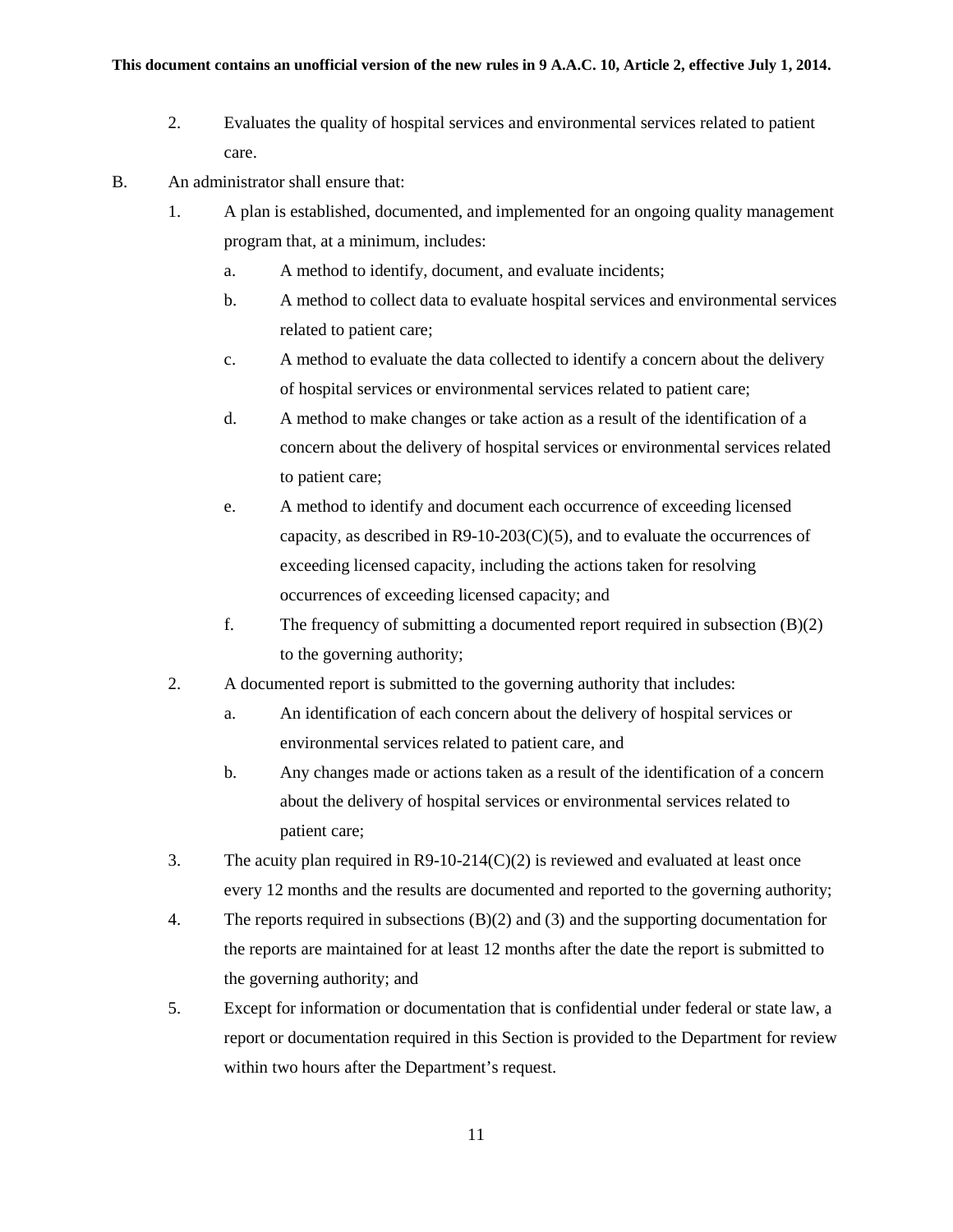#### **R9-10-205. Contracted Services**

An administrator shall ensure that:

- 1. Contracted services are provided according to the requirements in this Article, and
- 2. A documented list of current contracted services is maintained that includes a description of the contracted services provided.

#### **R9-10-206. Personnel**

An administrator shall ensure that:

- 1. The qualifications, skills, and knowledge required for each type of personnel member:
	- a. Are based on:
		- i. The type of physical health services or behavioral health services expected to be provided by the personnel member according to the established job description, and
		- ii. The acuity of the patients receiving physical health services or behavioral health services from the personnel member according to the established job description; and
	- b. Include:
		- i. The specific skills and knowledge necessary for the personnel member to provide the expected physical health services and behavioral health services listed in the established job description,
		- ii. The type and duration of education that may allow the personnel member to have acquired the specific skills and knowledge for the personnel member to provide the expected physical health services or behavioral health services listed in the established job description, and
		- iii. The type and duration of experience that may allow the personnel member to have acquired the specific skills and knowledge for the personnel member to provide the expected physical health services or behavioral health services listed in the established job description;
- 2. A personnel member's skills and knowledge are verified and documented:
	- a. Before the personnel member provides physical health services or behavioral health services, and
	- b. According to policies and procedures;
- 3. Sufficient personnel members are present on a hospital's premises with the qualifications, skills, and knowledge necessary to: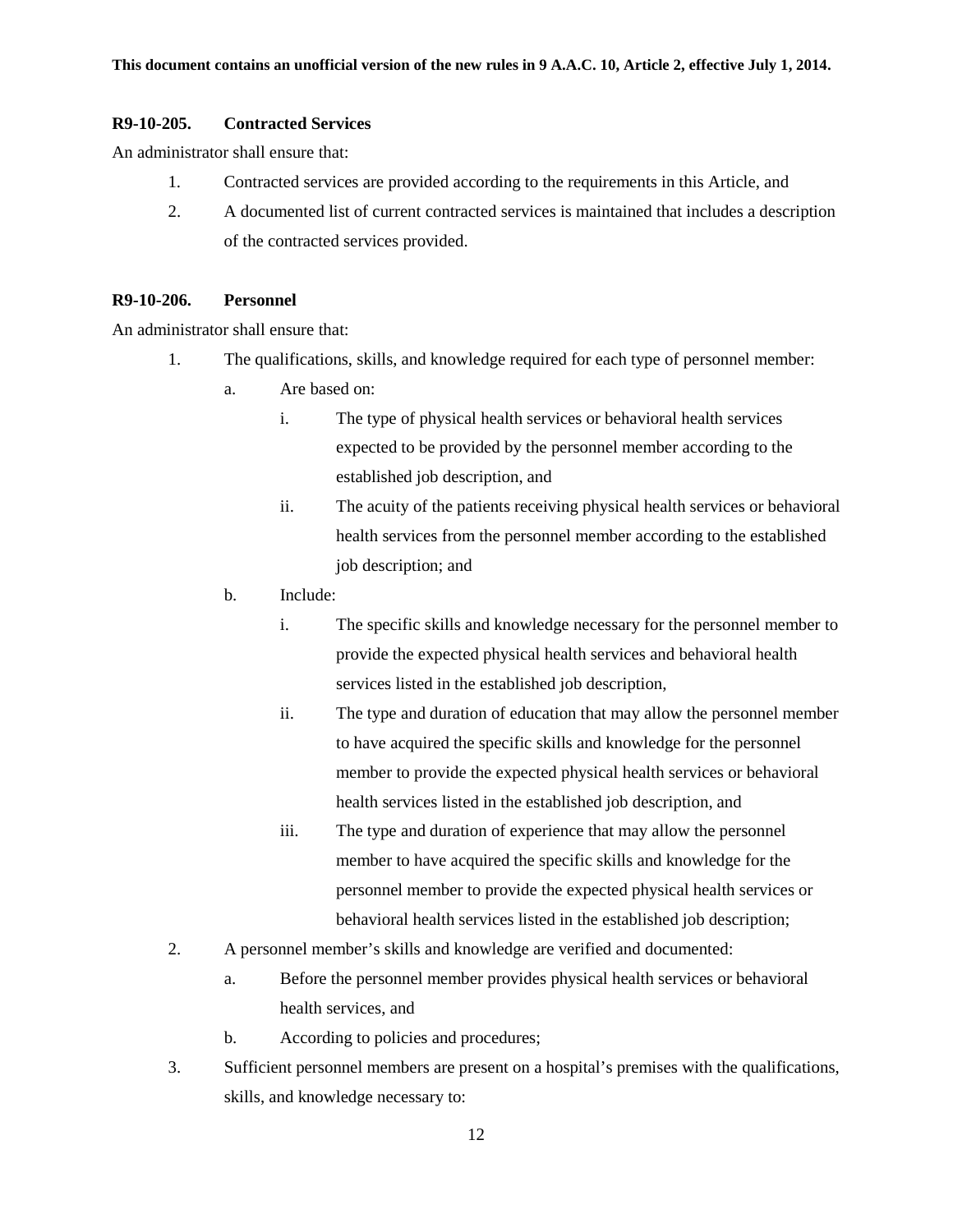- a. Provide the services in the hospital's scope of services,
- b. Meet the needs of a patient, and
- c. Ensure the health and safety of a patient;
- 4. Orientation occurs within the first 30 calendar days after a personnel member begins providing hospital services and includes:
	- a. Informing a personnel member about Department rules for licensing and regulating hospitals and where the rules may be obtained,
	- b. Reviewing the process by which a personnel member may submit a complaint about patient care to a hospital, and
	- c. Providing the information required by policies and procedures;
- 5. Policies and procedures designate the categories of personnel providing medical services or nursing services who are:
	- a. Required to be qualified in cardiopulmonary resuscitation within 30 calendar days after the individual's starting date, and
	- b. Required to maintain current qualifications in cardiopulmonary resuscitation;
- 6. A personnel record for each personnel member is established and maintained and includes:
	- a. The personnel member's name, date of birth, and contact telephone number;
	- b. The personnel member's starting date and, if applicable, ending date;
	- c. Verification of a personnel member's certification, license, or education, if necessary for the position held;
	- d. Documentation of evidence of freedom from infectious tuberculosis required in  $R9-10-230(A)(5);$
	- e. Verification of current cardiopulmonary resuscitation qualifications, if necessary for the position held; and
	- f. Orientation documentation;
- 7. Personnel receive in-service education according to criteria established in policies and procedures;
- 8. In-service education documentation for a personnel member includes:
	- a. The subject matter,
	- b. The date of the in-service education, and
	- c. The signature of the personnel member;
- 9. Personnel records and in-service education documentation are maintained by the hospital for at least 24 months after the last date the personnel member worked; and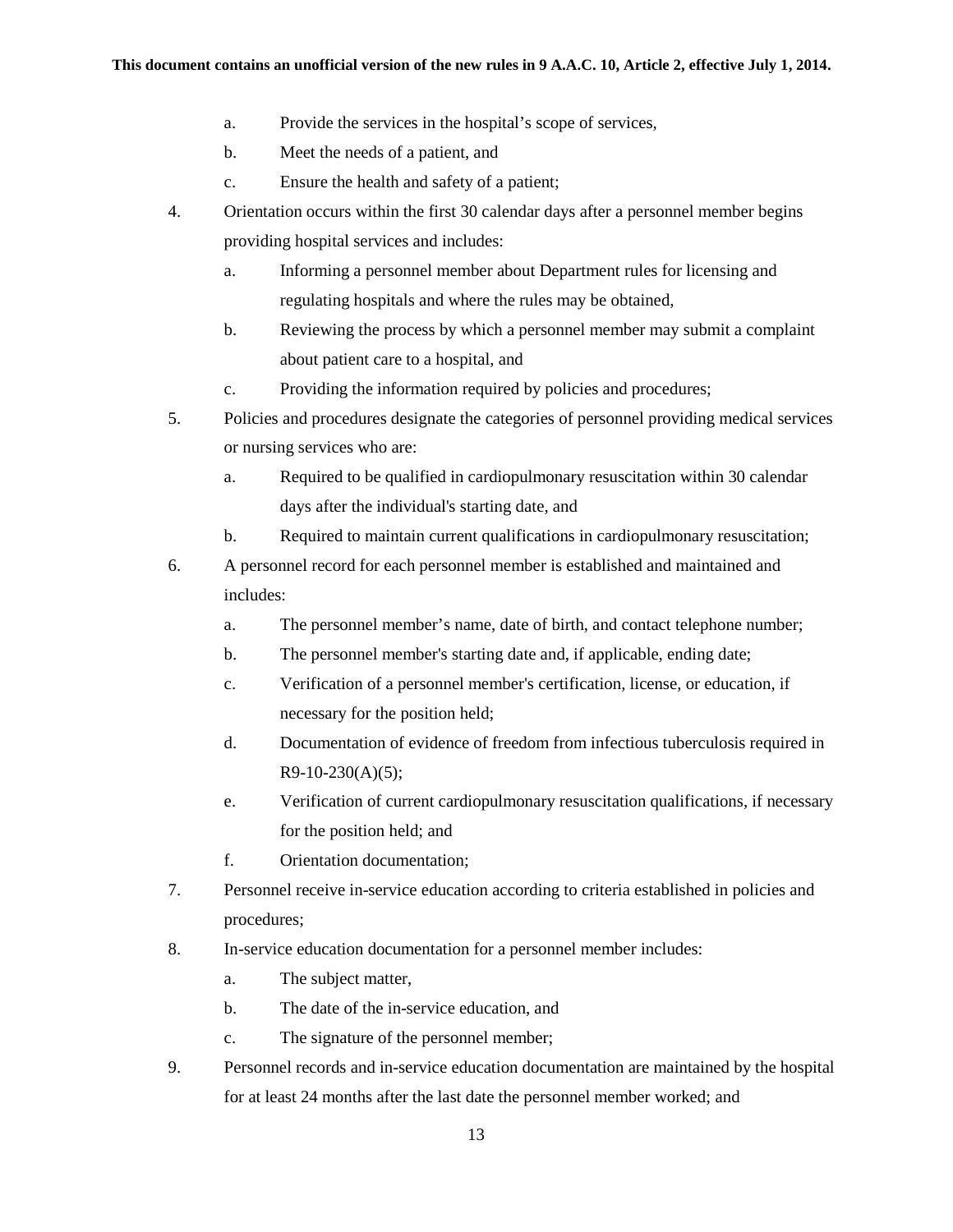10. Personnel records and in-service education documentation, for a personnel member who has not worked in the hospital during the previous 12 months, are provided to the Department within 72 hours after the Department's request.

### **R9-10-207. Medical Staff**

- A. A governing authority shall ensure that:
	- 1. The organized medical staff is directly accountable to the governing authority for the quality of care provided by a medical staff member to a patient in a hospital;
	- 2. The medical staff bylaws and medical staff regulations are approved according to the medical staff bylaws and governing authority requirements;
	- 3. A medical staff member complies with medical staff bylaws and medical staff regulations;
	- 4. The medical staff of a general hospital or a special hospital includes at least two physicians who have clinical privileges to admit inpatients to the general hospital or special hospital;
	- 5. The medical staff of a rural general hospital includes at least one physician who has clinical privileges to admit inpatients to the rural general hospital and one additional physician who serves on a committee according to subsection  $(A)(7)(c)$ ;
	- 6. A medical staff member is available to direct patient care;
	- 7. Medical staff bylaws or medical staff regulations are established, documented, and implemented for the process of:
		- a. Conducting peer review according to A.R.S. Title 36, Chapter 4, Article 5;
		- b. Appointing members to the medical staff, subject to approval by the governing authority;
		- c. Establishing committees including identifying the purpose and organization of each committee;
		- d. Appointing one or more medical staff members to a committee;
		- e. Obtaining and documenting permission for an autopsy of a patient, performing an autopsy, and notifying, if applicable, the medical practitioner coordinating the patient's medical services when an autopsy is performed;
		- f. Requiring that each inpatient has a medical practitioner who coordinates the inpatient's care;
		- g. Defining the responsibilities of a medical staff member to provide medical services to the medical staff member's patient;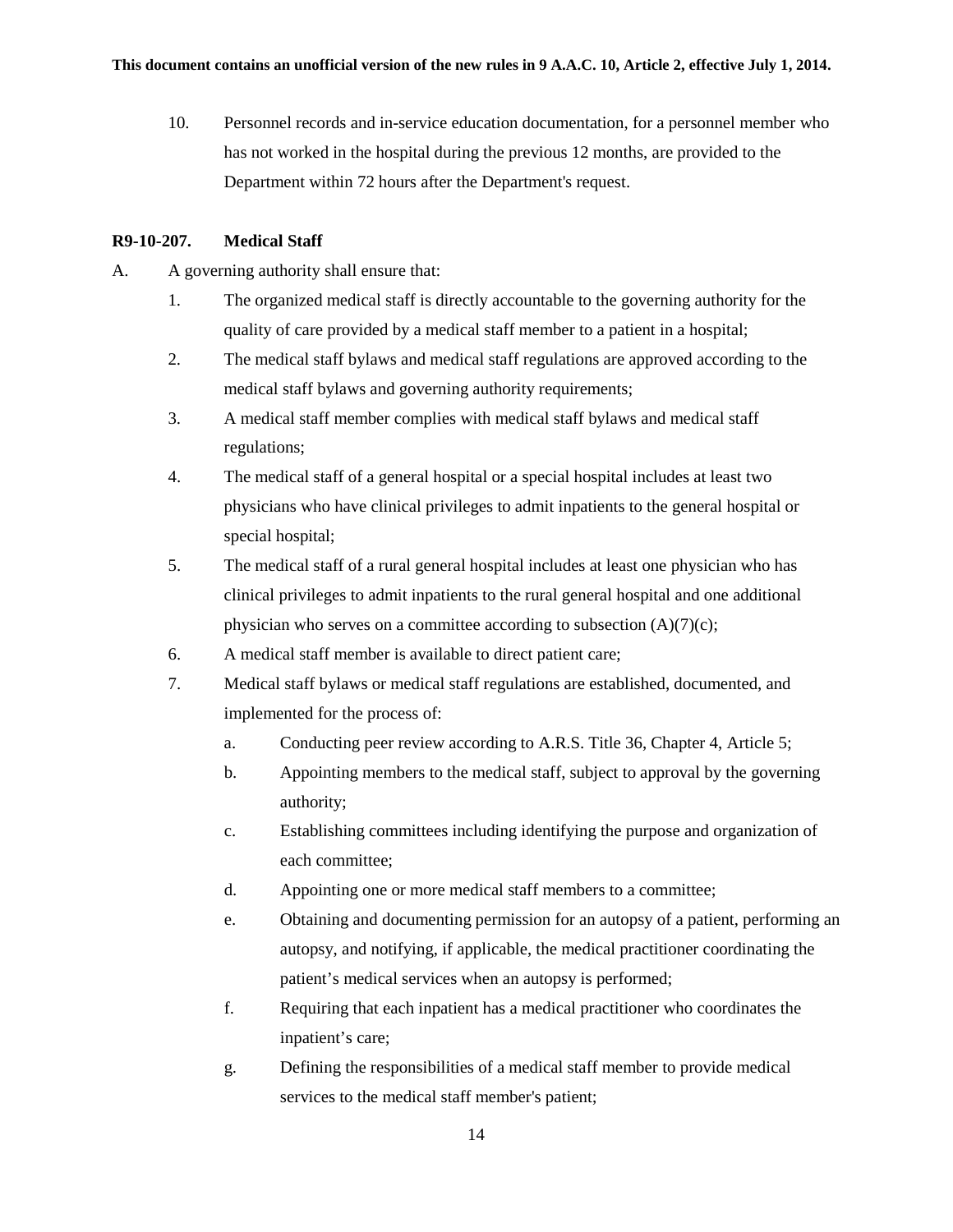- h. Defining a medical staff member's responsibilities for the transport or transfer of a patient;
- i. Specifying requirements for oral, telephone, and electronic orders including which orders require identification of the time of the order;
- j. Establishing a time-frame for a medical staff member to complete a patient's medical record;
- k. Establishing criteria for granting, denying, revoking, and suspending clinical privileges;
- l. Specifying pre-anesthesia and post-anesthesia responsibilities for medical staff members; and
- m. Approving the use of medication and devices under investigation by the U.S. Department of Health and Human Services, Food and Drug Administration including:
	- i. Establishing criteria for patient selection;
	- ii. Obtaining informed consent before administering the investigational medication or device; and
	- iii. Documenting the administration of and, if applicable, the adverse reaction to an investigational medication or device; and
- 8. The organized medical staff reviews the medical staff bylaws and the medical staff regulations at least once every three years and updates the bylaws and regulations as needed.
- B. An administrator shall ensure that:
	- 1. A medical staff member provides evidence of freedom from infectious tuberculosis according to the requirements in  $R9-10-230(A)(5)$ ;
	- 2. A record for each medical staff member is established and maintained that includes:
		- a. A completed application for clinical privileges;
		- b. The dates and lengths of appointment and reappointment of clinical privileges;
		- c. The specific clinical privileges granted to the medical staff member, including revision or revocation dates for each clinical privilege; and
		- d. A verification of current Arizona health care professional active license according to A.R.S. Title 32; and
	- 3. Except for documentation of peer review conducted according to A.R.S. § 36-445, a record under subsection (B)(2) is provided to the Department for review: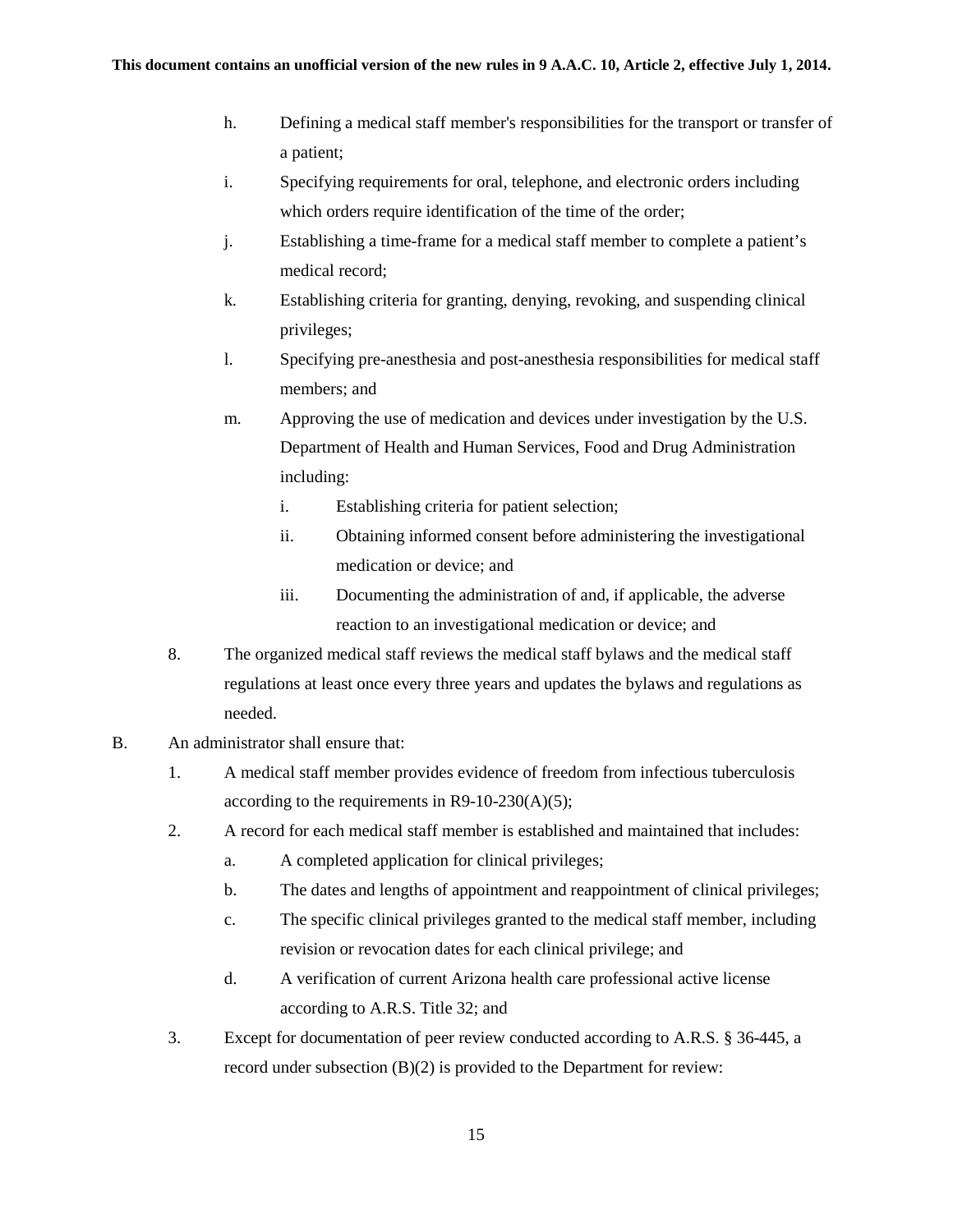- a. As soon as possible, but not more than two hours after the time of the Department's request, if the individual is a current medical staff member; and
- b. Within 72 hours after the time of the Department's request if the individual is no longer a current medical staff member.

### **R9-10-208. Admission**

An administrator shall ensure that:

- 1. A patient is admitted as an inpatient on the order of a medical staff member;
- 2. An individual, authorized by policies and procedures, is available to accept a patient for admission;
- 3. Except in an emergency, informed consent is obtained from a patient or the patient's representative before or at the time of admission;
- 4. The informed consent obtained in subsection (3) or the lack of consent in an emergency is documented in the patient's medical record;
- 5. A physician or other medical staff member performs a medical history and physical examination on a patient within 30 calendar days before admission or within 48 hours after admission and documents the medical history and physical examination in the patient's medical record within 48 hours after admission; and
- 6. If a physician or other medical staff member performs a medical history and physical examination on a patient before admission, the physician or the medical staff member enters an interval note into the patient's medical record at the time of admission.

#### **R9-10-209. Discharge Planning; Discharge**

- A. For an inpatient, an administrator shall ensure that discharge planning:
	- 1. Identifies the specific needs of the patient after discharge, if applicable;
	- 2. Includes the participation of the patient or the patient's representative;
	- 3. Is completed before discharge occurs;
	- 4. Provides the patient or the patient's representative with written information identifying classes or subclasses of health care institutions and the level of care that the health care institutions provide that may meet the patient's assessed and anticipated needs after discharge, if applicable; and
	- 5. Is documented in the patient's medical record.
- B. For an inpatient discharge or a transfer of an inpatient, an administrator shall ensure that:
	- 1. There is a discharge summary that includes: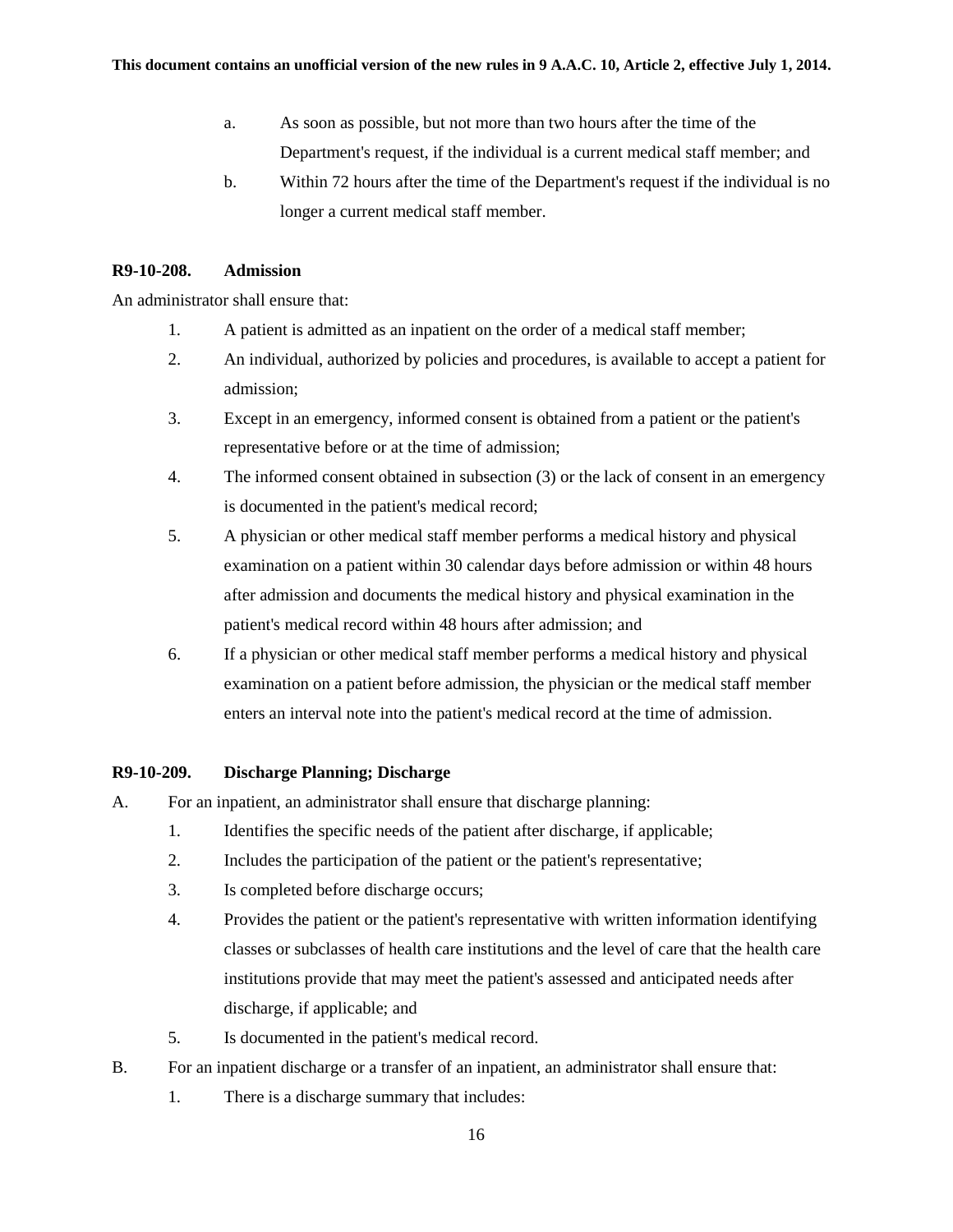- a. A description of the patient's medical condition and the medical services provided to the patient; and
- b. The signature of the medical practitioner coordinating the patient's medical services;
- 2. There is a documented discharge order for the patient by a medical practitioner coordinating the patient's medical services before discharge unless the patient leaves the hospital against a medical staff member's advice; and
- 3. If the patient is not being transferred:
	- a. There are documented discharge instructions; and
	- b. The patient or the patient's representative is provided with a copy of the discharge instructions.
- C. Except as provided in subsection (D), an administrator shall ensure that an outpatient is discharged according to policies and procedures.
- D. For a discharge of an outpatient receiving emergency services, an administrator shall ensure that:
	- 1. A discharge order is documented by a medical practitioner who provided medical services to the patient before the patient is discharged unless the patient leaves against a medical staff member's advice; and
	- 2. Discharge instructions are documented and provided to the patient or the patient's representative before the patient is discharged unless the patient leaves the hospital against a medical staff member's advice.

# **R9-10-210. Transport**

- A. For a transport of a patient, the administrator of a sending hospital shall ensure that:
	- 1. Policies and procedures are established, documented, and implemented that:
		- a. Specify the process by which the sending hospital personnel members coordinate the transport and the medical services provided to a patient to protect the health and safety of the patient;
		- b. Require an assessment of the patient by a registered nurse or a medical staff member before transporting the patient and after the patient's return;
		- c. Specify the information in the sending hospital's patient medical record that is required to accompany the patient, which shall include the information related to the medical services to be provided to the patient at the receiving health care institution;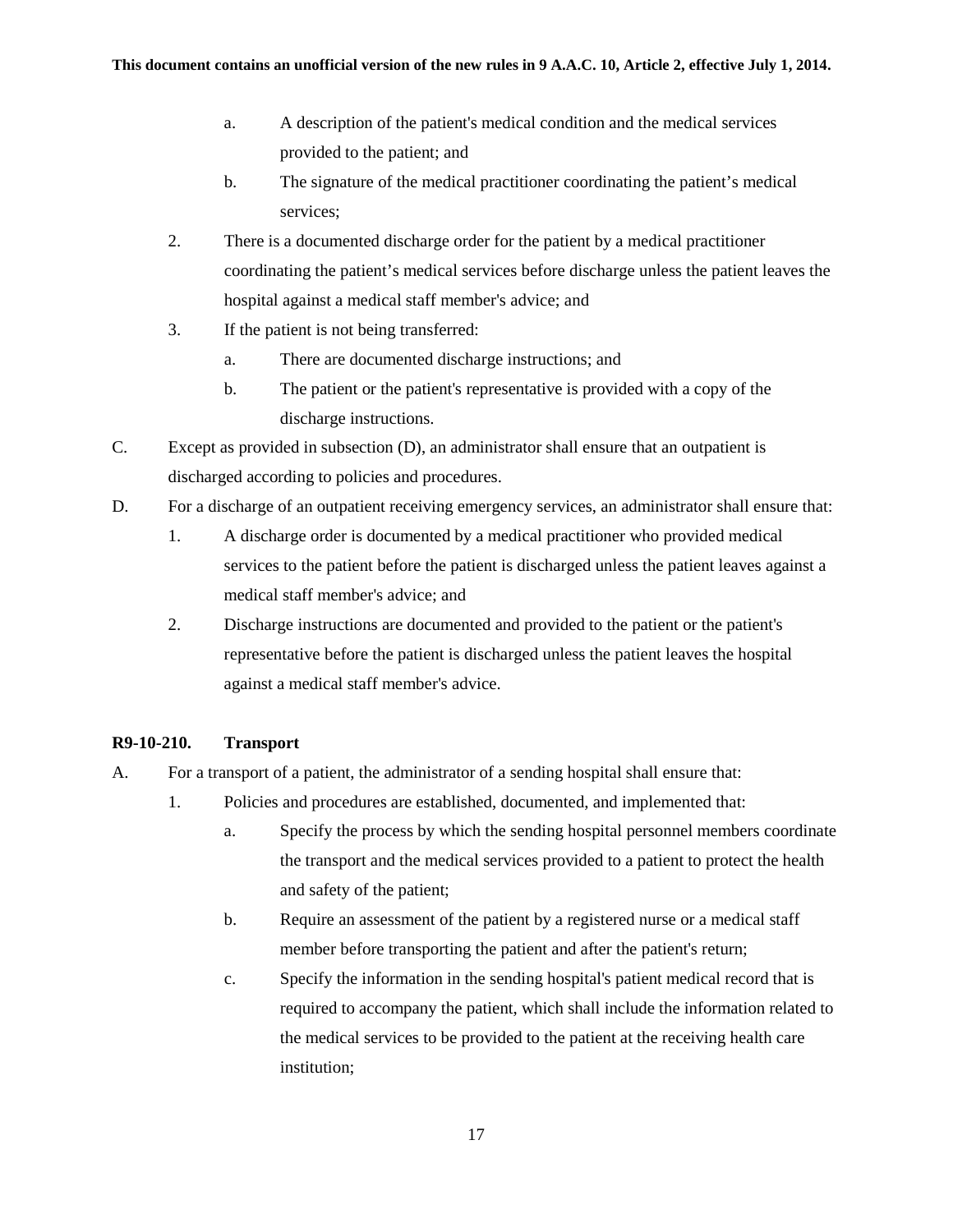- d. Specify how the sending hospital personnel members communicate patient medical record information that the sending hospital does not provide at the time of transport but is requested by the receiving health care institution; and
- e. Specify how a medical staff member explains the risks and benefits of a transport to the patient or the patient's representative based on the:
	- i. Patient's medical condition, and
	- ii. Mode of transport; and
- 2. Documentation in the patient's medical record includes:
	- a. Consent for transport by the patient or the patient's representative or why consent could not be obtained;
	- b. The acceptance of the patient by and communication with an individual at the receiving health care institution;
	- c. The date and the time of the transport to the receiving health care institution;
	- d. The date and time of the patient's return to the sending hospital, if applicable;
	- e. The mode of transportation; and
	- f. The type of personnel member or medical staff member assisting in the transport if an order requires that a patient be assisted during transport.
- B. For a transport of a patient to a receiving hospital, the administrator of the receiving hospital shall ensure that:
	- 1. Policies and procedures are established, documented, and implemented that:
		- a. Specify the process by which the receiving hospital personnel members coordinate the transport and the medical services provided to a patient to protect the health and safety of the patient;
		- b. Require an assessment of the patient by a registered nurse or a medical staff member upon arrival of the patient and before the patient is returned to the sending hospital unless the receiving facility is a satellite facility, as established in A.R.S. § 36-422, and does not have a registered nurse or a medical staff member at the satellite facility;
		- c. Specify the information in the receiving hospital's patient medical record required to accompany the patient when the patient is returned to the sending hospital, if applicable; and
		- d. Specify how the receiving hospital personnel members communicate patient medical record information to the sending hospital that is not provided at the time of the patient's return; and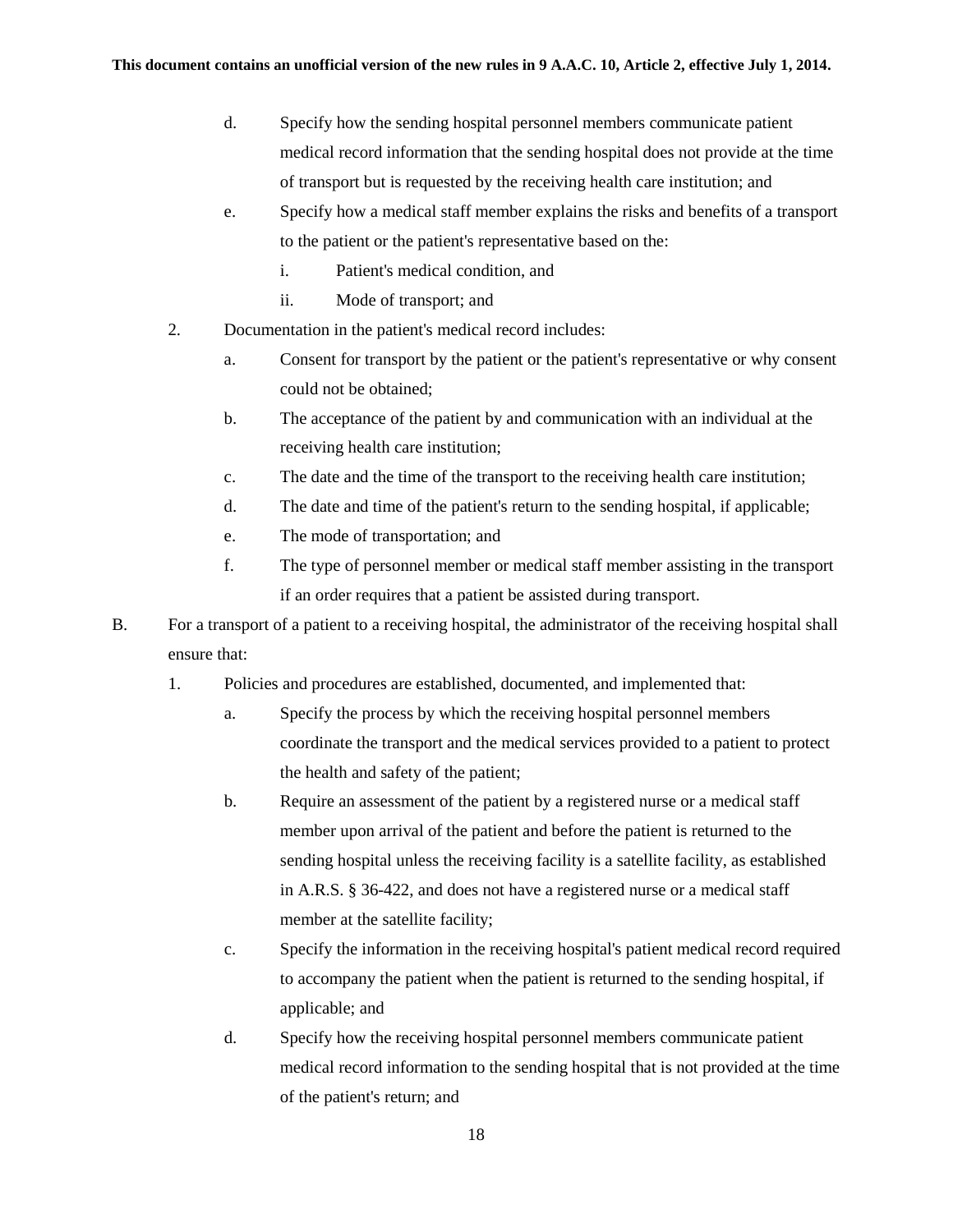- 2. Documentation in the patient's medical record includes:
	- a. The date and time the patient arrives at the receiving hospital;
	- b. The medical services provided to the patient at the receiving hospital;
	- c. Any adverse reaction or negative outcome the patient experiences at the receiving hospital, if applicable;
	- d. The date and time the receiving hospital returns the patient to the sending hospital, if applicable;
	- e. The mode of transportation to return the patient to the sending hospital, if applicable; and
	- f. The type of personnel member or medical staff member assisting in the transport if an order requires that a patient be assisted during transport.

#### **R9-10-211. Transfer**

For a transfer of a patient, the administrator of a sending hospital shall ensure that:

- 1. Policies and procedures are established, documented, and implemented that:
	- a. Specify the process by which the sending hospital personnel members coordinate the transfer and the medical services provided to a patient to protect the health and safety of the patient during the transfer;
	- b. Require an assessment of the patient by a registered nurse or a medical staff member of the sending hospital before the patient is transferred;
	- c. Specify how the sending hospital personnel members communicate medical record information that is not provided at the time of the transfer; and
	- d. Specify how a medical staff member explains the risks and benefits of a transfer to the patient or the patient's representative based on the:
		- i. Patient's medical condition, and
		- ii. Mode of transfer;
- 2. One of the following accompanies the patient during transfer:
	- a. A copy of the patient's medical record for the current inpatient admission; or
	- b. All of the following for the current inpatient admission:
		- i. A medical staff member's summary of medical services provided to the patient,
		- ii. A care plan containing up-to-date information,
		- iii. Consultation reports,
		- iv. Laboratory and radiology reports,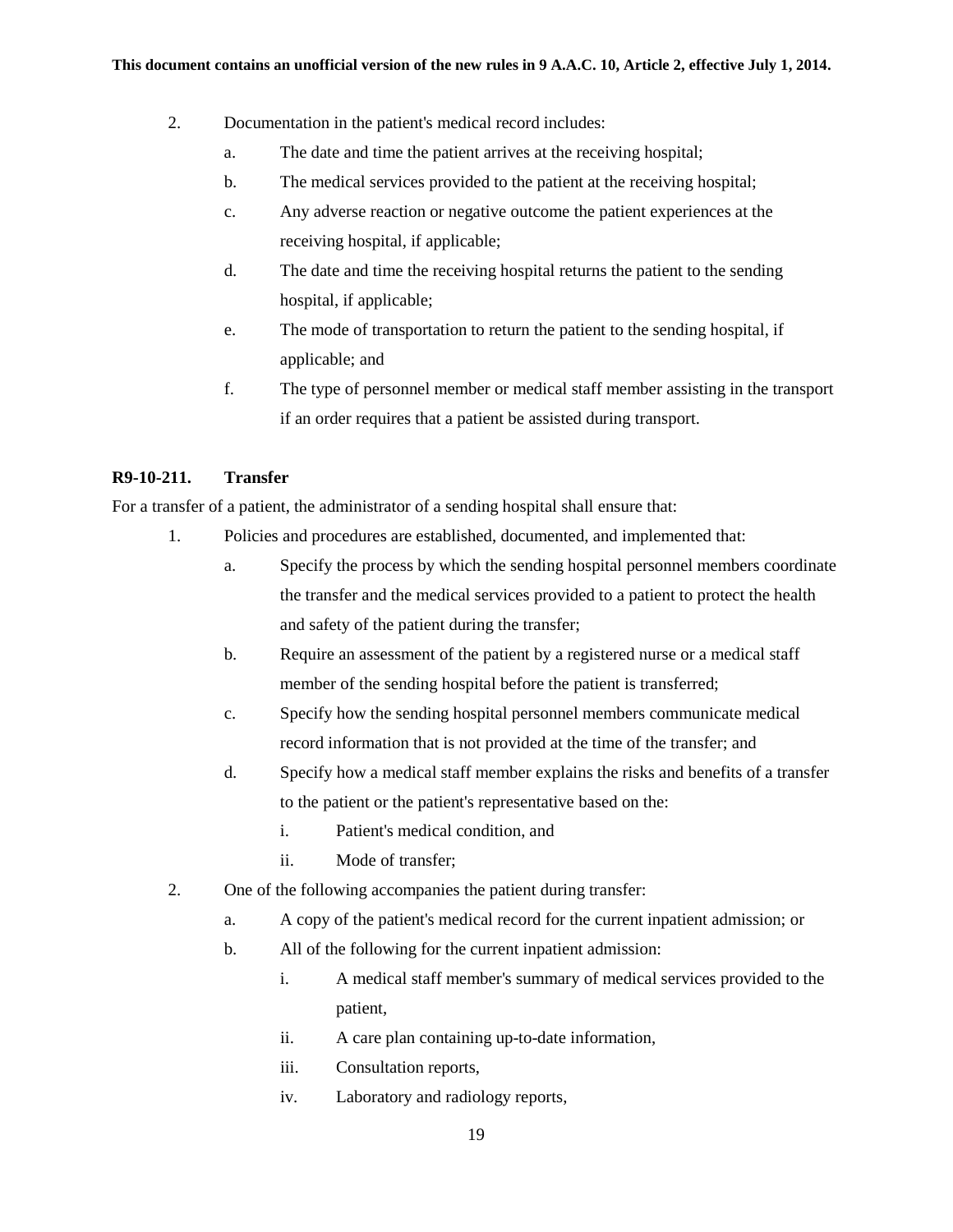- v. A record of medications administered to the patient for the seven calendar days before the date of transfer,
- vi. Medical staff member's orders in effect at the time of transfer, and
- vii. Any known allergy; and
- 3. Documentation in the patient's medical record includes:
	- a. Consent for transfer by the patient or the patient's representative, except in an emergency;
	- b. The acceptance of the patient by and communication with an individual at the receiving health care institution;
	- c. The date and the time of the transfer to the receiving health care institution;
	- d. The mode of transportation; and
	- e. The type of personnel member or medical staff member assisting in the transfer if an order requires that a patient be assisted during transfer.

# **R9-10-212. Patient Rights**

- A. An administrator shall ensure that:
	- 1. The requirements in subsection (B) and the patient rights in subsection (C) are conspicuously posted on the hospital's premises;
	- 2. At the time of admission, a patient or the patient's representative receives a written copy of the requirements in subsection (B) and the patient rights in subsection (C); and
	- 3. Policies and procedures include:
		- a. How and when a patient or the patient's representative is informed of patient rights in subsection (C), and
		- b. Where patient rights are posted as required in subsection  $(A)(1)$ .
- B. An administrator shall ensure that:
	- 1. A patient is treated with dignity, respect, and consideration;
	- 2. A patient is not subjected to:
		- a. Abuse;
		- b. Neglect;
		- c. Exploitation;
		- d. Coercion;
		- e. Manipulation;
		- f. Sexual abuse;
		- g. Sexual assault;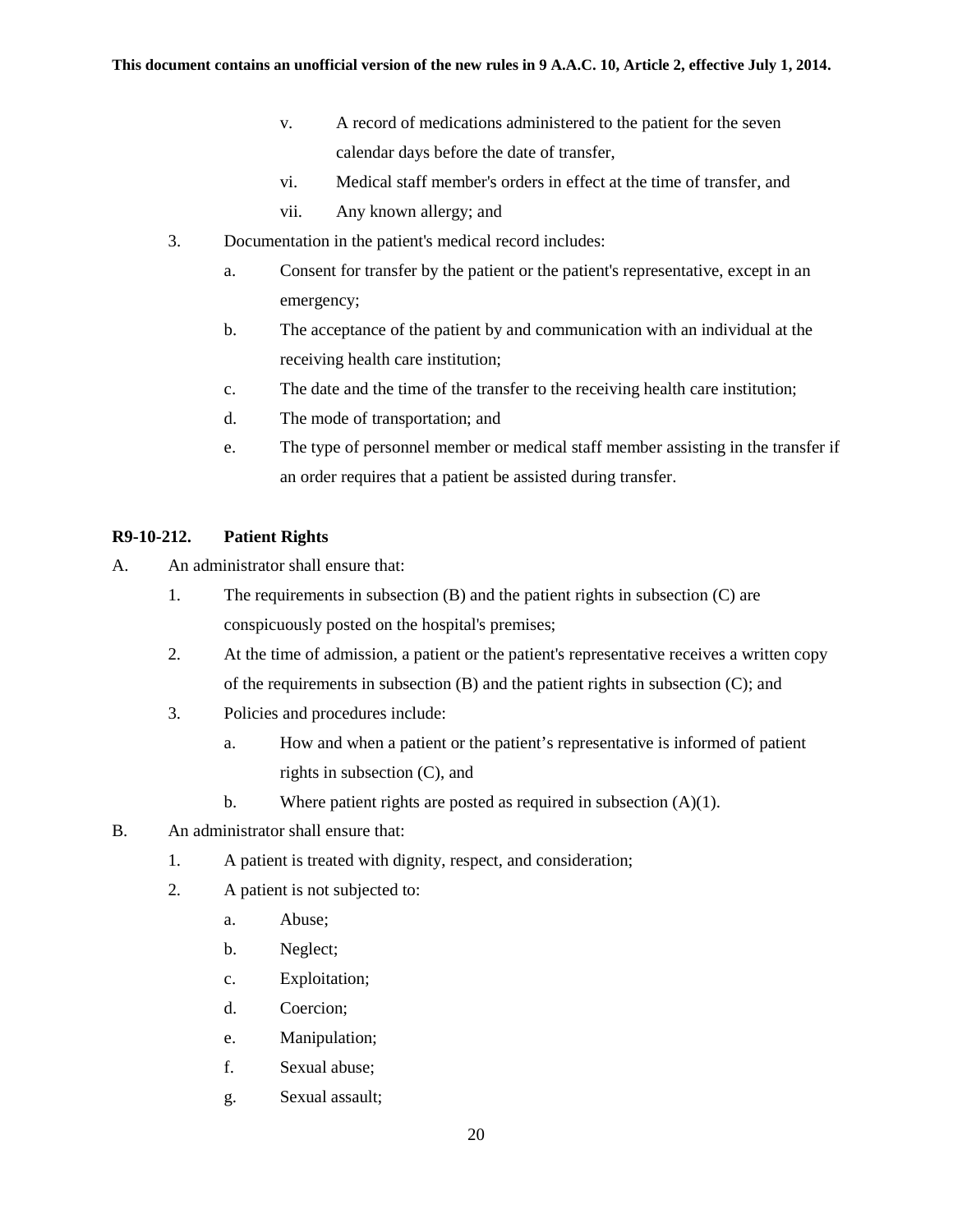- h. Seclusion, except as allowed under R9-10-217 or R9-10-225;
- i. Restraint, if not necessary to prevent imminent harm to self or others or as allowed under R9-10-225;
- j. Retaliation for submitting a complaint to the Department or another entity; or
- k. Misappropriation of personal and private property by a hospital's medical staff, personnel members, employees, volunteers, or students; and
- 3. A patient or the patient's representative:
	- a. Except in an emergency, either consents to or refuses treatment;
	- b. May refuse examination or withdraw consent for treatment before treatment is initiated;
	- c. Is informed of:
		- i. Except in an emergency, alternatives to a proposed psychotropic medication or surgical procedure and associated risks and possible complications of the proposed psychotropic medication or surgical procedure;
		- ii. How to obtain a schedule of hospital rates and charges required in A.R.S. § 36-436.01(B);
		- iii. The patient complaint policies and procedures, including the telephone number of hospital personnel to contact about complaints, and the Department's telephone number if the hospital is unable to resolve the patient's complaint; and
		- iv. Except as authorized by the Health Insurance Portability and Accountability Act of 1996, proposed involvement of the patient in research, experimentation, or education, if applicable;
	- d. Except in an emergency, is provided a description of the health care directives policies and procedures:
		- i. If an inpatient, at the time of admission; or
		- ii. If an outpatient:
			- (1) Before any invasive procedure, except phlebotomy for obtaining blood for diagnostic purposes; or
			- (2) If the hospital services include a planned series of treatments, at the start of each series;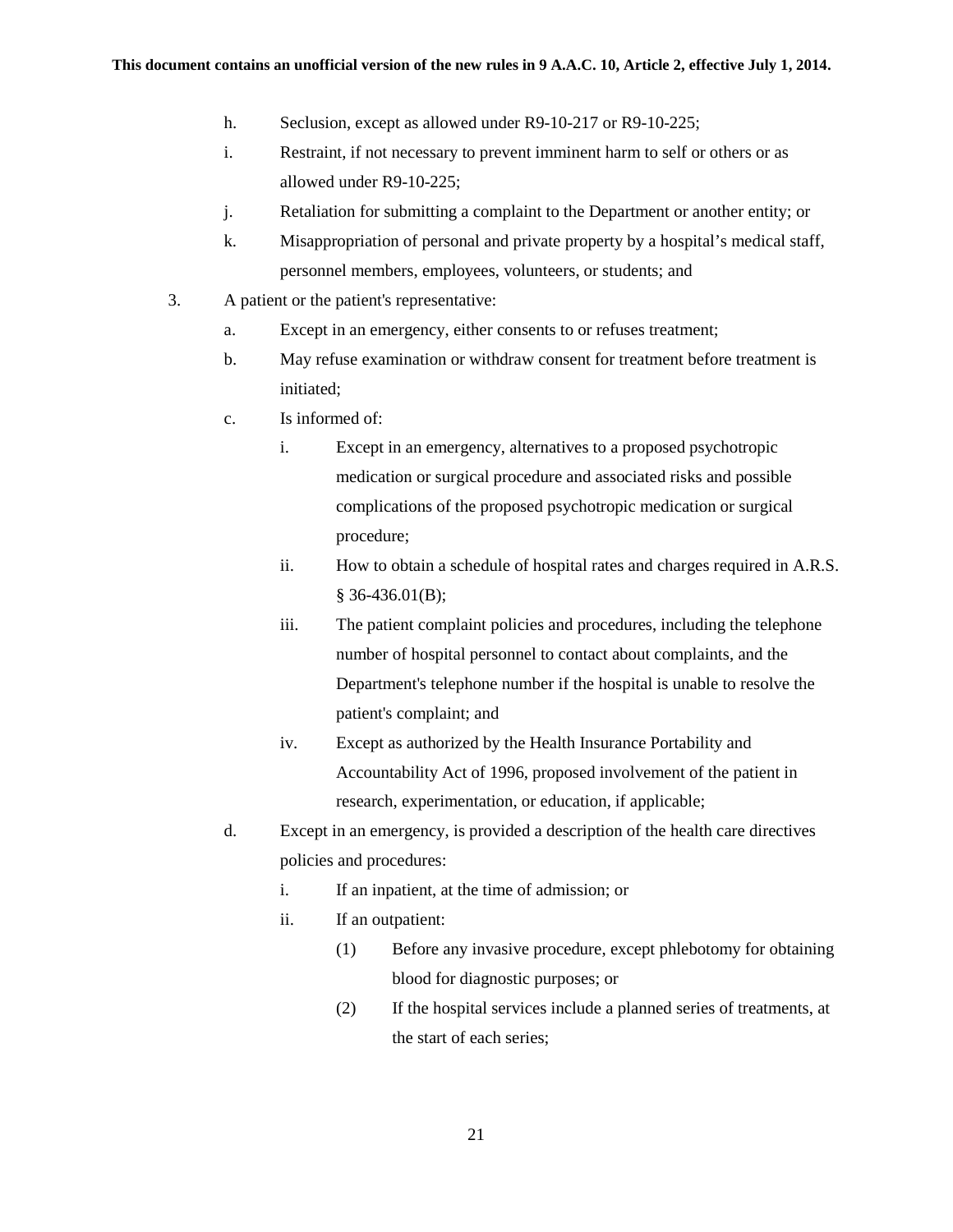- e. Consents to photographs of the patient before the patient is photographed, except that a patient may be photographed when admitted to a hospital for identification and administrative purposes; and
- f. Except as otherwise permitted by law, provides written consent to the release of information in the patient's:
	- i. Medical record, or
	- ii. Financial records.
- C. A patient has the following rights:
	- 1. Not to be discriminated against based on race, national origin, religion, gender, sexual orientation, age, disability, marital status, or diagnosis;
	- 2. To receive treatment that supports and respects the patient's individuality, choices, strengths, and abilities;
	- 3. To receive privacy in treatment and care for personal needs;
	- 4. To have access to a telephone;
	- 5. To review, upon written request, the patient's own medical record according to A.R.S. §§ 12-2293, 12-2294, and 12-2294.01;
	- 6. To receive a referral to another health care institution if the hospital is not authorized or not able to provide physical health services or behavioral health services needed by the patient;
	- 7. To participate or have the patient's representative participate in the development of, or decisions concerning, treatment;
	- 8. To participate or refuse to participate in research or experimental treatment; and
	- 9. To receive assistance from a family member, representative, or other individual in understanding, protecting, or exercising the patient's rights.

## **R9-10-213. Medical Records**

- A. An administrator shall ensure that:
	- 1. A medical record is established and maintained for each patient according to A.R.S. § Title 12, Chapter 13, Article 7.1;
	- 2. An entry in a patient's medical record is:
		- a. Recorded only by a personnel member authorized by policies and procedures to make the entry;
		- b. Dated, legible, and authenticated; and
		- c. Not changed to make the initial entry illegible;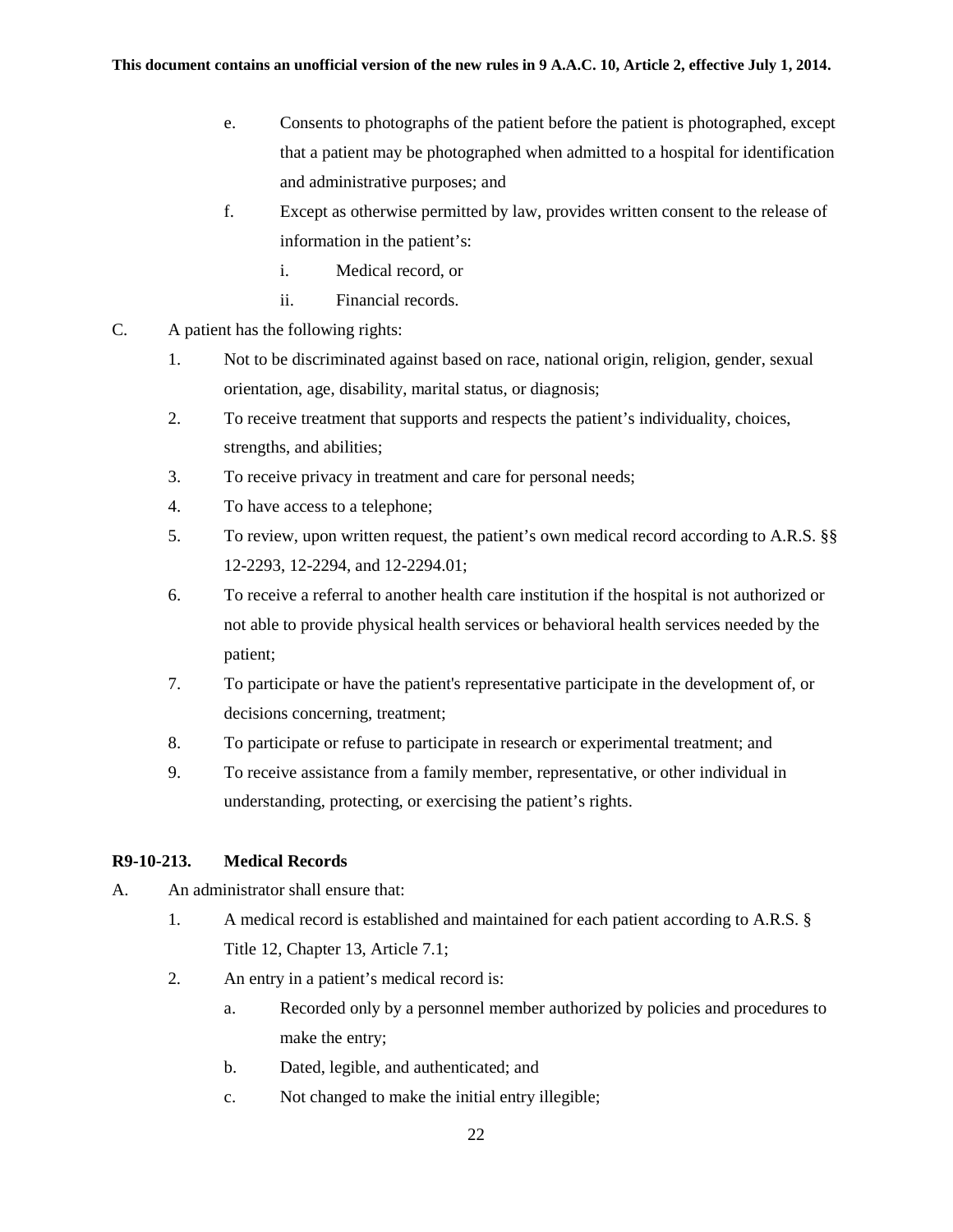- 3. An order is:
	- a. Dated when the order is entered in the patient's medical record and includes the time of the order;
	- b. Authenticated by a medical staff member according to policies and procedures; and
	- c. If the order is a verbal order, authenticated by a medical staff member or medical practitioner;
- 4. If a rubber-stamp signature or an electronic signature is used to authenticate an order, the individual whose signature the rubber-stamp signature or electronic signature represents is accountable for the use of the rubber-stamp signature or electronic signature;
- 5. A patient's medical record is available to personnel members and medical staff members authorized by policies and procedures to access the medical record;
- 6. Policies and procedures include the maximum time-frame to retrieve an onsite or off-site patient's medical record at the request of a medical staff member or authorized personnel member; and
- 7. A patient's medical record is protected from loss, damage, or unauthorized use.
- B. If a hospital maintains patients' medical records electronically, an administrator shall ensure that:
	- 1. Safeguards exist to prevent unauthorized access, and
	- 2. The date and time of an entry in a patient's medical record is recorded by the computer's internal clock.
- C. An administrator shall ensure that a medical record for an inpatient contains:
	- 1. Patient information that includes:
		- a. The patient's name;
		- b. The patient's address;
		- c. The patient's date of birth; and
		- d. Any known allergy, including medication allergies or sensitivities;
	- 2. Medication information that includes:
		- a. A medication ordered for the patient; and
		- b. A medication administered to the patient including:
			- i. The date and time of administration;
			- ii. The name, strength, dosage, amount, and route of administration;
			- iii. The identification and authentication of the individual administering the medication; and
			- iv. Any adverse reaction the patient has to the medication;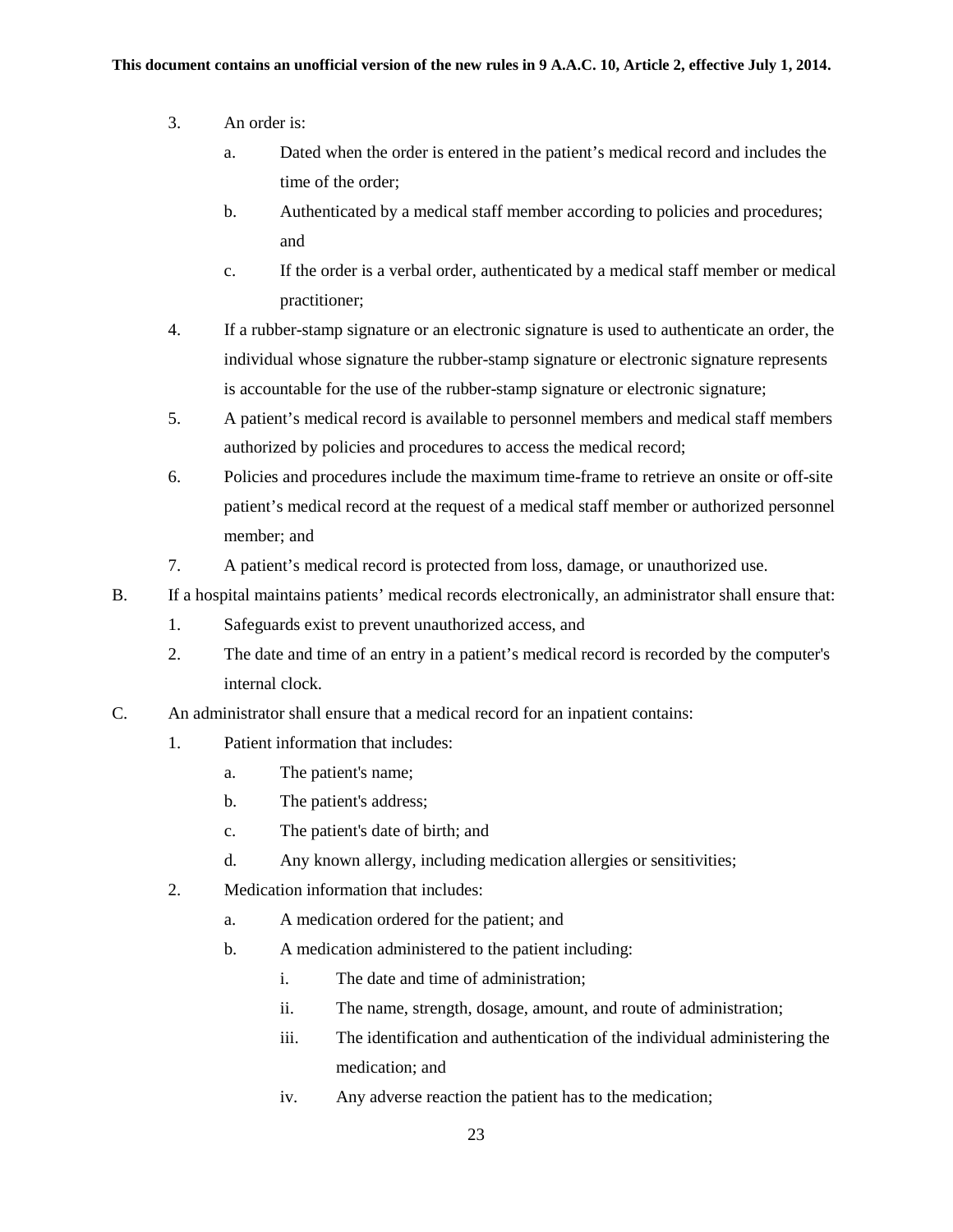- 3. Documentation of general consent and, if applicable, informed consent for treatment by the patient or the patient's representative, except in an emergency;
- 4. A medical history and results of a physical examination or an interval note;
- 5. If the patient provides a health care directive, the health care directive signed by the patient;
- 6. An admitting diagnosis;
- 7. The date of admission and, if applicable, the date of discharge;
- 8. Names of the admitting medical staff member and medical practitioners coordinating the patient's care;
- 9. If applicable, the name and contact information of the patient's representative and:
	- a. If the patient is 18 years of age or older or an emancipated minor, the document signed by the patient consenting for the patient's representative to act on the patient's behalf; or
	- b. If the patient's representative:
		- i. Has a health care power of attorney established under A.R.S. § 36-3221 or a mental health care power of attorney executed under A.R.S. § 36- 3282, a copy of the health care power of attorney or mental health care power of attorney; or
		- ii. Is a legal guardian, a copy of the court order establishing guardianship;
- 10. Orders;
- 11. Care plans;
- 12. Documentation of hospital services provided to the patient;
- 13. Progress notes;
- 14. The disposition of the patient after discharge;
- 15. Discharge planning, including discharge instructions required in R9-10-209(B)(3);
- 16. A discharge summary; and
- 17. If applicable:
	- a. A laboratory report,
	- b. A pathology report,
	- c. An autopsy report,
	- d. A radiologic report,
	- e. A diagnostic imaging report,
	- f. Documentation of restraint or seclusion, and
	- g. A consultation report.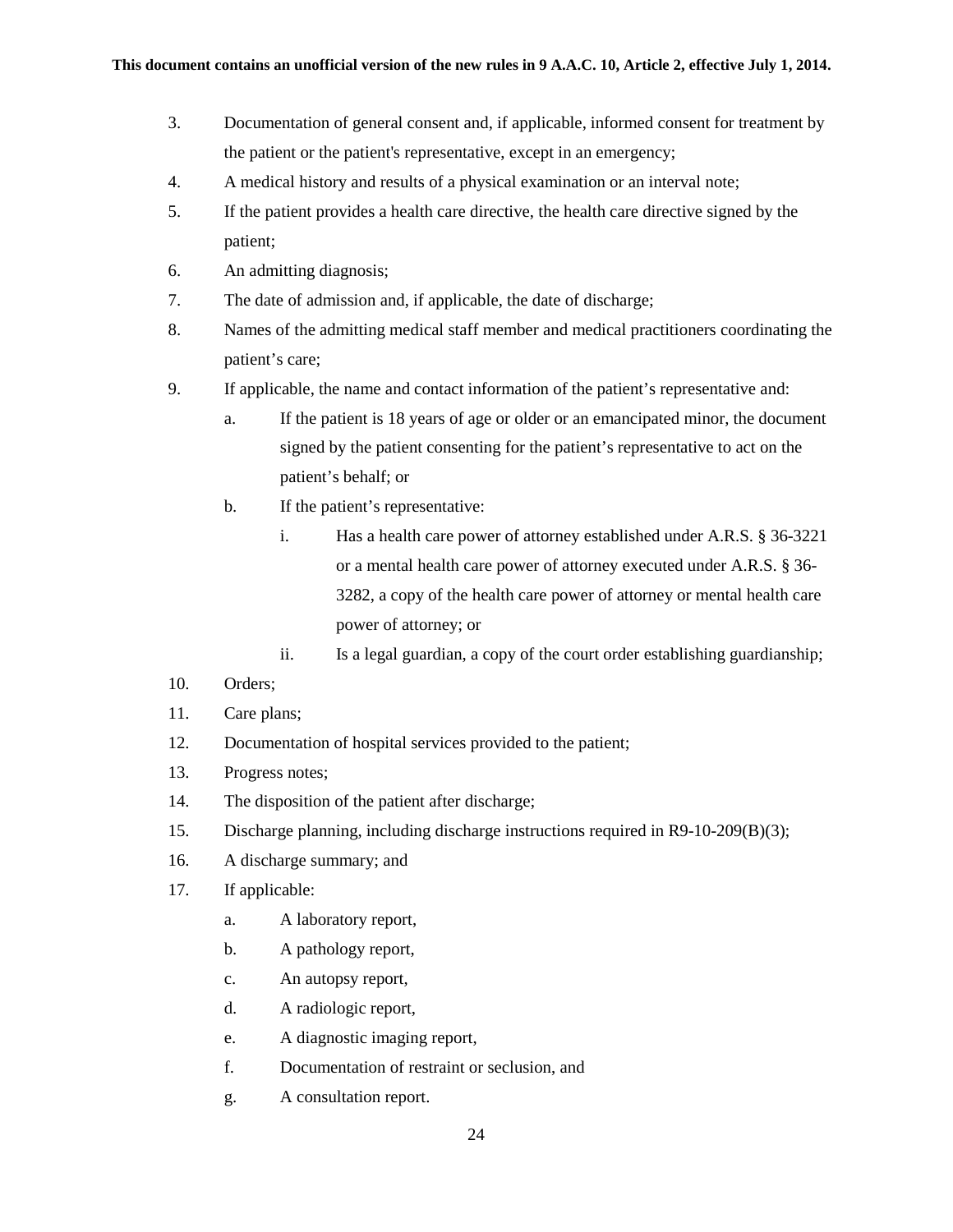- D. An administrator shall ensure that a hospital's medical record for an outpatient contains:
	- 1. Patient information that includes:
		- a. The patient's name;
		- b. The patient's address;
		- c. The patient's date of birth;
		- d. The name and contact information of the patient's representative, if applicable; and
		- e. Any known allergy including medication allergies or sensitivities;
	- 2. If necessary for treatment, medication information that includes:
		- a. A medication ordered for the patient; and
		- b. A medication administered to the patient including:
			- i. The date and time of administration;
			- ii. The name, strength, dosage, amount, and route of administration;
			- iii. The identification and authentication of the individual administering the medication; and
			- iv. Any adverse reaction the patient has to the medication;
	- 3. Documentation of general and, if applicable, informed consent for treatment by the patient or the patient's representative, except in an emergency;
	- 4. An admitting diagnosis or reason for outpatient medical services;
	- 5. Orders;
	- 6. Documentation of hospital services provided to the patient; and
	- 7. If applicable:
		- a. A laboratory report,
		- b. A pathology report,
		- c. An autopsy report,
		- d. A radiologic report,
		- e. A diagnostic imaging report,
		- f. Documentation of restraint or seclusion, and
		- g. A consultation report.
- E. In addition to the requirements in subsection (D), an administrator shall ensure that the hospital's record of emergency services provided to a patient contains:
	- 1. Documentation of treatment the patient received before arrival at the hospital, if available;
	- 2. The patient's medical history;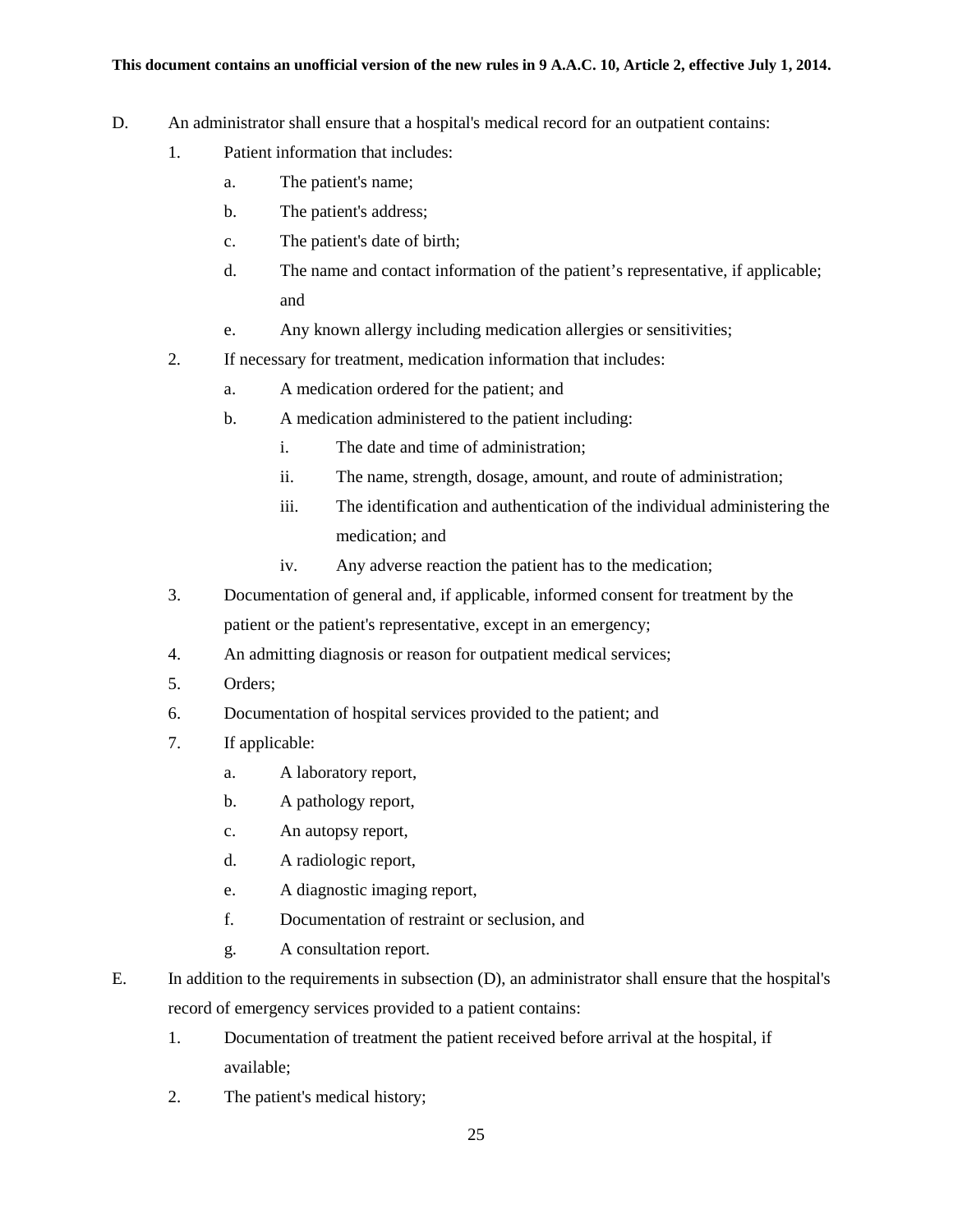- 3. An assessment, including the name of the individual performing the assessment;
- 4. The patient's chief complaint;
- 5. The name of the individual who treated the patient in the emergency room, if applicable; and
- 6. The disposition of the patient after discharge.

# **R9-10-214. Nursing Services**

- A. An administrator shall ensure that:
	- 1. Nursing services are provided 24 hours a day, and
	- 2. A nurse executive is appointed who is qualified according to policies and procedures.
- B. A nurse executive shall designate a registered nurse who is present on the hospital's premises to be accountable for managing the nursing services when the nurse executive is not present in the hospital.
- C. A nurse executive shall ensure that:
	- 1. Policies and procedures for nursing services are established, documented, and implemented;
	- 2. An acuity plan is established, documented, and implemented that includes:
		- a. A method that establishes the types and numbers of nursing personnel that are required for each unit in the hospital;
		- b. An assessment of a patient's need for nursing services made by a registered nurse providing nursing services directly to the patient; and
		- c. A policy and procedure stating the steps a hospital will take to:
			- i. Obtain the necessary nursing personnel to meet patient acuity, and
			- ii. Make assignments for patient care according to the acuity plan;
	- 3. Registered nurses, including registered nurses providing nursing services directly to a patient, are knowledgeable about the acuity plan and implement the acuity plan established under subsection (C)(2);
	- 4. If licensed capacity in an organized service is exceeded or patients are kept in areas without licensed beds, nursing personnel are assigned according to the specific rules for the organized service in this Chapter;
	- 5. There is at least one registered nurse on the hospital's premises whether or not there is a patient;
	- 6. A general hospital has at least two registered nurses on the general hospital's premises when there is more than one patient;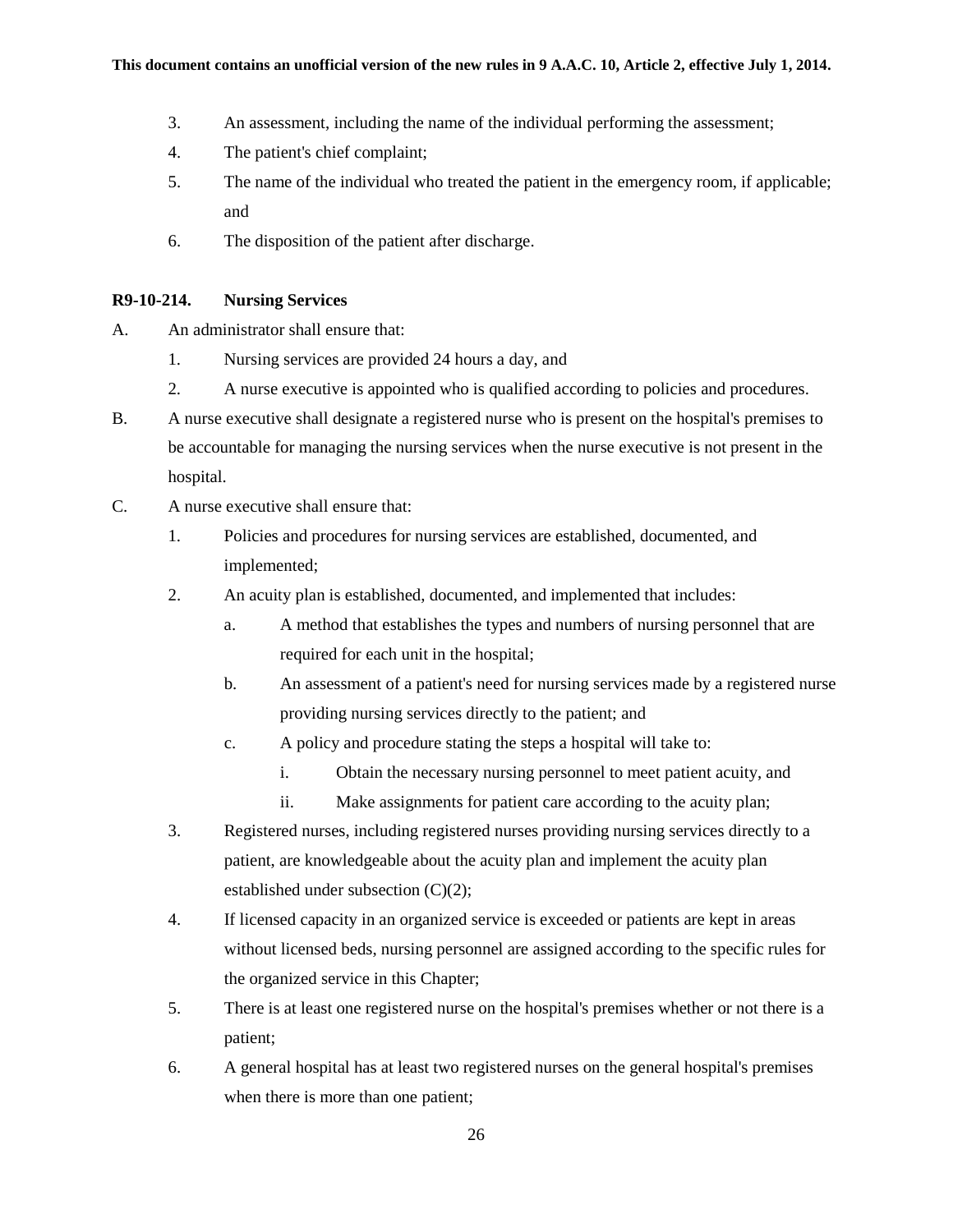- 7. A special hospital offering emergency services or obstetrical services has at least two registered nurses on the special hospital's premises when there is more than one patient;
- 8. A special hospital not offering emergency services or obstetrical services has at least one registered nurse and one other nurse on the special hospital's premises when there is more than one patient;
- 9. A rural general hospital with more than one patient has at least one registered nurse and at least one other nursing personnel member on the rural general hospital's premises. If there is only one registered nurse on the rural general hospital's premises, an additional registered nurse is on-call who is able to be present on the rural general hospital's premises within 15 minutes after being called;
- 10. If a hospital has a patient in a unit, there is at least one registered nurse present in the unit;
- 11. If a hospital has more than one patient in a unit, there is at least one registered nurse and one additional nursing personnel member present in the unit;
- 12. At least one registered nurse is present and accountable for the nursing services provided to a patient:
	- a. During the delivery of a neonate,
	- b. In an operating room, and
	- c. In a post-anesthesia care unit;
- 13. Nursing personnel work schedules are planned, reviewed, adjusted, and documented to meet patient needs and emergencies;
- 14. A registered nurse assesses, plans, directs, and evaluates nursing services provided to a patient;
- 15. There is a care plan for each inpatient based on the inpatient's need for nursing services; and
- 16. Nursing personnel document nursing services in a patient's medical record.

### **R9-10-215. Surgical Services**

- A. An administrator of a general hospital shall ensure that:
	- 1. There is an organized service that provides surgical services under the direction of a medical staff member;
	- 2. There is a designated area for providing surgical services as an organized service;
	- 3. The area of the hospital designated for surgical services is managed by a registered nurse or a physician;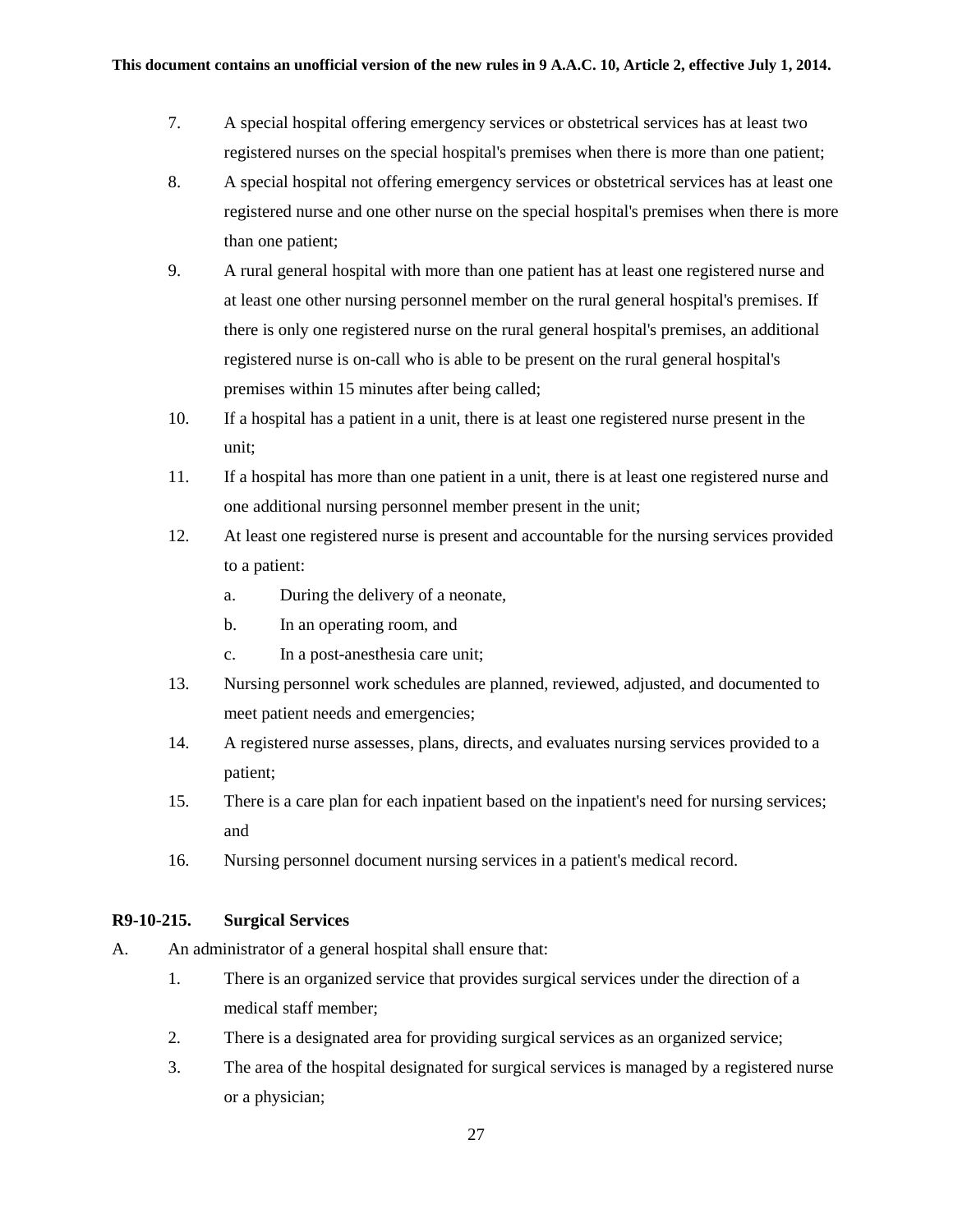- 4. Documentation is available in the surgical services area that specifies each medical staff member's clinical privileges to perform surgical procedures in the surgical services area;
- 5. Postoperative orders are documented in the patient's medical record;
- 6. There is a chronological log of surgical procedures performed in the surgical services area that contains:
	- a. The date of the surgical procedure,
	- b. The patient's name,
	- c. The type of surgical procedure,
	- d. The time in and time out of the operating room,
	- e. The name and title of each individual performing or assisting in the surgical procedure,
	- f. The type of anesthesia used,
	- g. An identification of the operating room used, and
	- h. The disposition of the patient after the surgical procedure;
- 7. The chronological log required in subsection (A)(6) is maintained in the surgical services area for at least 12 months after the date of the surgical procedure and then maintained by the hospital for an additional 12 months;
- 8. The medical staff designate in writing the surgical procedures that may be performed in areas other than the surgical services area;
- 9. The hospital has the medical staff members, personnel members, and equipment to provide the surgical procedures offered in the surgical services area;
- 10. A patient and the surgical procedure to be performed on the patient are identified before initiating the surgical procedure;
- 11. Except in an emergency, a medical staff member or a surgeon performs a medical history and physical examination within 30 calendar days before performing a surgical procedure on a patient;
- 12. Except in an emergency, a medical staff member or a surgeon enters an interval note in the patient's medical record before performing a surgical procedure;
- 13. Except in an emergency, the following are documented in a patient's medical record before a surgical procedure:
	- a. A preoperative diagnosis;
	- b. Each diagnostic test performed in the hospital;
	- c. A medical history and physical examination as required in subsection  $(A)(11)$ and an interval note as required in subsection (A)(12);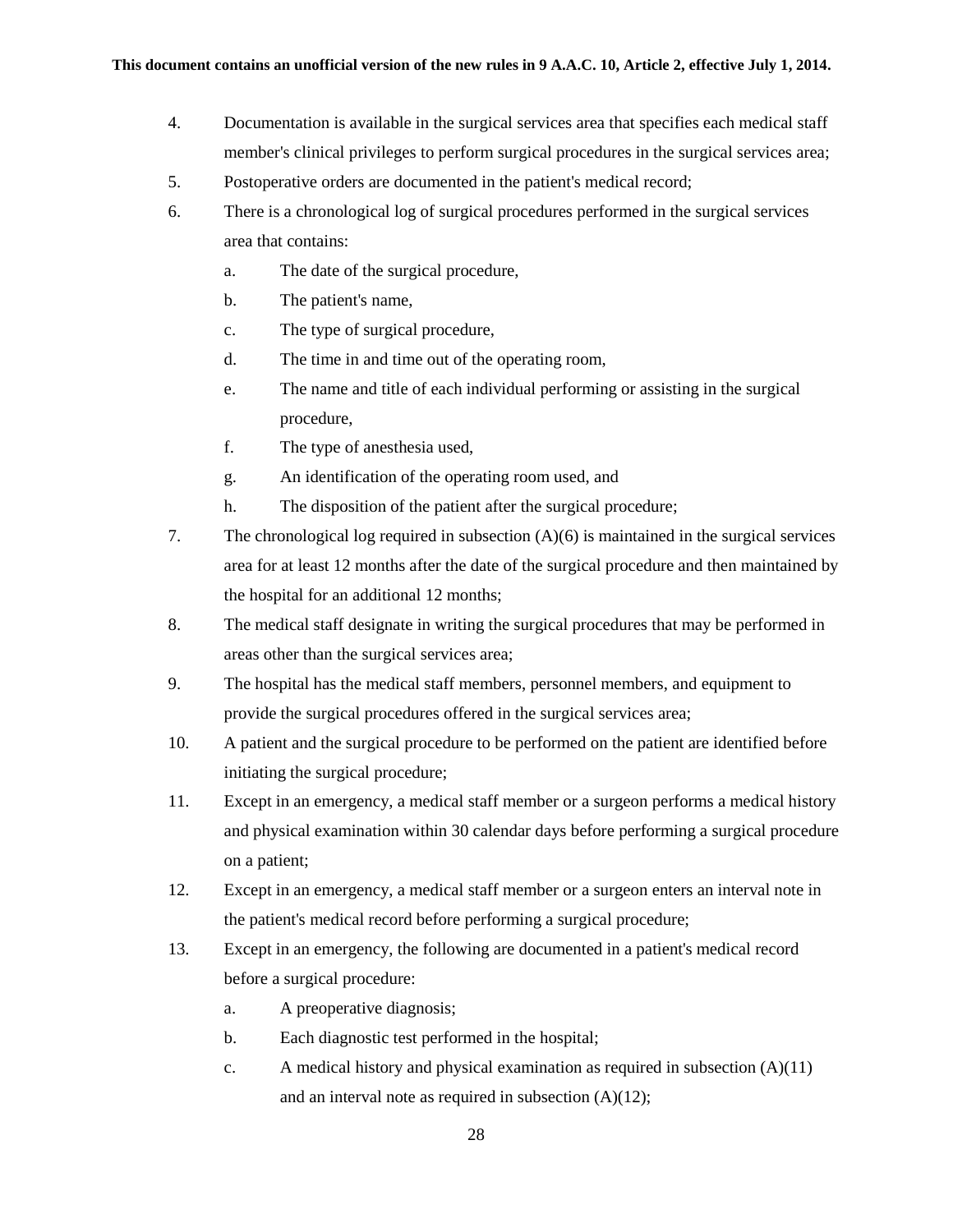- d. A consent or refusal for blood or blood products signed by the patient or the patient's representative, if applicable; and
- e. Informed consent according to policies and procedures; and
- 14. Within 24 hours after a surgical procedure on a patient is completed:

### **R9-10-216. Anesthesia Services**

An administrator shall ensure that:

- 1. Anesthesia services provided in conjunction with surgical services performed in the operating room are provided as an organized service under the direction of a medical staff member;
- 2. Documentation is available in the surgical services area that specifies the medical staff member's clinical privileges to administer anesthesia;
- 3. Except in an emergency, an anesthesiologist or a nurse anesthetist performs a preanesthesia evaluation within 48 hours before anesthesia is administered in conjunction with surgical services;
- 4. Anesthesia administration is documented in a patient's medical record and includes:
	- a. A pre-anesthesia evaluation, if applicable;
	- b. An intra-operative anesthesia record;
	- c. The postoperative status of the patient upon leaving the operating room; and
	- d. Post-anesthesia documentation by the individual performing the post-anesthesia evaluation that includes the information required by the medical staff bylaws and medical staff regulations; and
- 5. A registered nurse or a physician documents resuscitative measures in the patient's medical record.

#### **R9-10-217. Emergency Services**

- A. An administrator of a general hospital or a rural general hospital shall ensure that:
	- 1. Emergency services are provided 24 hours a day in a designated area of the hospital;
	- 2. Emergency services are provided as an organized service under the direction of a medical staff member;
	- 3. The scope and extent of emergency services offered are documented in the hospital's scope of services;
	- 4. Emergency services are provided to an individual, including a woman in active labor, requesting emergency services;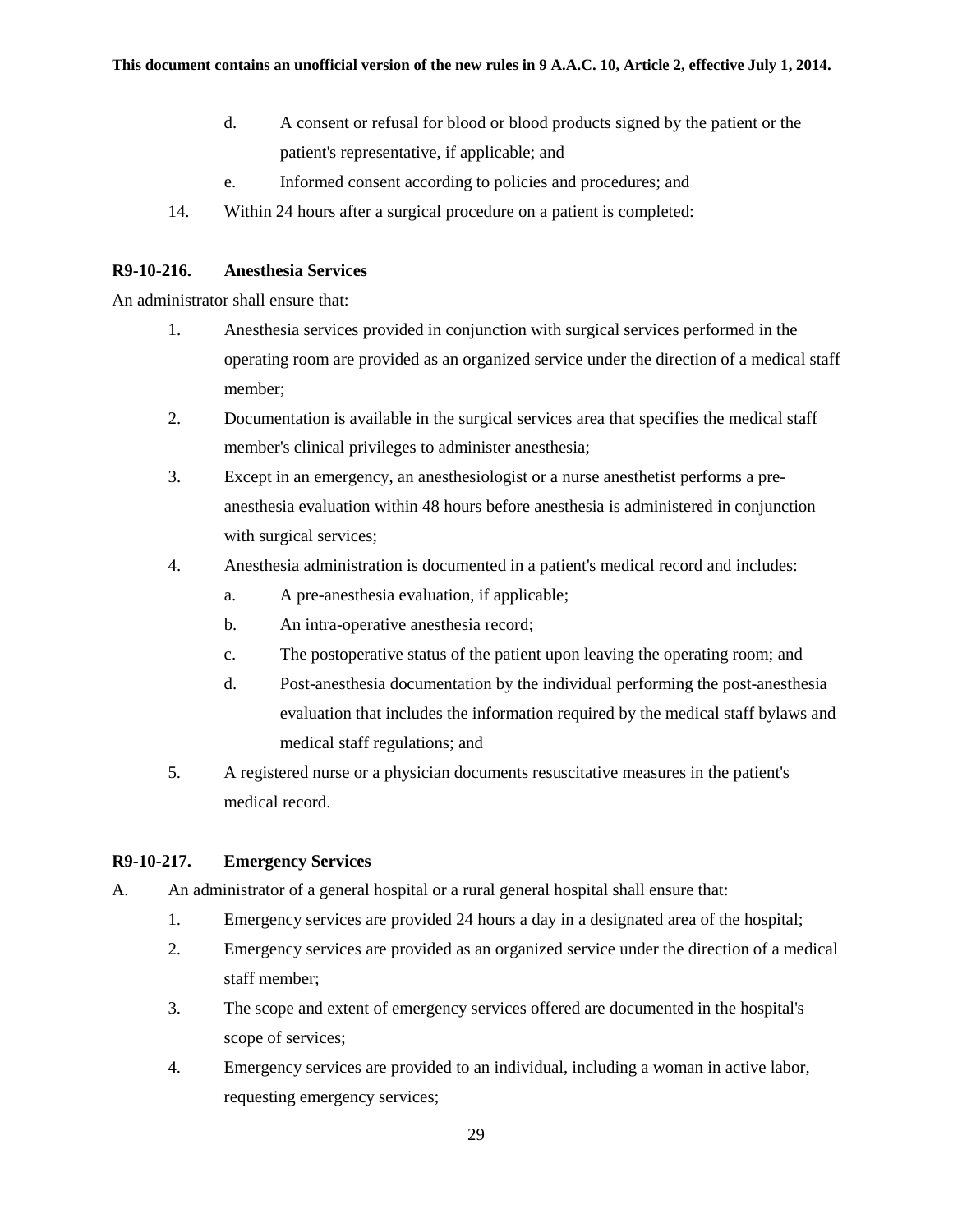- 5. If emergency services cannot be provided at the hospital to meet the needs of a patient in an emergency, measures and procedures are implemented to minimize risk to the patient until the patient is transported or transferred to another hospital;
- 6. A roster of on-call medical staff members is available in the emergency services area;
- 7. There is a chronological log of emergency services provided to patients that includes:
	- a. The patient's name;
	- b. The date, time, and mode of arrival; and
	- c. The disposition of the patient including discharge, transfer, or admission; and
- 8. The chronological log required in subsection  $(A)(7)$  is maintained:
	- a. In the emergency services area for at least 12 months after the date of the emergency services; and
	- b. By the hospital for at least an additional four years.
- B. An administrator of a special hospital that provides emergency services shall comply with subsection (A).
- C. An administrator of a hospital that provides emergency services, but does not provide perinatal organized services, shall ensure that emergency perinatal services are provided within the hospital's capabilities to meet the needs of a patient and a neonate, including the capability to deliver a neonate and to keep the neonate warm until transfer to a hospital providing perinatal organized services.
- D. An administrator of a hospital that provides emergency services shall ensure that a room used for seclusion in a designated area of the hospital used for providing emergency services, complies with applicable physical plant health and safety codes and standards for seclusion rooms, incorporated by reference in A.A.C. R9-1-412.

#### **R9-10-218. Pharmaceutical Services**

An administrator shall ensure that:

- 1. Pharmaceutical services are provided under the direction of a pharmacist according to A.R.S. Title 36, Chapter 27; A.R.S. Title 32, Chapter 18; and 4 A.A.C. 23;
- 2. A copy of the pharmacy license is provided to the Department for review upon the Department's request;
- 3. A committee, composed of at least one physician, one pharmacist, and other personnel members as determined by policies and procedures, is established to:
	- a. Develop a drug formulary,
	- b. Update the drug formulary at least once every 12 months,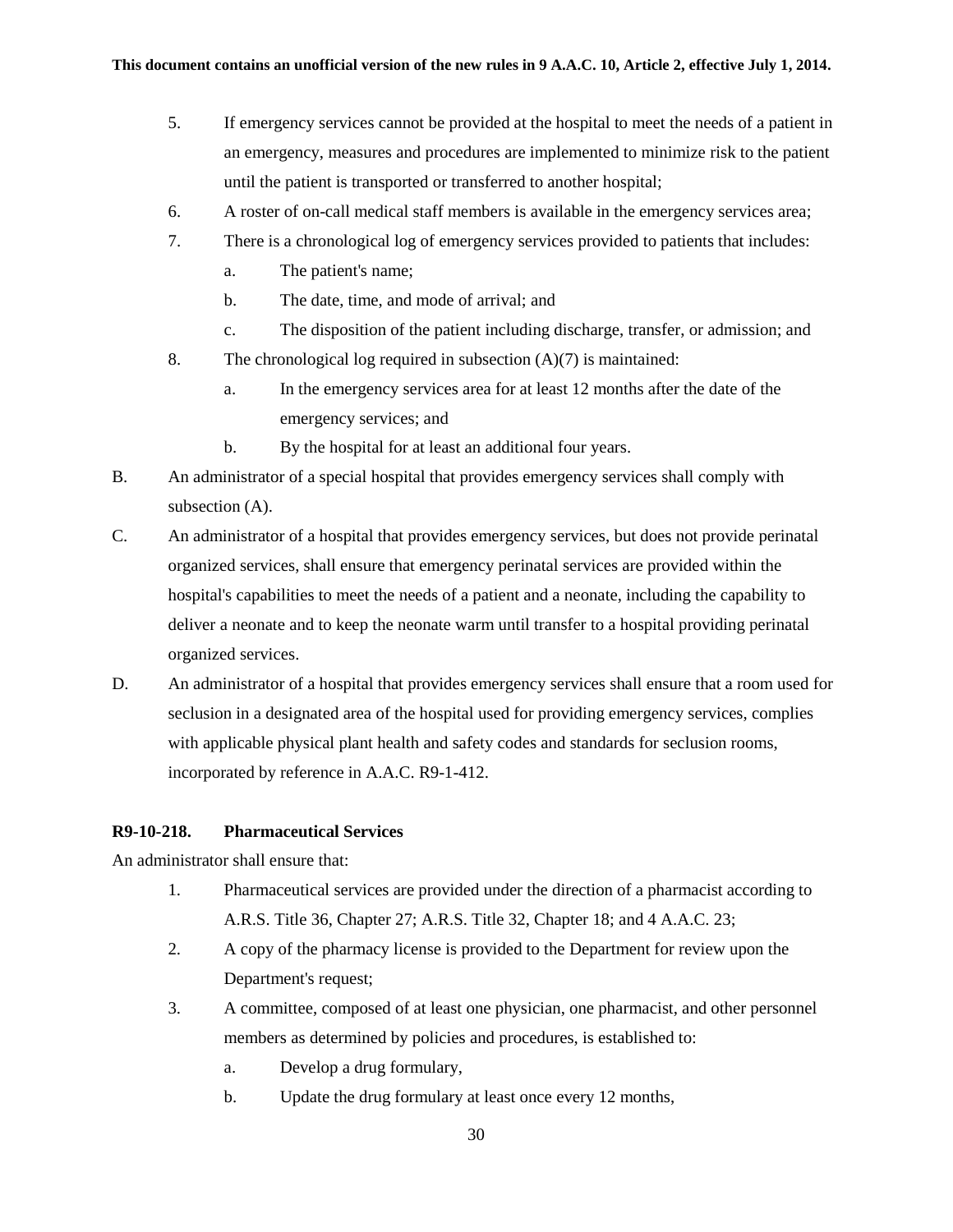- c. Develop medication usage and medication substitution policies and procedures, and
- d. Specify which medications and medication classifications are required to be automatically stopped after a specified time period unless the ordering medical staff member specifically orders otherwise;
- 4. An expired, mislabeled, or unusable medication is disposed of according to policies and procedures;
- 5. A medication administration error or an adverse reaction is reported to the ordering medical staff member or the medical staff member's designee;
- 6. A pharmacy medication dispensing error is reported to the pharmacist;
- 7. In a pharmacist's absence, personnel members designated by policies and procedures have access to a locked area containing a medication;
- 8. A medication is maintained at temperatures recommended by the manufacturer;
- 9. A cart used for an emergency:
	- a. Contains medication, supplies, and equipment as specified in policies and procedures;
	- b. Is available to a unit; and
	- c. Is sealed until opened in an emergency;
- 10. Emergency cart contents and sealing of the emergency cart are verified and documented according to policies and procedures;
- 11. Policies and procedures specify individuals who may:
	- a. Order medication, and
	- b. Administer medication;
- 12. A medication is administered in compliance with an order;
- 13. A medication administered to a patient is documented as required in R9-10-213;
- 14. If pain medication is administered to a patient, documentation in the patient's medical record includes:
	- a. An assessment of the patient's pain before administering the medication, and
	- b. The effect of the pain medication administered; and
- 15. Policies and procedures specify a process for review through the quality management program of:
	- a. A medication administration error,
	- b. An adverse reaction to a medication, and
	- c. A pharmacy medication dispensing error.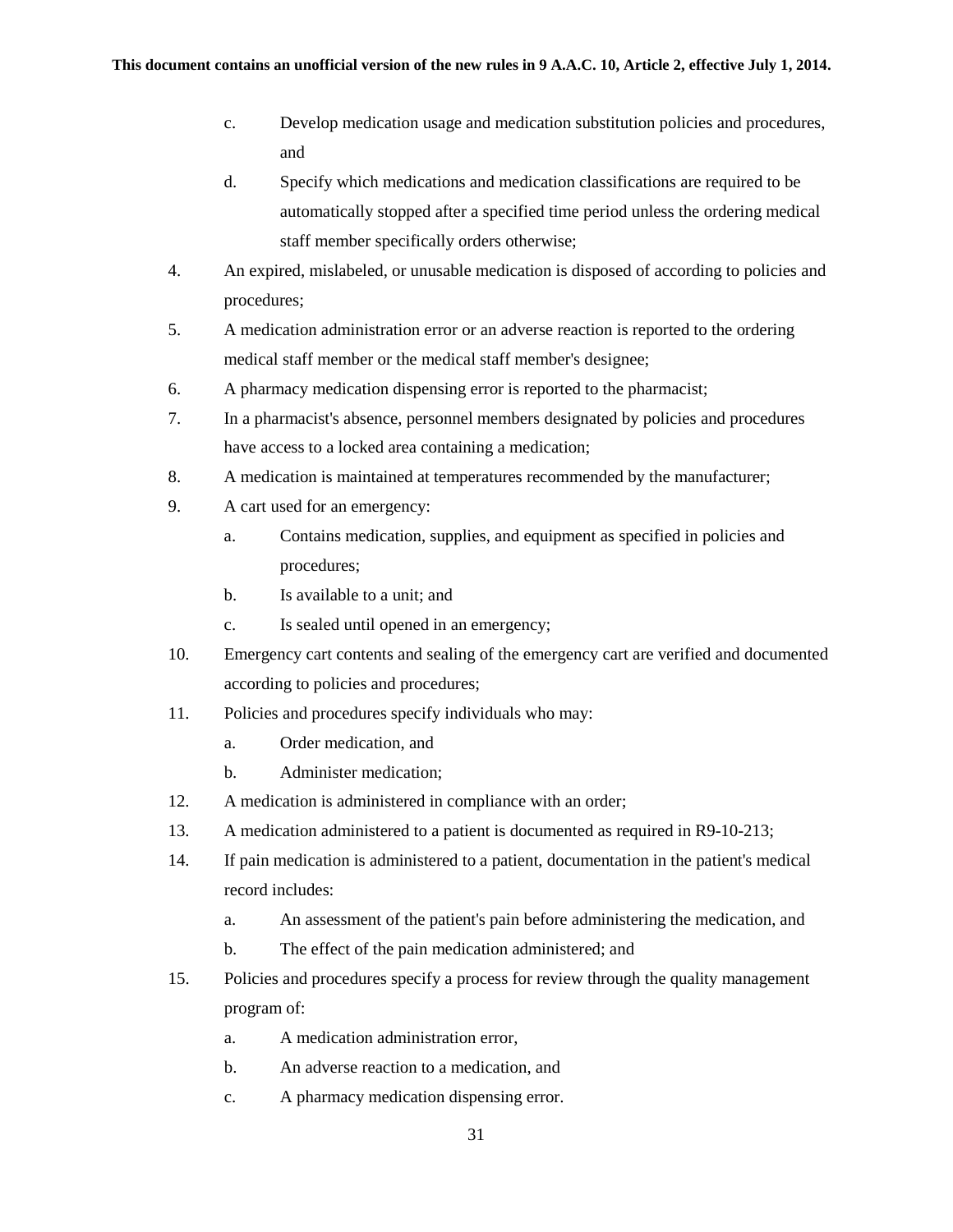### **R9-10-219. Clinical Laboratory Services and Pathology Services**

An administrator shall ensure that:

- 1. Clinical laboratory services and pathology services are provided by a hospital through a laboratory that holds a certificate of accreditation or certificate of compliance issued by the United States Department of Health and Human Services under the 1988 amendments to the Clinical Laboratories Improvement Act of 1967;
- 2. A copy of the certificate of accreditation or compliance in subsection (1) is provided to the Department for review upon the Department's request;
- 3. A general hospital or a rural general hospital provides clinical laboratory services 24 hours a day on the hospital's premises to meet the needs of a patient in an emergency;
- 4. A special hospital whose patients require clinical laboratory services:
	- a. Is able to provide clinical laboratory services when needed by the patients,
	- b. Obtains specimens for clinical laboratory services without transporting the patients from the special hospital's premises, and
	- c. Has the examination of the specimens performed by a clinical laboratory on the special hospital's premises or by arrangement with a clinical laboratory not on the special hospital's premises;
- 5. A hospital that provides clinical laboratory services 24 hours a day has on duty or on-call laboratory personnel authorized by policies and procedures to perform testing;
- 6. A hospital that offers surgical services provides pathology services on the hospital's premises or by contracted service to meet the needs of a patient;
- 7. Clinical laboratory and pathology test results are:
	- a. Available to the medical staff:
		- i. Within 24 hours after the test is completed if the test is performed at a laboratory on the hospital's premises, or
		- ii. Within 24 hours after the test result is received if the test is performed at a laboratory not on the hospital's premises; and
	- b. Documented in a patient's medical record;
- 8. If a test result is obtained that indicates a patient may have an emergency medical condition, as established by medical staff, laboratory personnel notify the ordering medical staff member or a registered nurse in the patient's assigned unit;
- 9. If a clinical laboratory report, a pathology report, or an autopsy report is completed on a patient, a copy of the report is included in the patient's medical record;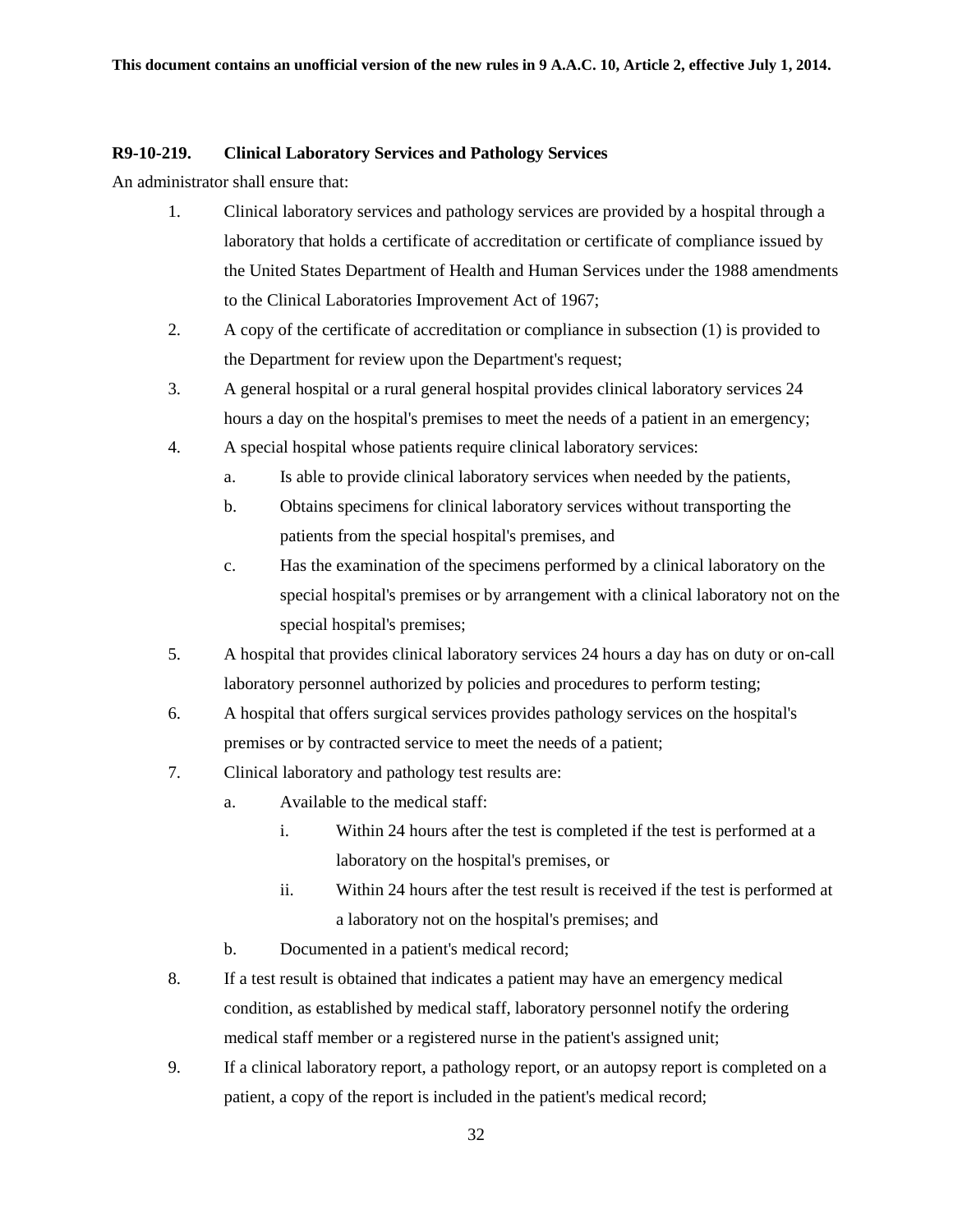- 10. Policies and procedures are established, documented, and implemented for:
	- a. Procuring, storing, transfusing, and disposing of blood and blood products;
	- b. Blood typing, antibody detection, and blood compatibility testing; and
	- c. Investigating transfusion adverse reactions that specify a process for review through the quality management program;
- 11. If blood and blood products are provided by contract, the contract includes:
	- a. The availability of blood and blood products from the contractor, and
	- b. The process for delivery of blood and blood products from the contractor; and
- 12. Expired laboratory supplies are discarded according to policies and procedures.

### **R9-10-220. Radiology Services and Diagnostic Imaging Services**

- A. An administrator shall ensure that:
	- 1. Radiology services and diagnostic imaging services are provided in compliance with A.R.S. Title 30, Chapter 4 and 12 A.A.C. 1;
	- 2. A copy of a certificate documenting compliance with subsection (1) is provided to the Department for review upon the Department's request;
	- 3. A general hospital or a rural general hospital provides radiology services 24 hours a day on the hospital's premises to meet the emergency needs of a patient;
	- 4. A hospital that provides surgical services has radiology services and diagnostic imaging services on the hospital's premises to meet the needs of patients;
	- 5. A general hospital or a rural general hospital has a radiologic technologist on duty or oncall; and
	- 6. Except as provided in subsection  $(A)(4)$ , a special hospital whose patients require radiology services and diagnostic imaging services is able to provide the radiology services and diagnostic imaging services when needed by the patients:
		- a. On the special hospital's premises, or
		- b. By arrangement with a radiology and diagnostic imaging facility that is not on the special hospital's premises.
- B. An administrator of a hospital that provides radiology services or diagnostic imaging services on the hospital's premises shall ensure that:
	- 1. Radiology services and diagnostic imaging services are provided:
		- a. Under the direction of a medical staff member; and
		- b. According to an order that includes:
			- i. The patient's name,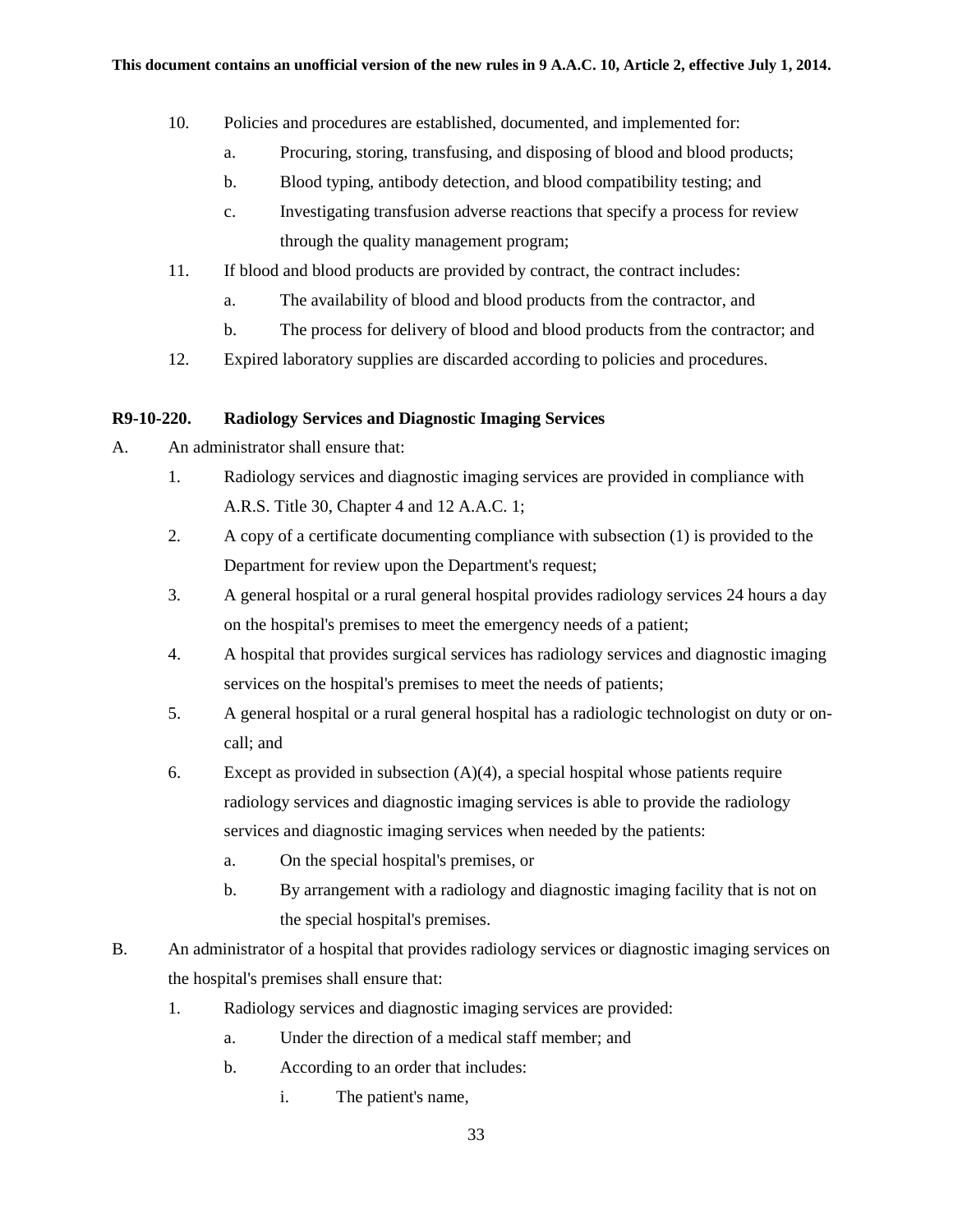- ii. The name of the ordering individual,
- iii. The radiological or diagnostic imaging procedure ordered, and
- iv. The reason for the procedure;
- 2. A medical staff member or radiologist interprets the radiologic or diagnostic image;
- 3. A radiologic or diagnostic imaging patient report is prepared that includes:
	- a. The patient's name;
	- b. The date of the procedure;
	- c. A medical staff member's or radiologist's interpretation of the image;
	- d. The type and amount of radiopharmaceutical used, if applicable; and
	- e. The adverse reaction to the radiopharmaceutical, if any; and
- 4. A radiologic or diagnostic imaging report is included in the patient's medical record.

### **R9-10-221. Intensive Care Services**

Except for a special hospital that provides only psychiatric services, an administrator of a hospital that provides intensive care services shall ensure that:

- 1. Intensive care services are provided as an organized service in a designated area under the direction of a medical staff member;
- 2. An inpatient admitted for intensive care services is personally visited by a physician at least once every 24 hours;
- 3. Admission and discharge criteria for intensive care services are established;
- 4. A personnel member's responsibilities for initiation of medical services in an emergency to a patient in an intensive care unit pending the arrival of a medical staff member are established and documented in policies and procedures;
- 5. In addition to the requirements in R9-10-214(C), an intensive care unit is staffed:
	- a. With at least one registered nurse assigned for every two patients, and
	- b. According to an acuity plan as required in R9-10-214;
- 6. Each intensive care unit has a policy and procedure that provides for meeting the needs of the patients;
- 7. If the medical services of an intensive care patient are reduced to a lesser level of care in the hospital, but the patient is not physically relocated, the nurse to patient ratio is based on the needs of the patient;
- 8. Private duty staff do not provide hospital services in an intensive care unit;
- 9. At least one registered nurse assigned to a patient in an intensive care unit is certified in advanced cardiac life support specific to the age of the patient;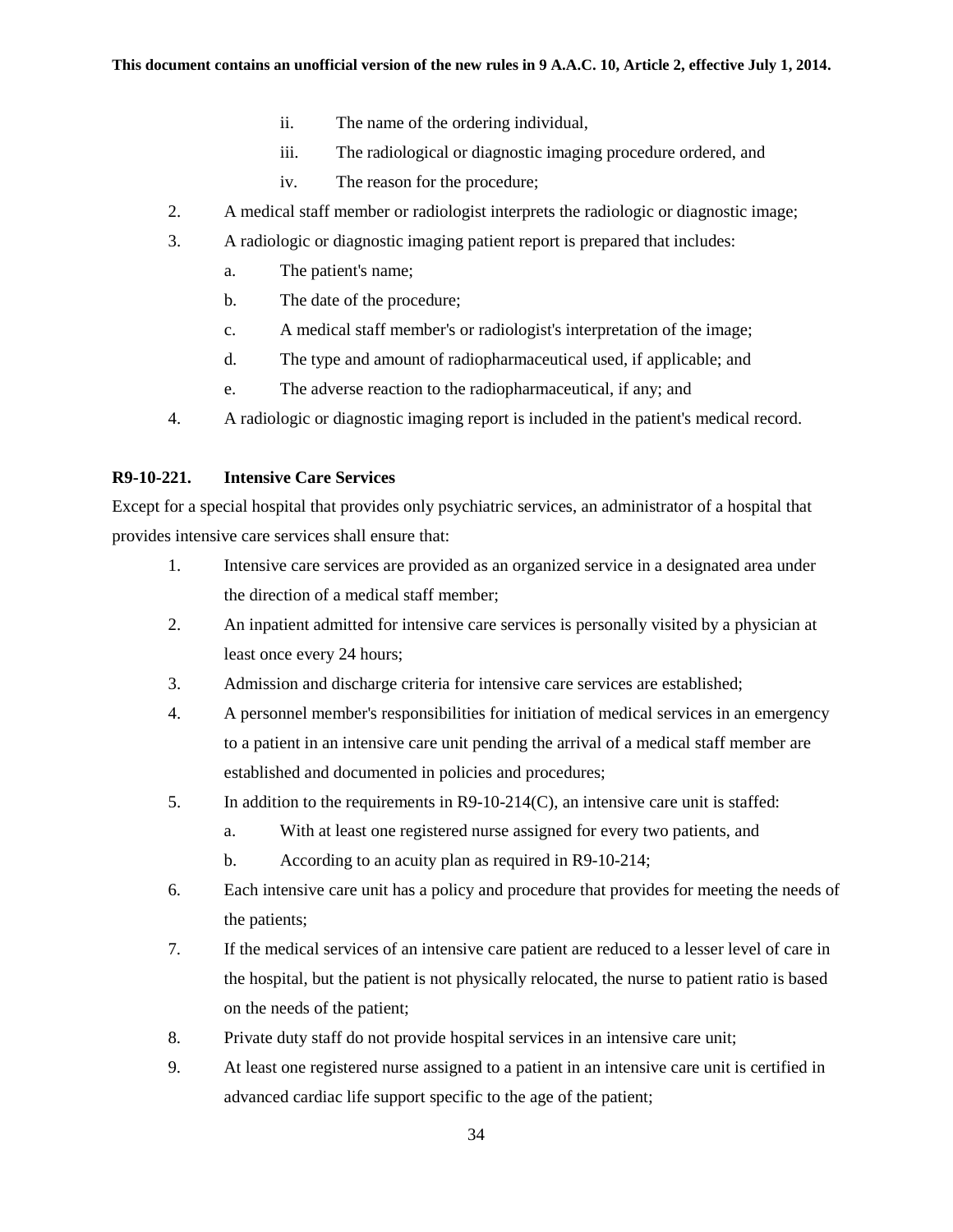- 10. Resuscitation, emergency, and other equipment are available to meet the needs of a patient including:
	- a. Ventilatory assistance equipment,
	- b. Respiratory and cardiac monitoring equipment,
	- c. Suction equipment,
	- d. Portable radiologic equipment, and
	- e. A patient weighing device for patients restricted to a bed; and
- 11. An intensive care unit has at least one emergency cart that is maintained according to R9- 10-218.

### **R9-10-222. Respiratory Care Services**

An administrator of a hospital that provides respiratory care services shall ensure that:

- 1. Respiratory care services are provided under the direction of a medical staff member;
- 2. Respiratory care services are provided according to an order that includes:
	- a. The patient's name;
	- b. The name and signature of the ordering individual;
	- c. The type, frequency, and, if applicable, duration of treatment;
	- d. The type and dosage of medication and diluent; and
	- e. The oxygen concentration or oxygen liter flow and method of administration;
- 3. Respiratory care services provided to a patient are documented in the patient's medical record and include:
	- a. The date and time of administration;
	- b. The type of respiratory care services;
	- c. The effect of respiratory care services;
	- d. If applicable, any adverse reaction to respiratory care services; and
	- e. The authentication of the individual providing the respiratory care services; and
- 4. Any area or unit that performs blood gases or clinical laboratory tests complies with the requirements in R9-10-219.

### **R9-10-223. Perinatal Services**

- A. An administrator of a hospital that provides perinatal organized services shall ensure that:
	- 1. Perinatal services are provided in a designated area under the direction of a medical staff member;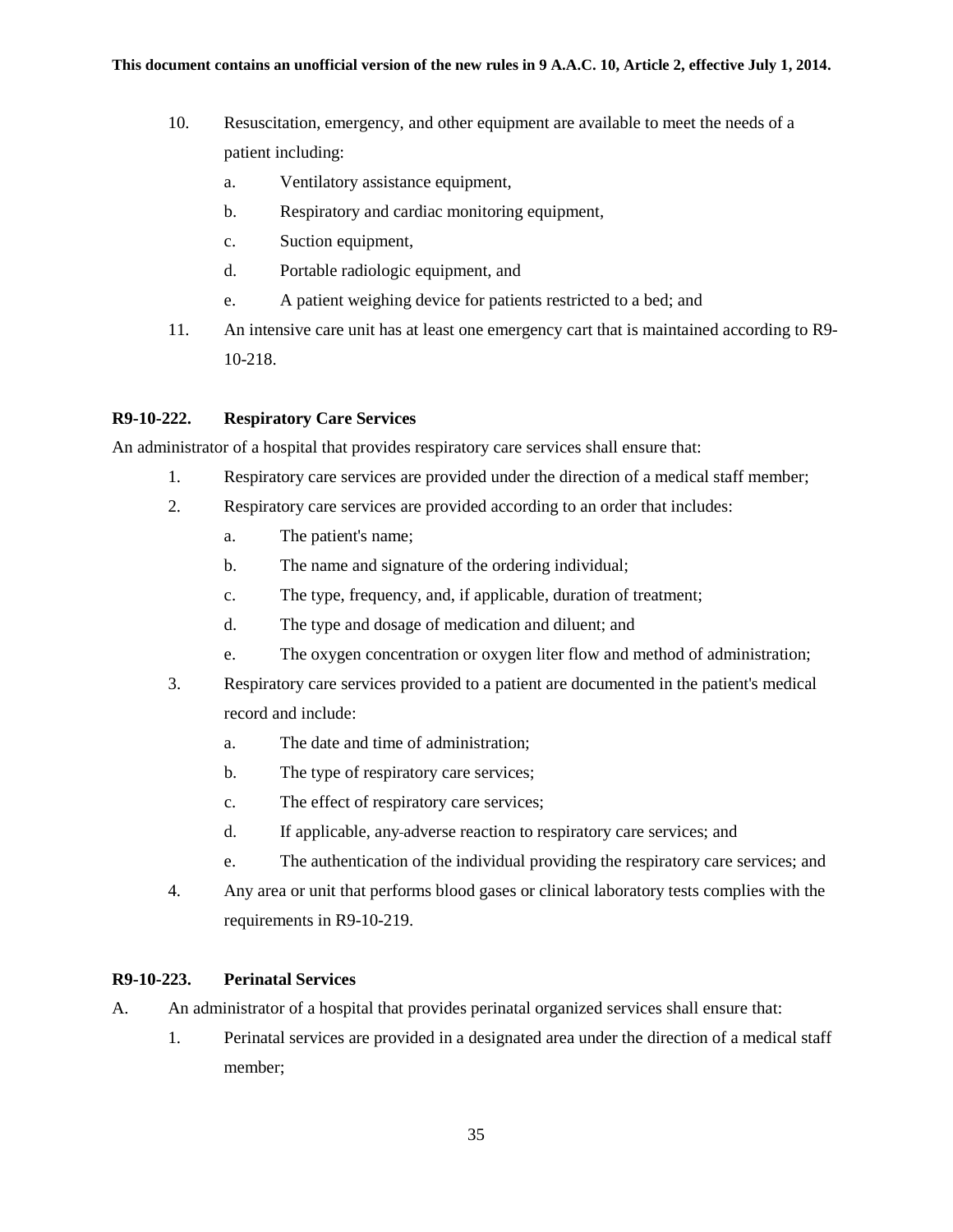- 2. Only medical and surgical procedures approved by the medical staff are performed in the perinatal services unit;
- 3. The perinatal services unit has the capability to initiate an emergency cesarean delivery within the time-frame established by the medical staff and documented in policies and procedures;
- 4. Only a patient in need of perinatal services or gynecological services receives perinatal services or gynecological services in the perinatal services unit;
- 5. A patient receiving gynecological services does not share a room with a patient receiving perinatal services;
- 6. A chronological log of perinatal services provided to patients is maintained that includes:
	- a. The patient's name;
	- b. The date, time, and mode of the patient's arrival;
	- c. The disposition of the patient including discharge, transfer, or admission time; and
	- d. The following information for a delivery of a neonate:
		- i. The neonate's name or other identifier;
		- ii. The name of the medical staff member who delivered the neonate;
		- iii. The delivery time and date; and
		- iv. Complications of delivery, if any;
- 7. The chronological log required in subsection (A)(6) is maintained by the hospital in the perinatal services unit for at least 12 months after the date the perinatal services are provided and then maintained by the hospital for at least an additional 12 months;
- 8. The perinatal services unit provides fetal monitoring;
- 9. The perinatal services unit has ultrasound capability;
- 10. Except in an emergency, a neonate is identified as required by policies and procedures before moving the neonate from a delivery area;
- 11. Policies and procedures specify:
	- a. Security measures to prevent neonatal abduction, and
	- b. How the hospital determines to whom a neonate may be discharged;
- 12. A neonate is discharged only to an individual who:
	- a. Is authorized according to subsection  $(A)(11)$ , and
	- b. Provides identification;
- 13. A neonate's medical record identifies the individual to whom the neonate is discharged;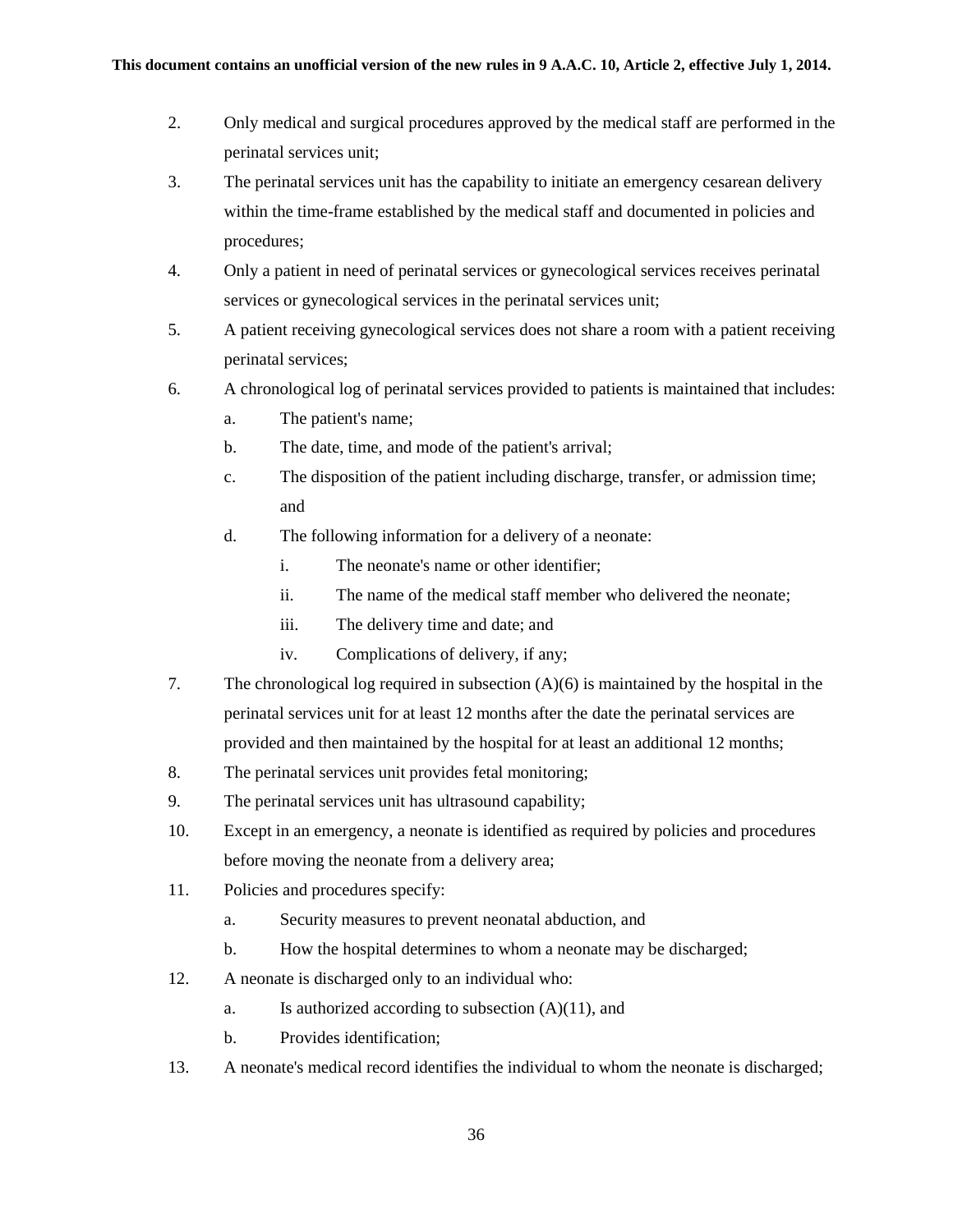- 14. A patient or the individual to whom the neonate is discharged receives perinatal education, discharge instructions, and a referral for follow-up care for a neonate in addition to the discharge planning requirements in R9-10-209;
- 15. Intensive care services for neonates comply with the requirements in R9-10-221;
- 16. At least one registered nurse is on duty in a nursery when there is a neonate in the nursery except as provided in subsection (A)(17);
- 17. A nursery occupied only by a neonate, who is placed in the nursery for the convenience of the neonate's mother and does not require treatment as established in this Article, is staffed by a nurse;
- 18. Equipment and supplies are available to a nursery, labor-delivery-recovery room, or labor-delivery-recovery-postpartum room to meet the needs of each neonate; and
- 19. In a nursery, only a neonate's bed or bassinet is used for changing diapers, bathing, or dressing the neonate.
- B. An administrator of a hospital that does not provide perinatal organized services shall comply with the requirements in R9-10-217(C).

## **R9-10-224. Pediatric Services**

- A. An administrator of a hospital that provides pediatric services or organized pediatric services according to the requirements in this Section shall ensure that:
	- 1. Consistent with the health and safety of a pediatric patient, arrangements are made for a parent or a guardian of the pediatric patient to stay overnight;
	- 2. Policies and procedures are established, documented, and implemented for:
		- a. Infection control for shared toys, books, stuffed animals, and other items in a community playroom; and
		- b. Visitation of a pediatric patient, including age limits if applicable;
	- 3. A pediatric inpatient is only admitted if the hospital has the staff, equipment, and supplies available to meet the needs of the pediatric patient based on the pediatric patient's medical condition and the hospital's scope of services; and
	- 4. If the hospital provides pediatric intensive care services, the pediatric intensive care services comply with intensive care services requirements in R9-10-221.
- B. An administrator of a hospital that provides pediatric organized services shall ensure that pediatric services are provided in a designated area under the direction of a medical staff member.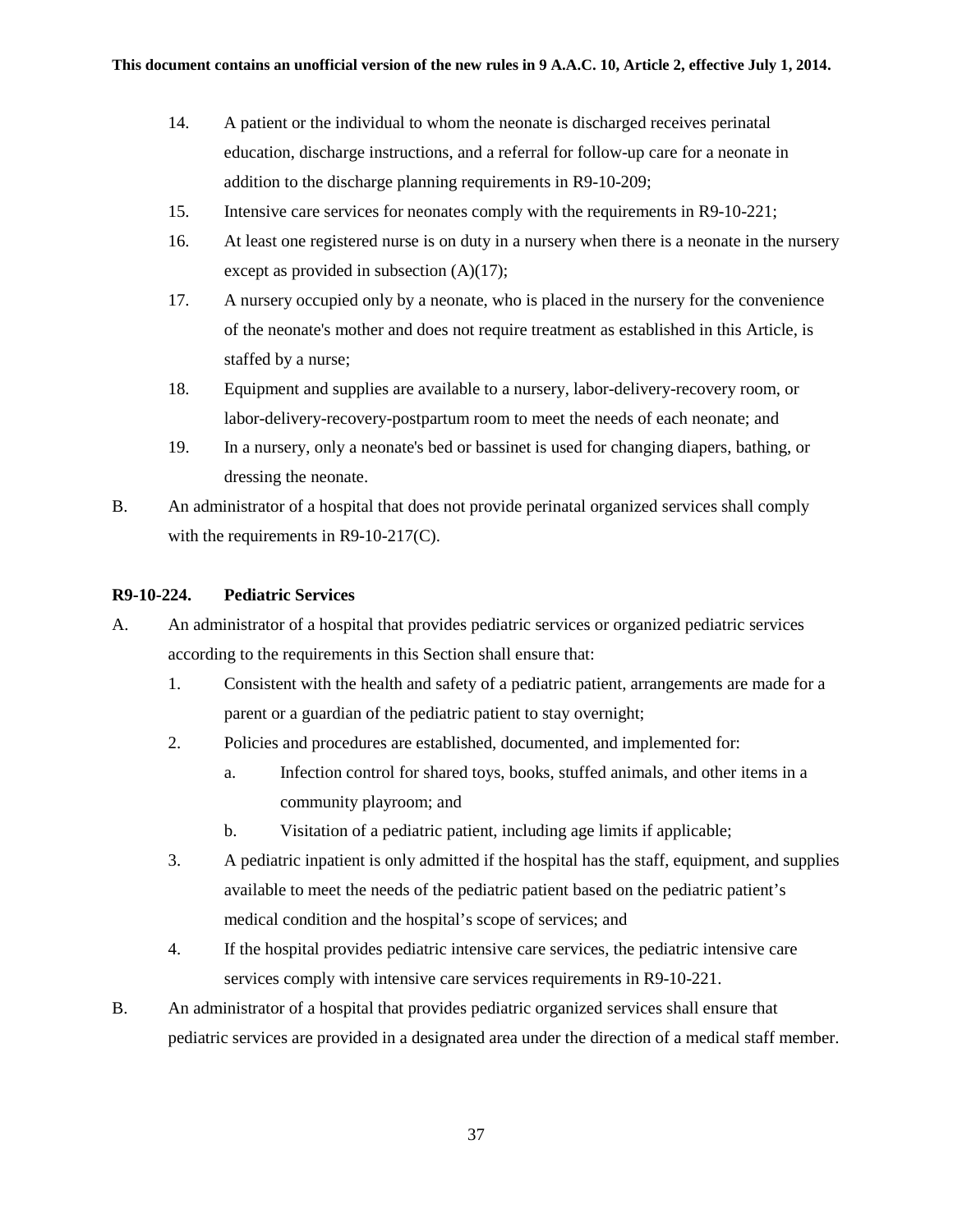- C. An administrator shall ensure that in a multi-organized service unit or a patient care unit that is providing medical and nursing services to an adult patient and a pediatric patient according to this Section:
	- 1. A pediatric patient is not placed in a patient room with an adult patient, and
	- 2. A medication for a pediatric patient that is stored in the patient care unit is stored separately from a medication for an adult patient.
- D. Except as provided in subsections (F) and (G), an administrator of a hospital that does not provide pediatric organized services may admit a pediatric inpatient only in an emergency.
- E. A hospital may use a bed in a pediatric organized services patient care unit for an adult patient if an administrator establishes, documents, and implements policies and procedures that:
	- 1. Delineate the specific conditions under which an adult patient is placed in a bed in the pediatric organized services unit, and
	- 2. Except as provided in subsection (H) and (I), ensure that an adult patient is:
		- a. Not placed in a pediatric organized services patient care unit if a pediatric patient is admitted to and present in the pediatric organized services patient care unit, and
		- b. Transferred out of the pediatric organized services patient care unit to an appropriate level of care when a pediatric patient is admitted to the pediatric organized services patient care unit.
- F. Subsection (G) only applies to a general hospital or rural general hospital that:
	- 1. Does not provide pediatric organized services;
	- 2. Has designated in the general hospital's or rural general hospital's scope of services, inpatient services that are available to a pediatric patient;
	- 3. Has a licensed capacity of less than 100; and
	- 4. Is located in a county with a population of less than 500,000.
- G. An administrator of a general hospital or rural general hospital that meets the criteria in subsection (F) shall ensure that:
	- 1. There are pediatric-appropriate equipment and supplies available based on the hospital services designated for pediatric patients in the general hospital's or rural general hospital's scope of services; and
	- 2. Personnel members that are or may be assigned to provide hospital services to a pediatric patient have the appropriate skills and knowledge for providing hospital services to a pediatric patient based on the general hospital or rural general hospital's scope of services.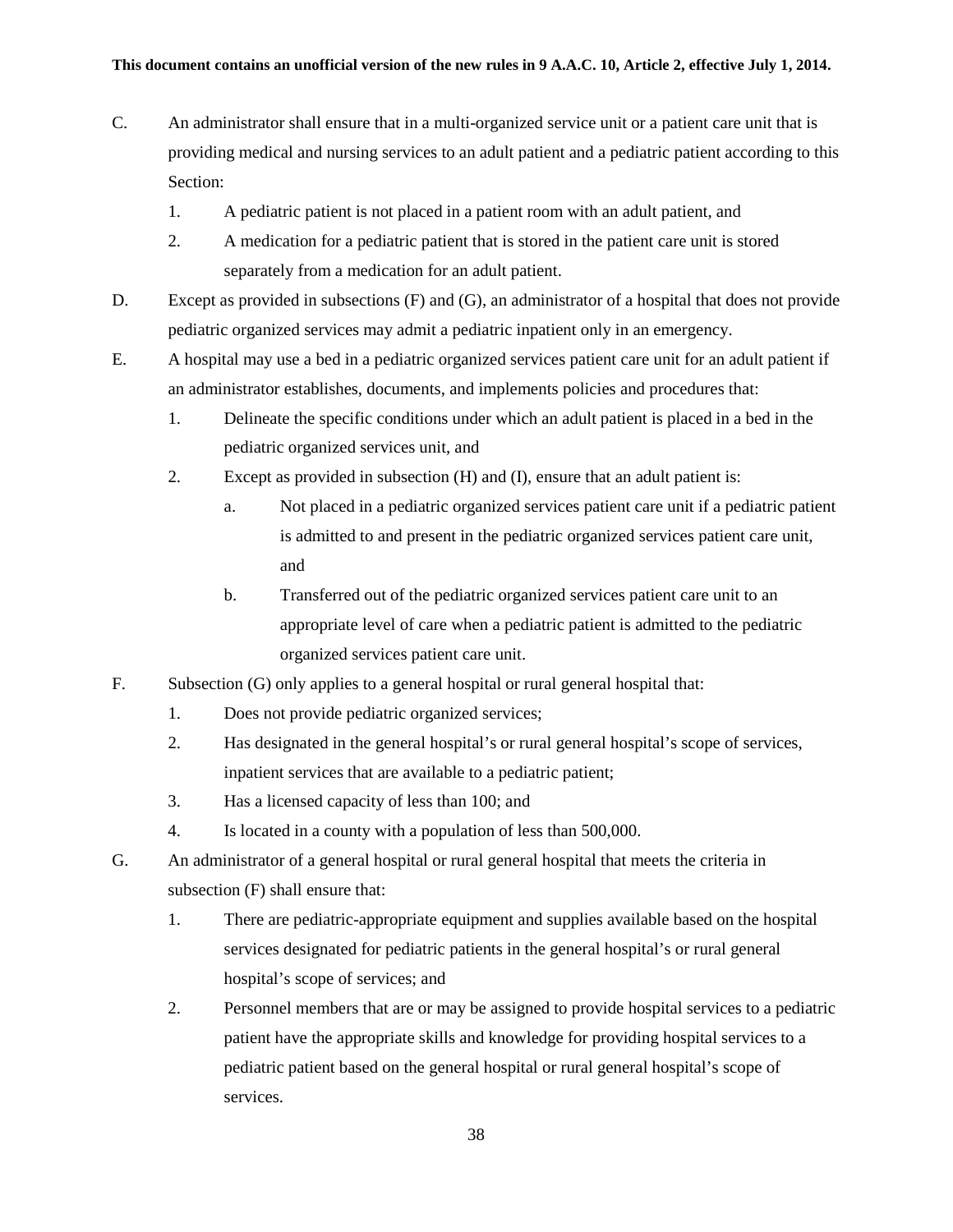- H. Subsection (I) only applies to a general hospital or a rural general hospital that:
	- 1. Provides organized pediatric services in a patient care unit;
	- 2. Has designated in the general hospital's or rural general hospital's scope of services, inpatient services that are available to an adult patient in an organized pediatric services patient care unit;
	- 3. Has a licensed capacity of less than 100; and
	- 4. Is located in a county with a population of less than 500,000.
- I. An administrator of a general hospital or rural general hospital that meets the criteria in subsection (H) shall comply with the requirements in subsection (E)(1).

### **R9-10-225. Psychiatric Services**

- A. An administrator of a hospital that contains an organized psychiatric services unit or a special hospital licensed to provide psychiatric services shall ensure that in the organized psychiatric unit or special hospital:
	- 1. Psychiatric services are provided under the direction of a medical staff member;
	- 2. An inpatient admitted to the organized psychiatric services unit or special hospital has a principal diagnosis of a mental disorder, a personality disorder, substance abuse, or a significant psychological or behavioral response to an identifiable stressor;
	- 3. Except in an emergency, a patient receives a nursing assessment before treatment for the patient is initiated;
	- 4. An individual whose medical needs cannot be met while the individual is an inpatient in an organized psychiatric services unit or a special hospital is not admitted to or is transferred out of the organized psychiatric services unit or special hospital;
	- 5. Policies and procedures for the organized psychiatric services unit or special hospital are established, documented, and implemented that:
		- a. Establish qualifications for medical staff members and personnel members who provide clinical oversight to behavioral health technicians;
		- b. Establish the process for patient assessment, including identification of a patient's medical conditions and criteria for the on-going monitoring of any identified medical condition;
		- c. Establish the process for developing and implementing a patient's care plan including:
			- i. Obtaining the patient's or the patient's representative's participation in the development of the patient's care plan;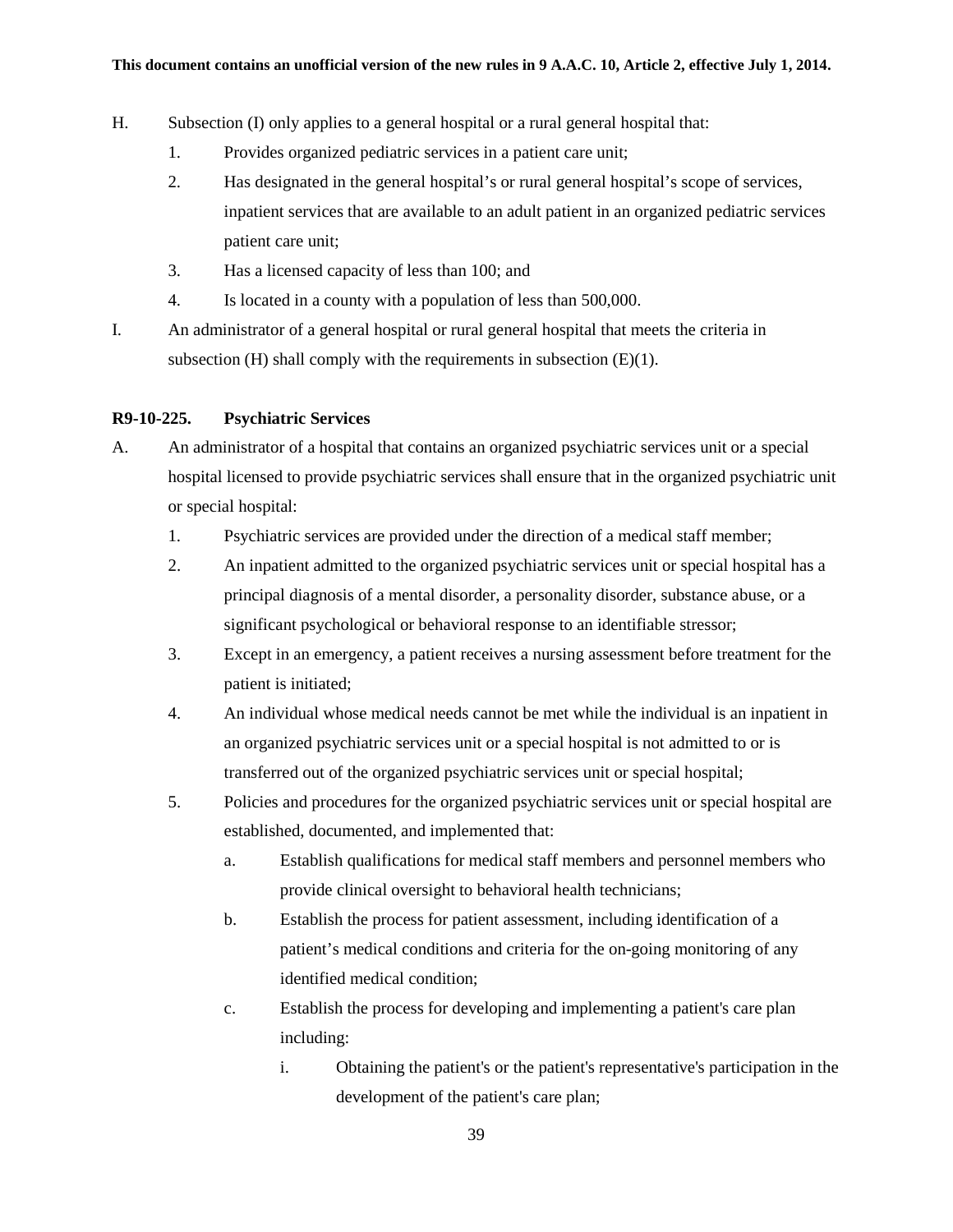- ii. Ensuring that the patient is informed of the modality, frequency, and duration of any treatments that are included in the patient's care plan;
- iii. Informing the patient that the patient has the right to refuse any treatment;
- iv. Updating the patient's care plan and informing the patient of any changes to the patient's care plan; and
- v. Documenting the actions in subsection  $(A)(5)(c)(i)$  through (iv) in the patient's medical record;
- d. Establish the process for warning an identified or identifiable individual, as described in A.R.S. § 36-517.02 (B) through (C), if a patient communicates to a medical staff member or personnel member a threat of imminent serious physical harm or death to the individual and the patient has the apparent intent and ability to carry out the threat;
- e. Establish the criteria for determining when an inpatient's absence is unauthorized, including whether the inpatient:
	- i. Was admitted under A.R.S. Title 36, Chapter 5, Articles 1, 2, or 3;
	- ii. Is absent against medical advice; or
	- iii. Is under 18 years of age;
- f. Identify each type of restraint and seclusion used in the organized psychiatric services unit or special hospital and include for each type of restraint and seclusion used:
	- i. The qualifications of a medical staff member or personnel member who can:
		- (1) Order the restraint or seclusion,
		- (2) Place a patient in the restraint or seclusion,
		- (3) Monitor a patient in the restraint or seclusion,
		- (4) Evaluate a patient's physical and psychological well-being after being placed in the restraint or seclusion and when released from the restraint or seclusion, or
		- (5) Renew the order for restraint or seclusion;
	- ii. On-going training requirements for a medical staff member or personnel member who has direct patient contact while the patient is in a restraint or in seclusion; and
	- iii. Criteria for monitoring and assessing a patient including: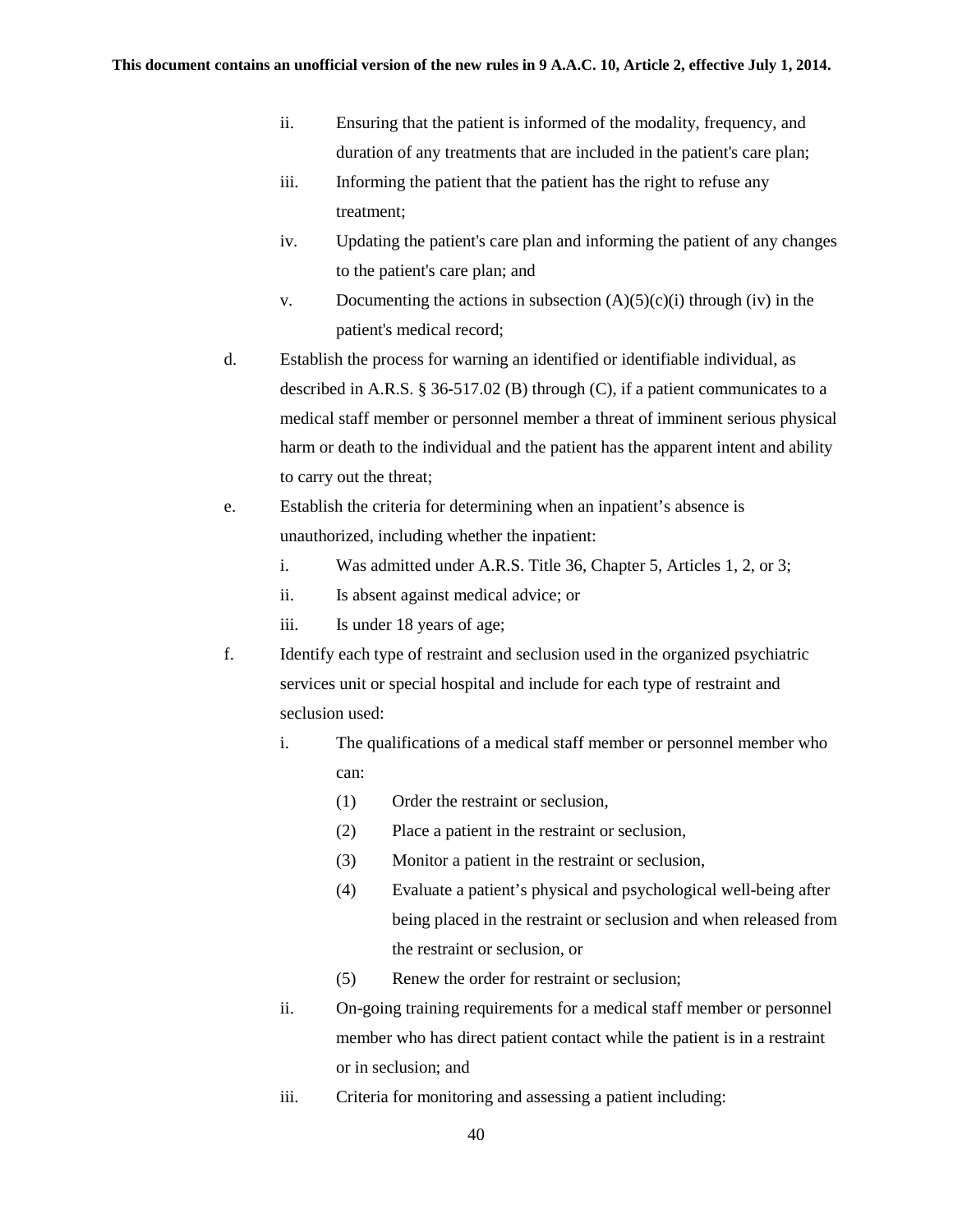- (1) Frequencies of monitoring and assessment based on a patient's condition, cognitive status, situational factors, and risks associated with the specific restraint or seclusion;
- (2) For the renewal of an order for restraint or seclusion, whether an assessment is required before the order is renewed and, if an assessment is required, who may conduct the assessment;
- (3) Assessment content, which may include, depending on a patient's condition, the patient's vital signs, respiration, circulation, hydration needs, elimination needs, level of distress and agitation, mental status, cognitive functioning, neurological functioning, and skin integrity;
- (4) If a mechanical restraint is used, how often the mechanical restraint is monitored or loosened; and
- (5) A process for meeting a patient's nutritional needs and elimination needs;
- g. Establish the criteria and procedures for renewing an order for restraint or seclusion;
- h. Establish procedures for internal review of the use of restraint or seclusion;
- i. Establish requirements for notifying the parent or guardian of a patient who is under 18 years of age and who is restrained or secluded; and
- j. Establish medical record and personnel record documentation requirements for restraint and seclusion, if applicable;
- 6. If time out is used in the organized psychiatric services unit or special hospital, a time out:
	- a. Takes place in an area that is unlocked, lighted, quiet, and private;
	- b. Does not take place in the room approved for seclusion by the Department under R9-10-104;
	- c. Is time-limited and does not exceed two hours per incident or four hours per day;
	- d. Does not result in a patient's missing a meal if the patient is in time out at mealtime;
	- e. Includes monitoring of the patient by a medical staff member or personnel member at least once every 15 minutes to ensure the patient's health, safety, and welfare and to determine if the patient is ready to leave time out; and
	- f. Is documented in the patient's medical record, to include: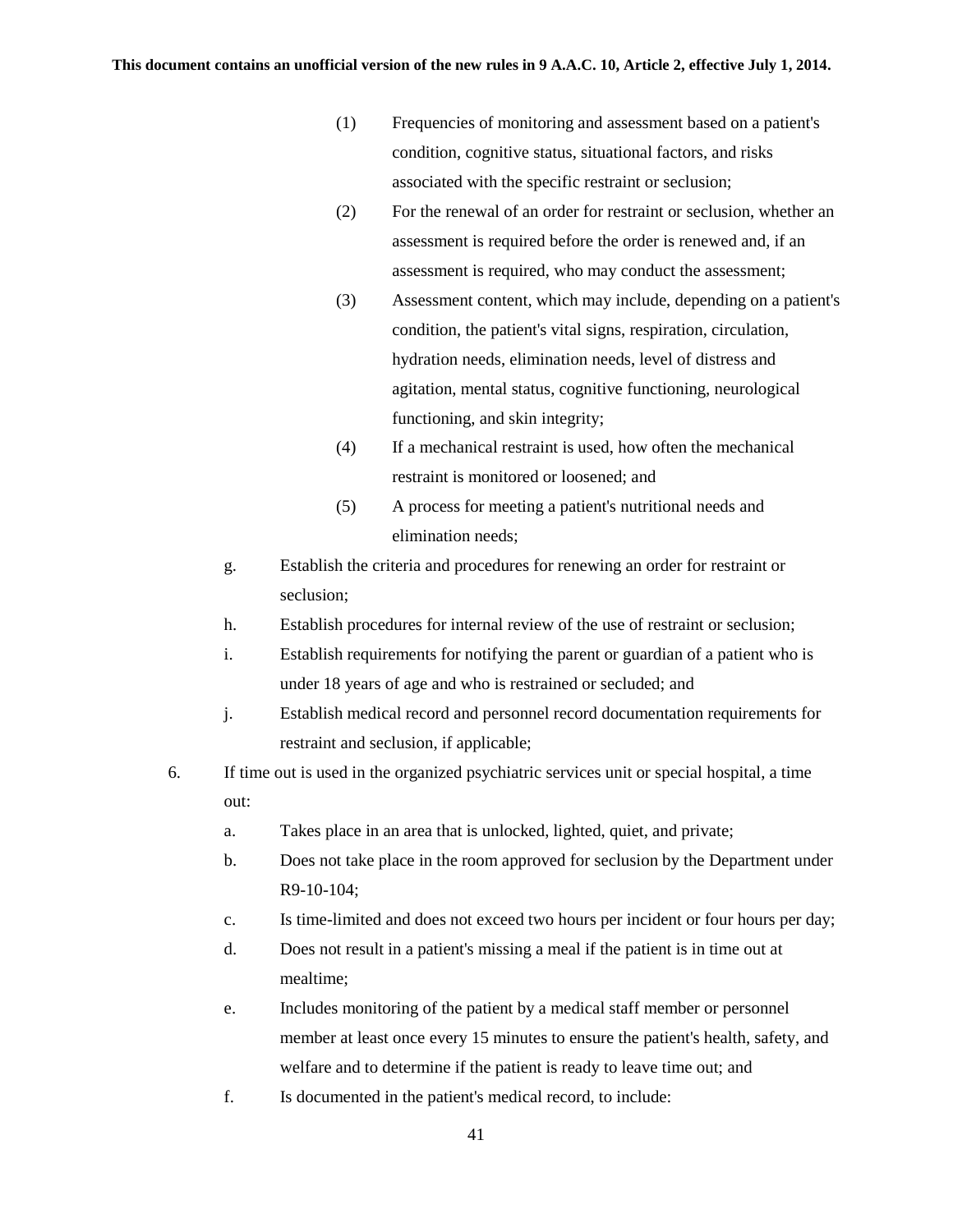- i. The date of the time out,
- ii. The reason for the time out,
- iii. The duration of the time out, and
- iv. The action planned and taken to address the reason for the time out;
- 7. Restraint or seclusion is:
	- a. Not used as a means of coercion, discipline, convenience, or retaliation;
	- b. Only used when all of the following conditions are met:
		- i. Except as provided in subsection (A)(8), after obtaining an order for the restraint or seclusion;
		- ii. For the management of a patient's aggressive, violent, or self-destructive behavior;
		- iii. When less restrictive interventions have been determined to be ineffective; and
		- iv. To ensure the immediate physical safety of the patient, to prevent imminent harm to the patient or another individual, or to stop physical harm to another individual; and
	- c. Discontinued at the earliest possible time;
- 8. If as a result of a patient's aggressive, violent, or self-destructive behavior, harm to the patient or another individual is imminent or the patient or another individual is being physically harmed, a personnel member:
	- a. May initiate an emergency application of restraint or seclusion for the patient before obtaining an order for the restraint or seclusion, and
	- b. Obtains an order for the restraint or seclusion of the patient during the emergency application of the restraint or seclusion;
- 9. Restraint or seclusion is:
	- a. Only ordered by a physician or a registered nurse practitioner, and
	- b. Not written as a standing order or on an as-needed basis;
- 10. An order for restraint or seclusion includes:
	- a. The name of the individual ordering the restraint or seclusion;
	- b. The date and time that the restraint or seclusion was ordered;
	- c. The specific restraint or seclusion ordered;
	- d. If a drug is ordered as a chemical restraint, the drug's name, strength, dosage, and route of administration;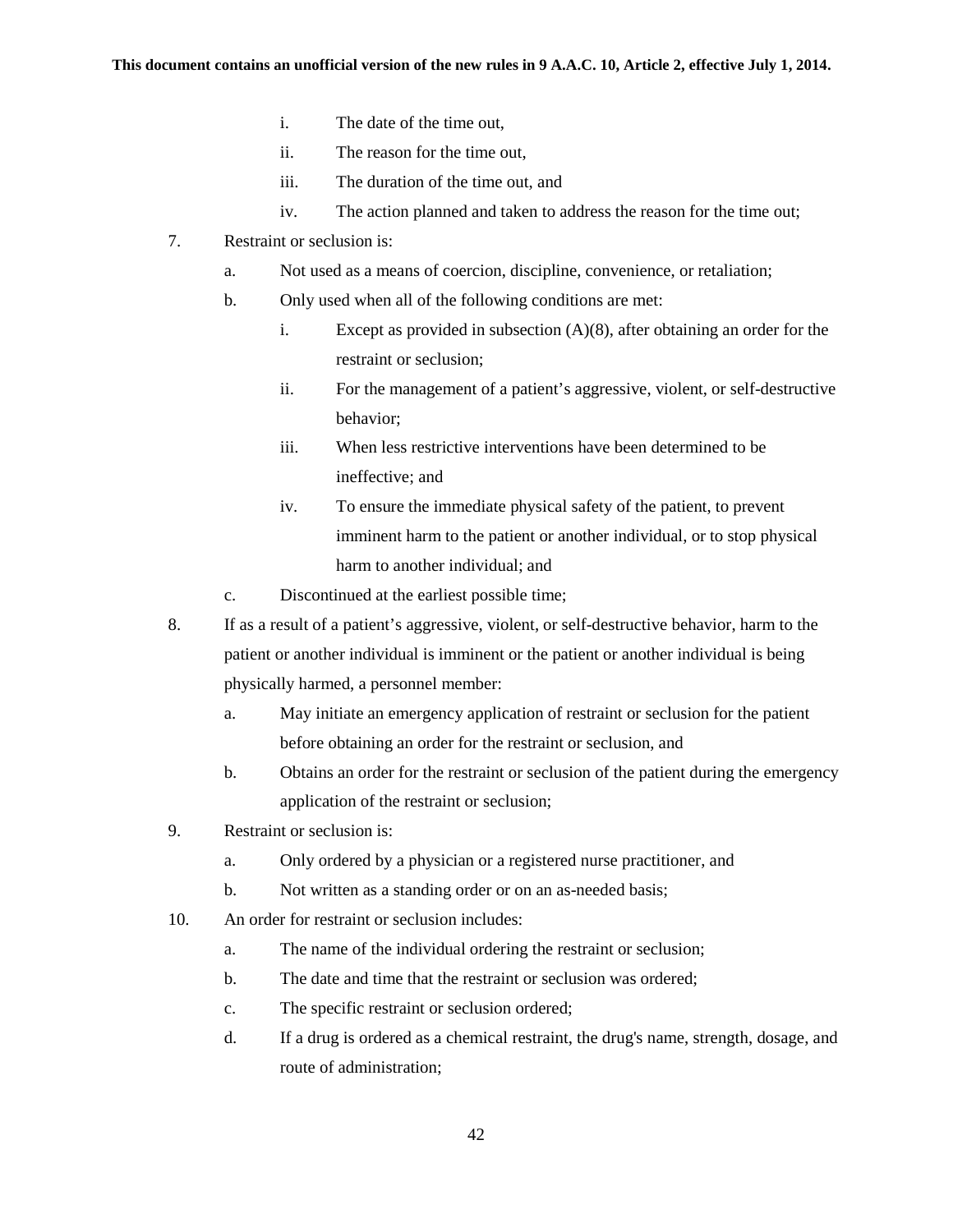- e. The specific criteria for release from restraint or seclusion without an additional order; and
- f. The maximum duration authorized for the restraint or seclusion;
- 11. An order for restraint or seclusion is limited to the duration of the emergency situation and does not exceed:
	- a. Four continuous hours for a patient who is 18 years of age or older,
	- b. Two continuous hours for a patient who is between the ages of nine and 17 years of age, or
	- c. One continuous hour for a patient who is younger than nine years of age;
- 12. If restraint and seclusion are used on a patient simultaneously, the patient receives continuous:
	- a. Face-to-face monitoring by a medical staff member or personnel member, or
	- b. Video and audio monitoring by a medical staff member or personnel member who is in close proximity to the patient;
- 13. If an order for restraint or seclusion of a patient is not provided by a medical practitioner coordinating the patient's medical services, the medical practitioner is notified as soon as possible;
- 14. A medical staff member or personnel member does not participate in restraint or seclusion, monitor a patient during restraint or seclusion, or evaluate a patient after restraint or seclusion until the medical staff member or personnel member completes education and training that:
	- a. Includes:
		- i. Techniques to identify medical staff member, personnel member, and patient behaviors; events; and environmental factors that may trigger circumstances that require restraint or seclusion;
		- ii. The use of nonphysical intervention skills, such as de-escalation, mediation, conflict resolution, active listening, and verbal and observational methods;
		- iii. Techniques for identifying the least restrictive intervention based on an assessment of the patient's medical or behavioral health condition;
		- iv. The safe use of restraint and the safe use of seclusion, including training in how to recognize and respond to signs of physical and psychological distress in a patient who is restrained or secluded;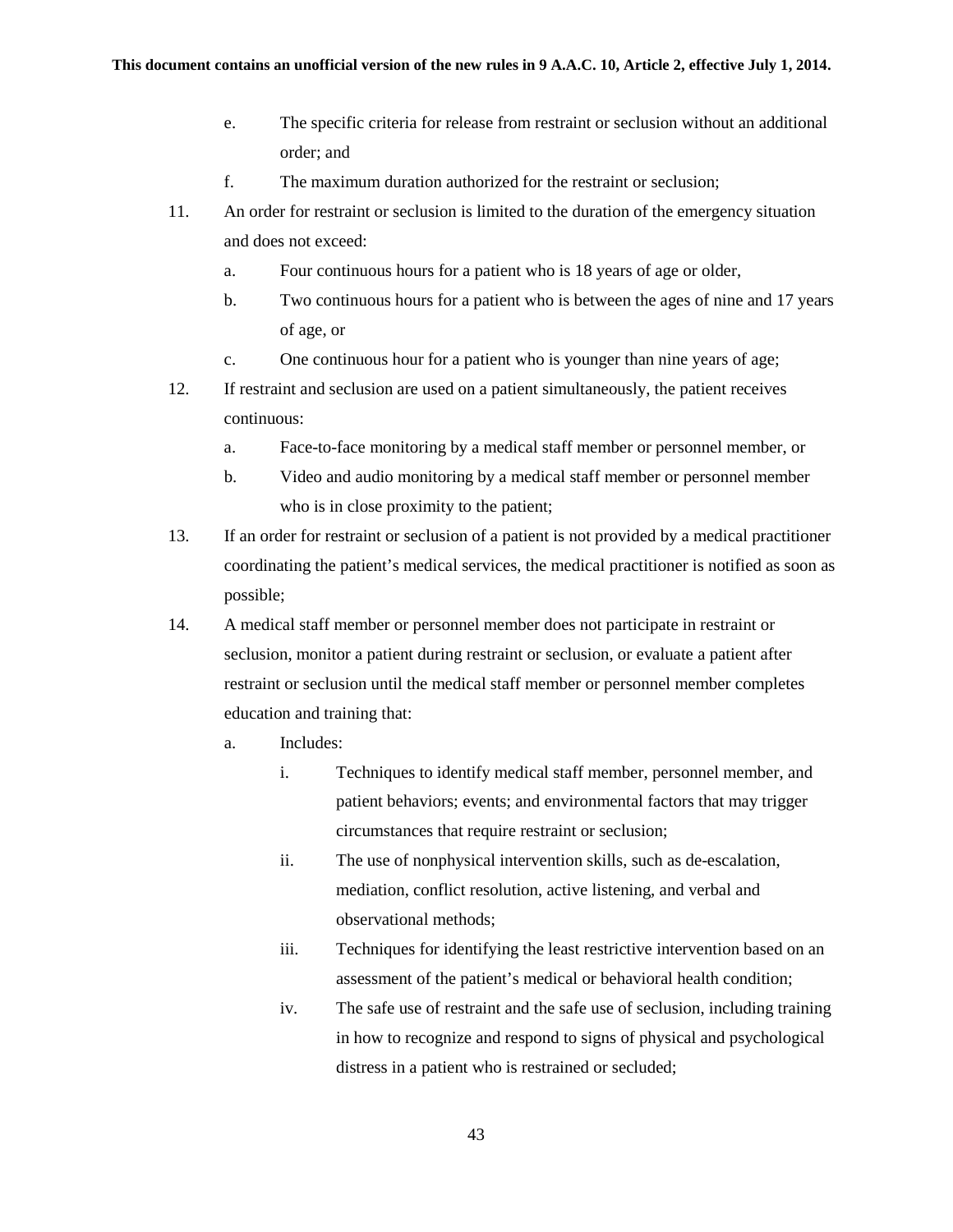- v. Clinical identification of specific behavioral changes that indicate that the restraint or seclusion is no longer necessary;
- vi. Monitoring and assessing a patient while the patient is in restraint or seclusion according to policies and procedures; and
- vii. Training exercises in which medical staff members and personnel members successfully demonstrate the techniques that the medical staff members and personnel members have learned for managing emergency situations; and
- b. Is provided by individuals qualified according to policies and procedures;
- 15. When a patient is placed in restraint or seclusion:
	- a. The restraint or seclusion is conducted according to policies and procedures;
	- b. The restraint or seclusion is proportionate and appropriate to the severity of the patient's behavior and the patient's:
		- i. Chronological and developmental age;
		- ii. Size;
		- iii. Gender;
		- iv. Physical condition;
		- v. Medical condition;
		- vi. Psychiatric condition; and
		- vii. Personal history, including any history of physical or sexual abuse;
	- c. The physician or registered nurse practitioner who ordered the restraint or seclusion is available for consultation throughout the duration of the restraint or seclusion;
	- d. A patient is monitored and assessed according to policies and procedures;
	- e. A physician or other health professional authorized by policies and procedures assesses the patient within one hour after the patient is placed in the restraint or seclusion and determines:
		- i. The patient's current behavior,
		- ii. The patient's reaction to the restraint or seclusion used,
		- iii. The patient's medical and behavioral condition, and
		- iv. Whether to continue or terminate the restraint or seclusion;
	- f. The patient is given the opportunity:
		- i. To eat during mealtime, and
		- ii. To use the toilet; and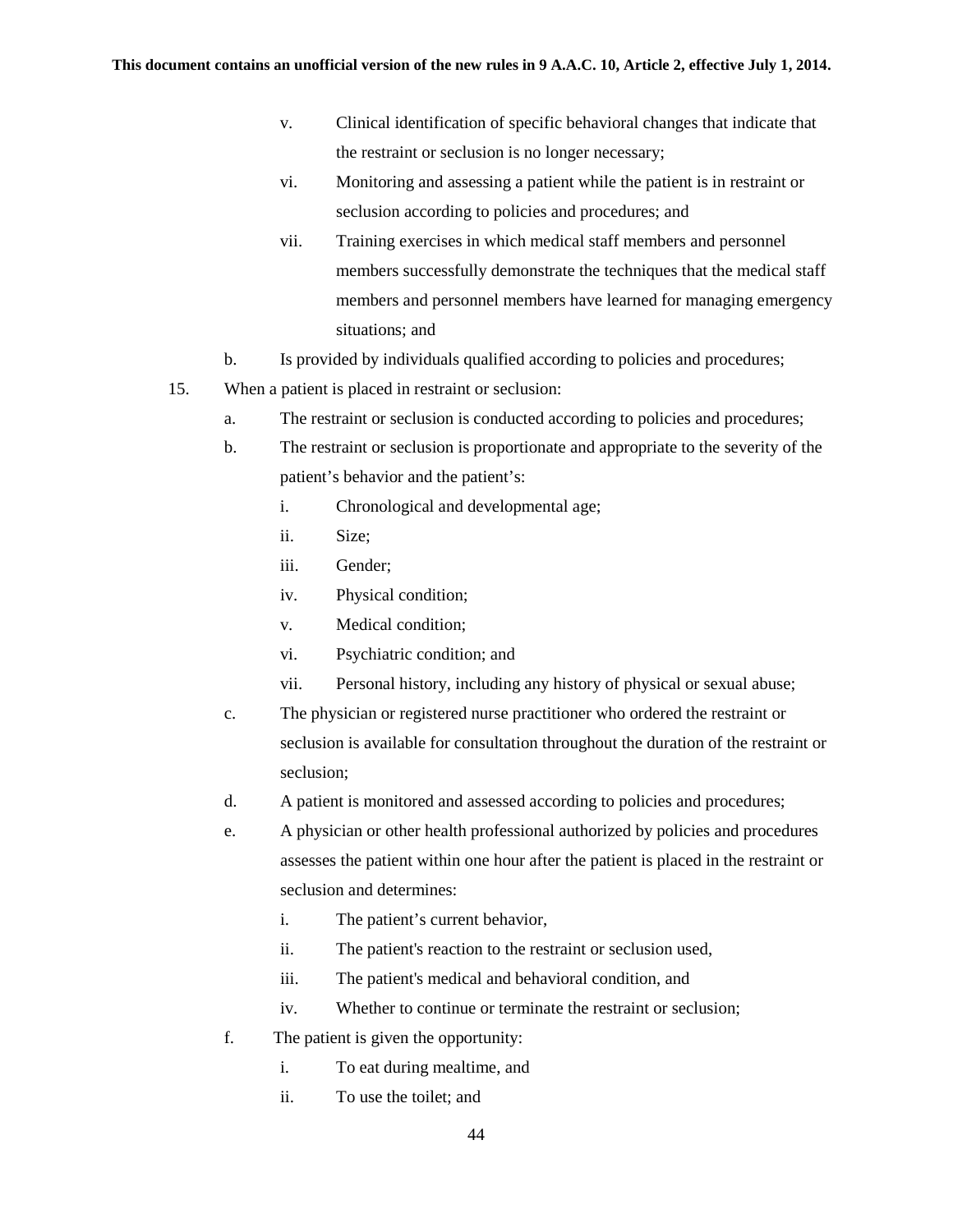- g. The restraint or seclusion is discontinued at the earliest possible time, regardless of the length of time identified in the order;
- 16. If a patient is placed in seclusion, the room used for seclusion:
	- a. Is approved for use as a seclusion room by the Department under R9-10-104;
	- b. Is not used as a patient's bedroom or a sleeping area;
	- c. Allows full view of the patient in all areas of the room;
	- d. Is free of hazards, such as unprotected light fixtures or electrical outlets;
	- e. Contains at least 60 square feet of floor space; and
	- f. Except as provided in subsection (A)(17), contains a non-adjustable bed that:
		- i. Consists of a mattress on a solid platform that is:
			- (1) Constructed of a durable, non-hazardous material; and
			- (2) Raised off of the floor;
		- ii. Does not have wire springs or a storage drawer; and
		- iii. Is securely anchored in place;
- 17. If a room used for seclusion does not contain a non-adjustable bed required in subsection  $(A)(16)(f)$ :
	- a. A piece of equipment is available for use in the room used for seclusion that:
		- i. Is commercially manufactured to safely and humanely restrain a patient's body;
		- ii. Provides support to the trunk and head of a patient's body;
		- iii. Provides restraint to the trunk of a patient's body;
		- iv. Is able to restrict movement of a patient's arms, legs, trunk, and head;
		- v. Allows a patient's body to recline; and
		- vi. Does not inflict harm on a patient's body; and
	- b. Documentation of the manufacturer's specifications for the piece of equipment in subsection  $(A)(17)(a)$  is maintained;
- 18. A seclusion room may be used for services or activities other than seclusion if:
	- a. A sign stating the service or activity scheduled or being provided in the room is conspicuously posted outside the room;
	- b. No permanent equipment other than the bed required in subsection  $(A)(16)(f)$  is in the room;
	- c. Policies and procedures are established, documented, and implemented that:
		- i. Delineate which services or activities other than seclusion may be provided in the room,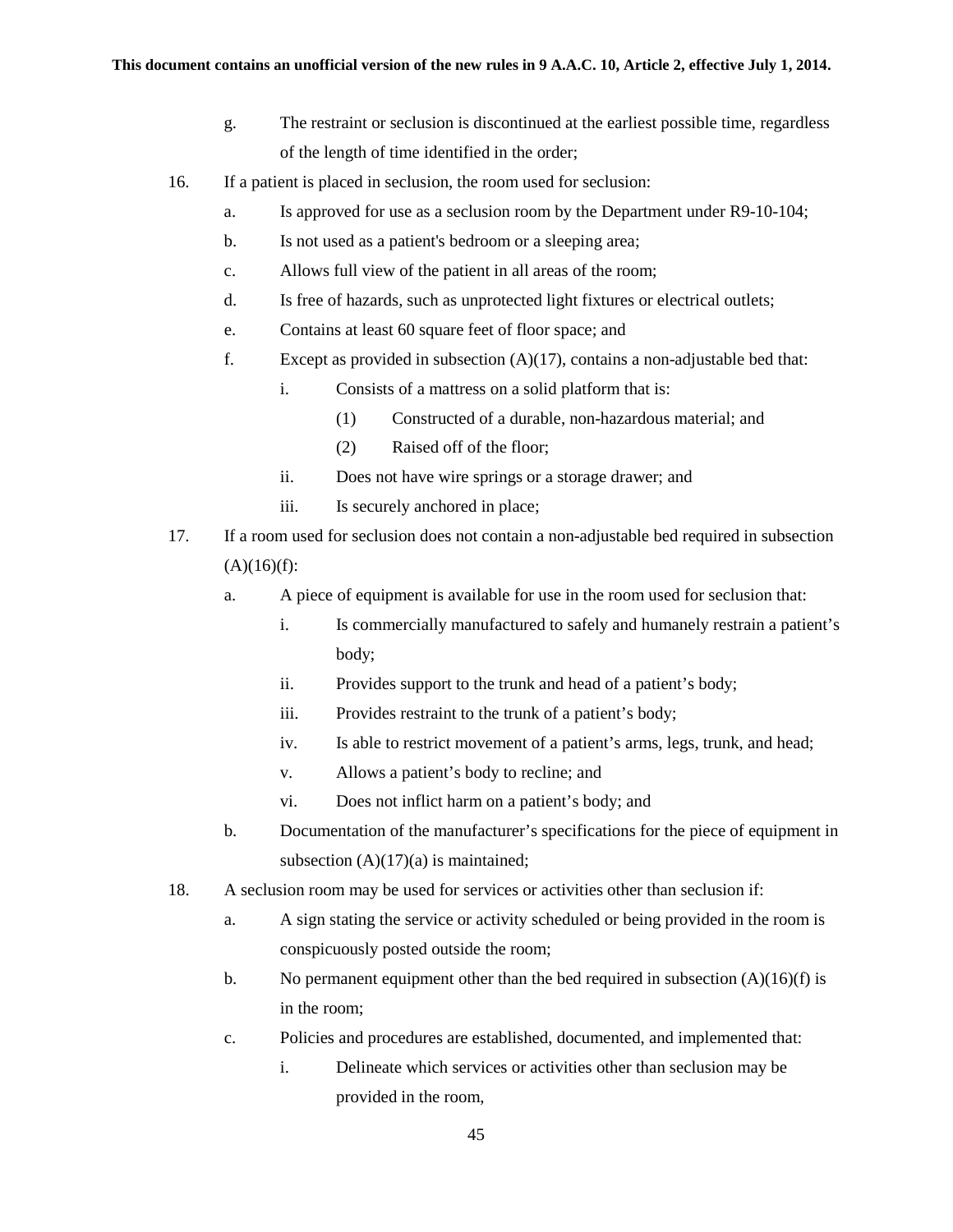- ii. List what types of equipment or supplies may be placed in the room for the delineated services, and
- iii. Provide for the prompt removal of equipment and supplies from the room before the room is used for seclusion; and
- d. The sign required in subsection  $(A)(18)(a)$  and equipment and supplies in the room, other than the bed required in subsection  $(A)(16)(f)$ , are removed before a patient is placed in seclusion in the room;
- 19. A medical staff member or personnel member documents the following information in a patient's medical record before the end of the shift in which the patient is placed in restraint or seclusion or, if the patient's restraint or seclusion does not end during the shift in which it began, during the shift in which the patient's restraint or seclusion ends:
	- a. The emergency situation that required the patient to be restrained or put in seclusion;
	- b. The times the patient's restraint or seclusion actually began and ended;
	- c. The time of the face-to-face assessment required in subsection  $(A)(12)(a)$ ;
	- d. The monitoring required in subsection  $(A)(12)(b)$  or  $(15)(d)$ , as applicable;
	- e. The times the patient was given the opportunity to eat or use the toilet according to subsection  $(A)(15)(f)$ ; and
	- f. The names of the medical staff members and personnel members with direct patient contact while the patient was in the restraint or seclusion; and
- 20. If an emergency situation continues beyond the time limit of an order for restraint or seclusion, the order is renewed according to policies and procedures.
- B. An administrator of a hospital that provides opioid treatment services to an outpatient shall comply with the requirements in R9-10-1020.

# **R9-10-226. Behavioral Health Observation/Stabilization Services**

An administrator of a hospital that is authorized to provide behavioral health observation/stabilizations services shall ensure that:

- 1. Behavioral health observation/stabilization services are provided according to the requirements in R9-10-1012, and
- 2. Restraint and seclusion are provided according to the requirements for restraint and seclusion in R9-10-225.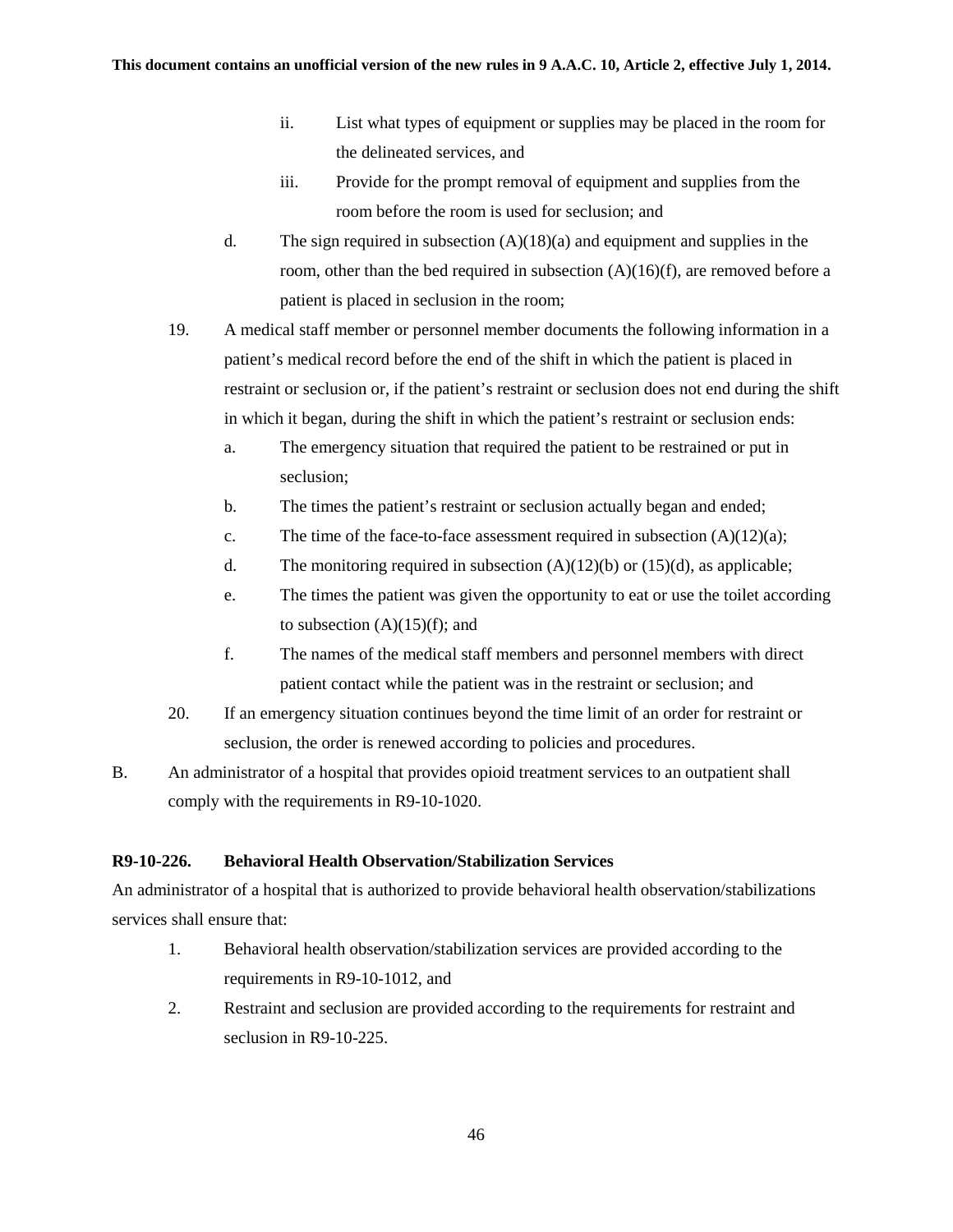## **R9-10-227. Rehabilitation Services**

An administrator shall ensure that:

- 1. If rehabilitation services are provided as an organized service, the rehabilitation services are provided under the direction of an individual qualified according to policies and procedures;
- 2. Rehabilitation services are provided according to an order; and
- 3. The medical record of a patient receiving rehabilitation services includes:
	- a. An order for rehabilitation services that includes the name of the ordering individual and a referring diagnosis,
	- b. A documented care plan that is developed in coordination with the ordering individual and the individual providing the rehabilitation services,
	- c. The rehabilitation services provided,
	- d. The patient's response to the rehabilitation services, and
	- e. The authentication of the individual providing the rehabilitation services.

# **R9-10-228. Multi-organized Service Unit**

- A. A governing authority may designate the following as a multi-organized service unit:
	- 1. An adult unit that provides both intensive care services and medical and nursing services other than intensive care services,
	- 2. A pediatric unit that provides both intensive care services and medical and nursing services other than intensive care services,
	- 3. A unit that provides both perinatal services and intensive care services for obstetrical patients,
	- 4. A unit that provides both intensive care services for neonates and a continuing care nursery, or
	- 5. A unit that provides medical and nursing services to adult and pediatric patients.
- B. An administrator shall ensure that:
	- 1. For a patient in a multi-organized service unit, a medical staff member designates in the patient's medical record which organized service is to be provided to the patient;
	- 2. A multi-organized service unit is in compliance with the requirements in this Article that would apply if each organized service were offered as a single organized service unit; and
	- 3. A multi-organized service unit and each bed in the unit are in compliance with physical plant health and safety codes and standards incorporated by reference in A.A.C. R9-1- 412 for all organized services provided in the multi-organized service unit.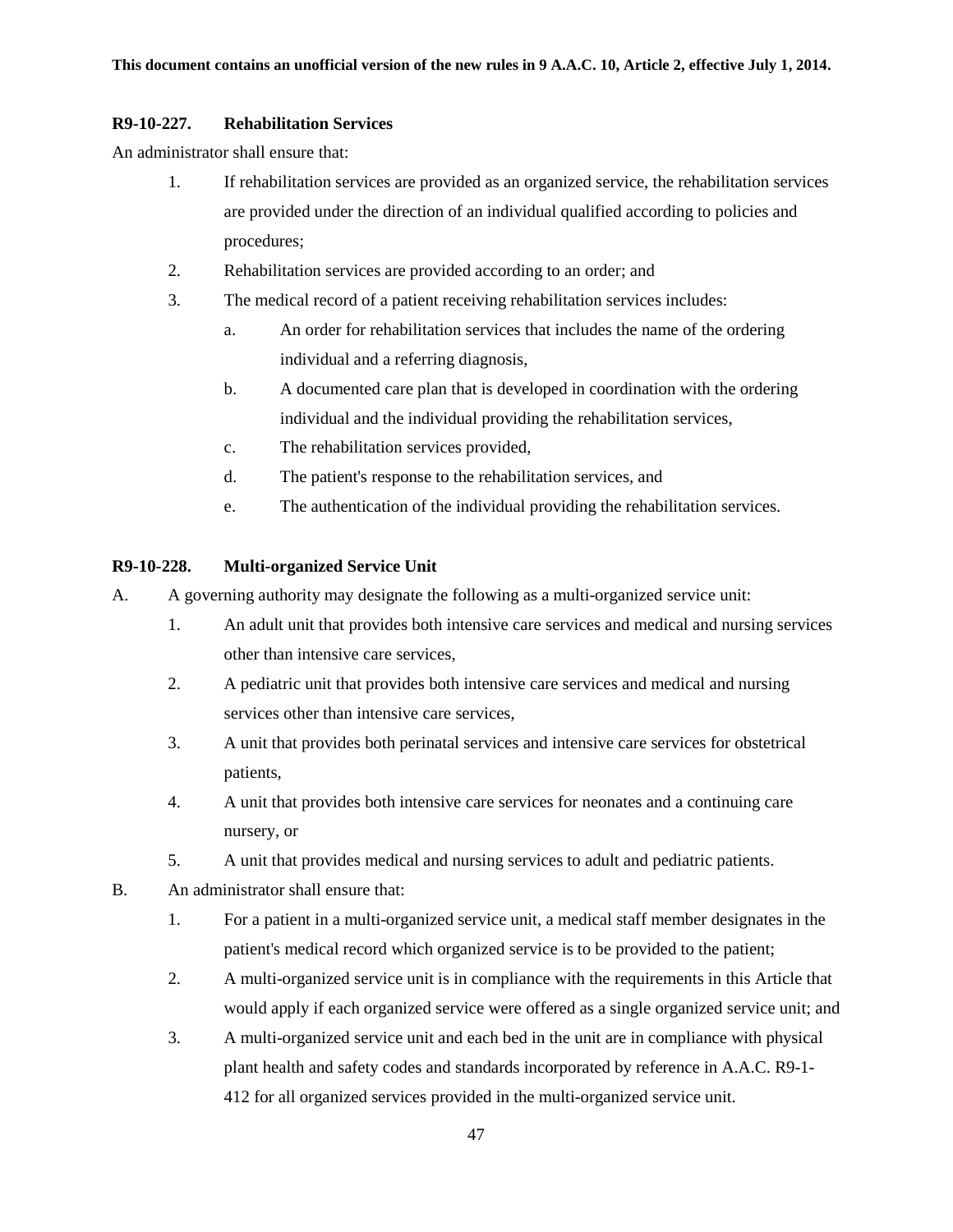#### **R9-10-229. Social Services**

An administrator of a hospital that provides social services shall ensure that:

- 1. A registered nurse or another personnel member designated according to policies and procedures coordinates social services;
- 2. If a personnel member provides social services that require a license under A.R.S. Title 32, Chapter 33, Article 5, the personnel member is licensed under A.R.S. Title 32, Chapter 33, Article 5;
- 3. A medical staff member, nurse, patient, patient's representative, or a member of the patient's family may request social services;
- 4. A personnel member providing social services participates in discharge planning as necessary to meet the needs of a patient;
- 5. The patient has privacy when communicating with a personnel member providing social services; and
- 6. Social services provided to a patient are documented in the patient's medical record and the entries are authenticated by the individual providing the social services.

### **R9-10-230. Infection Control**

An administrator shall ensure that:

- 1. An infection control program that meets the requirements of this Section is established under the direction of an individual qualified according to policies and procedures;
- 2. An infection control program has a procedure for documenting:
	- a. The collection and analysis of infection control data,
	- b. The actions taken relating to infections and communicable diseases, and
	- c. Reports of communicable diseases to the governing authority and state and county health departments;
- 3. Infection control documents are maintained for at least 12 months after the date of the document;
- 4. Policies and procedures are established, documented, and implemented:
	- a. To prevent or minimize, identify, report, and investigate infections and communicable diseases that include:
		- i. Isolating a patient;
		- ii. Sterilizing equipment and supplies;
		- iii. Maintaining and storing sterile equipment and supplies;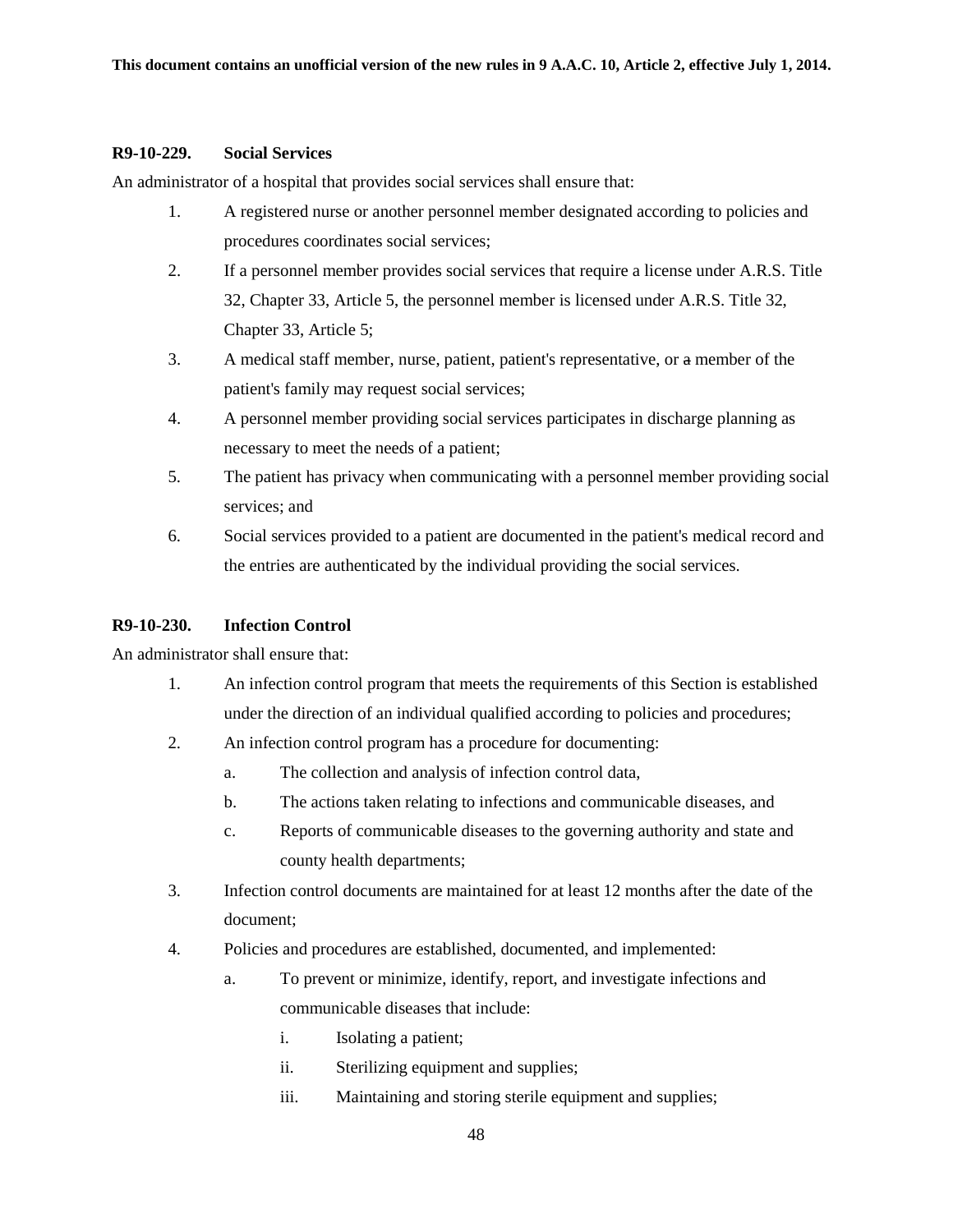- iv. Using personal protective equipment such as gowns, masks, or face protection;
- v. Disposing of biohazardous medical waste; and
- vi. Moving and processing soiled linens and clothing;
- b. That specify communicable diseases, medical conditions, or criteria that prevent an individual, a personnel member, or a medical staff member from:
	- i. Working in the hospital,
	- ii. Providing patient care, or
	- iii. Providing environmental services;
- c. That establish criteria for determining whether a medical staff member is at an increased risk of exposure to infectious tuberculosis based on:
	- i. The level of risk in the area of the hospital premises where the medical staff member practices, and
	- ii. The work that the medical staff member performs; and
- d. That establish the frequency of tuberculosis screening for an individual determined to be at an increased risk of exposure;
- 5. Tuberculosis screening is performed:
	- a. As part of a tuberculosis infection control program that complies with the Guidelines for Preventing the Transmission of *Mycobacterium tuberculosis* in Health-care Settings according to R9-10-113(2); or
	- b. Using a screening method described in R9-10-113(1), as follows:
		- i. For a personnel member, on or before the date the personnel member begins providing services at or on behalf of the hospital and at least once every 12 months thereafter or more frequently if the personnel member is determined to be at an increased risk of exposure based on the criteria in subsection  $(4)(c)$ ;
		- ii. Except as required in subsection (4)(d), for a medical staff member, at least once every 24 months; and
		- iii. For a medical staff member at an increased risk of exposure based on the criteria in subsection  $(4)(c)$ , at the frequency required by policies and procedures, but no less frequently than once every 24 months;
- 6. Soiled linen and clothing are:
	- a. Collected in a manner to minimize or prevent contamination,
	- b. Bagged at the site of use, and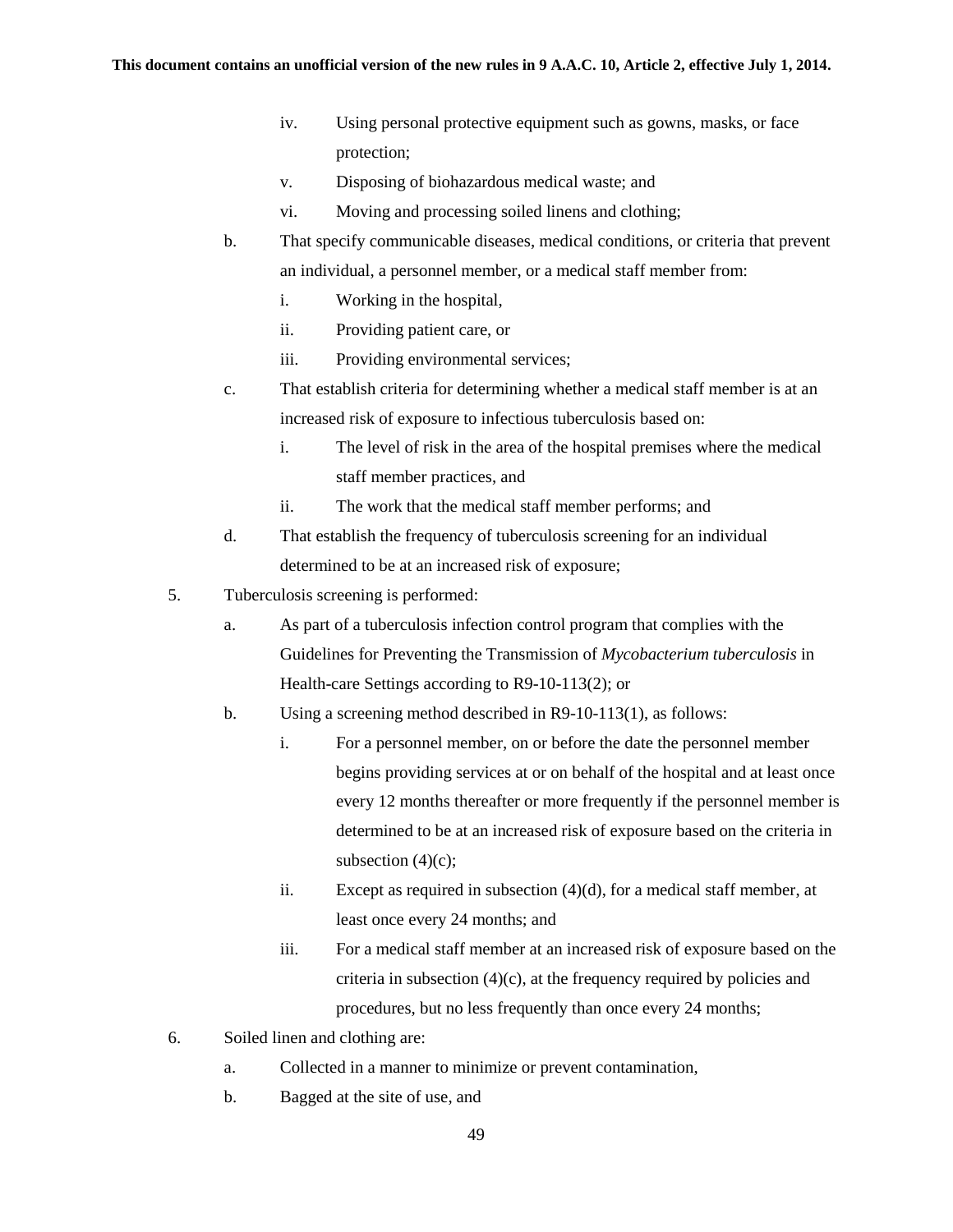- c. Maintained separate from clean linen and clothing and away from food storage, kitchen, or dining areas;
- 7. A personnel member washes hands or uses a hand disinfection product after each patient contact and after handling soiled linen, soiled clothing, or potentially infectious material;
- 8. An infection control committee is established according to policies and procedures and consists of:
	- a. At least one medical staff member,
	- b. The individual directing the infection control program, and
	- c. Other personnel identified in policies and procedures; and
- 9. The infection control committee:
	- a. Develops a plan for preventing, tracking, and controlling infections;
	- b. Reviews the type and frequency of infections and develops recommendations for improvement;
	- c. Meets and provides a quarterly written report for inclusion by the quality management program; and
	- d. Maintains a record of actions taken and minutes of meetings.

## **R9-10-231. Dietary Services**

An administrator shall ensure that:

- 1. Dietary services are provided according to 9 A.A.C. 8, Article 1;
- 2. A copy of the hospital's food establishment license or permit under 9 A.A.C. 8, Article 1, is maintained;
- 3. For a hospital that contracts with a food establishment, established in 9 A.A.C. 8, Article 1, to prepare and deliver food to the hospital, a copy of the contracted food establishment's license or permit under 9 A.A.C. 8, Article 1, is maintained;
- 4. If a hospital contracts with a food establishment to prepare and deliver food to the hospital, the hospital is able to store, refrigerate, and reheat food to meet the dietary needs of a patient;
- 5. Dietary services are provided under the direction of an individual qualified to direct the provision of dietary services according to policies and procedures;
- 6. There are personnel members on duty to meet the dietary needs of patients;
- 7. Personnel members providing dietary services are qualified to provide dietary services according to policies and procedures;
- 8. A nutrition assessment of a patient is: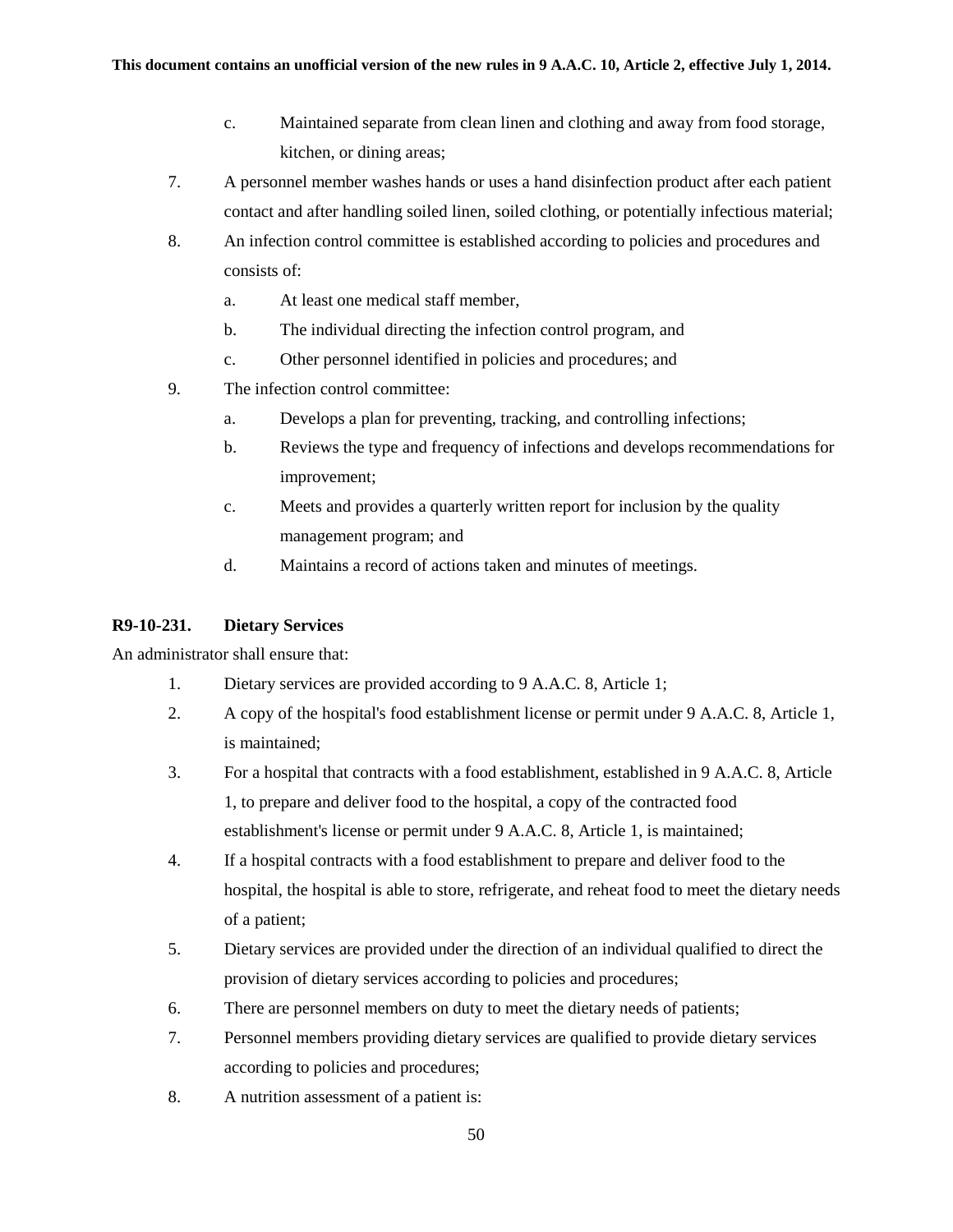- a. Performed according to policies and procedures, and
- b. Communicated to the medical practitioner coordinating the patient's medical services if the nutrition assessment reveals a specific dietary need;
- 9. A medical staff member documents an order for a diet for each patient in the patient's medical record;
- 10. A current diet manual approved by a registered dietitian is available to personnel members and medical staff members; and
- 11. A patient's dietary needs are met 24 hours a day.

### **R9-10-232. Disaster Management**

An administrator shall ensure that:

- 1. A disaster plan is developed and documented that includes:
	- a. Procedures for protecting the health and safety of patients and other individuals;
	- b. Assigned personnel responsibilities; and
	- c. Instructions for the evacuation, transport, or transfer of patients, maintenance of medical records, and arrangements to provide any other hospital services to meet the patients' needs;
- 2. A plan exists for back-up power and water supply;
- 3. A fire drill is performed on each shift at least once every three months;
- 4. A disaster drill is performed on each shift at least once every 12 months;
- 5. Documentation of a fire drill required in subsection (3) and a disaster drill required in subsection (4) includes:
	- a. The date and time of the drill;
	- b. A critique of the drill; and
	- c. Recommendations for improvement, if applicable; and
- 6. Documentation of a fire drill or a disaster drill is maintained by the hospital for at least 12 months after the date of the drill.

### **R9-10-233. Environmental Standards**

An administrator shall ensure that:

1. An individual providing environmental services who has the potential to transmit infectious tuberculosis to patients, as determined by the infection control risk assessment criteria in R9-10-230(4)(c), provides evidence of freedom from infectious tuberculosis: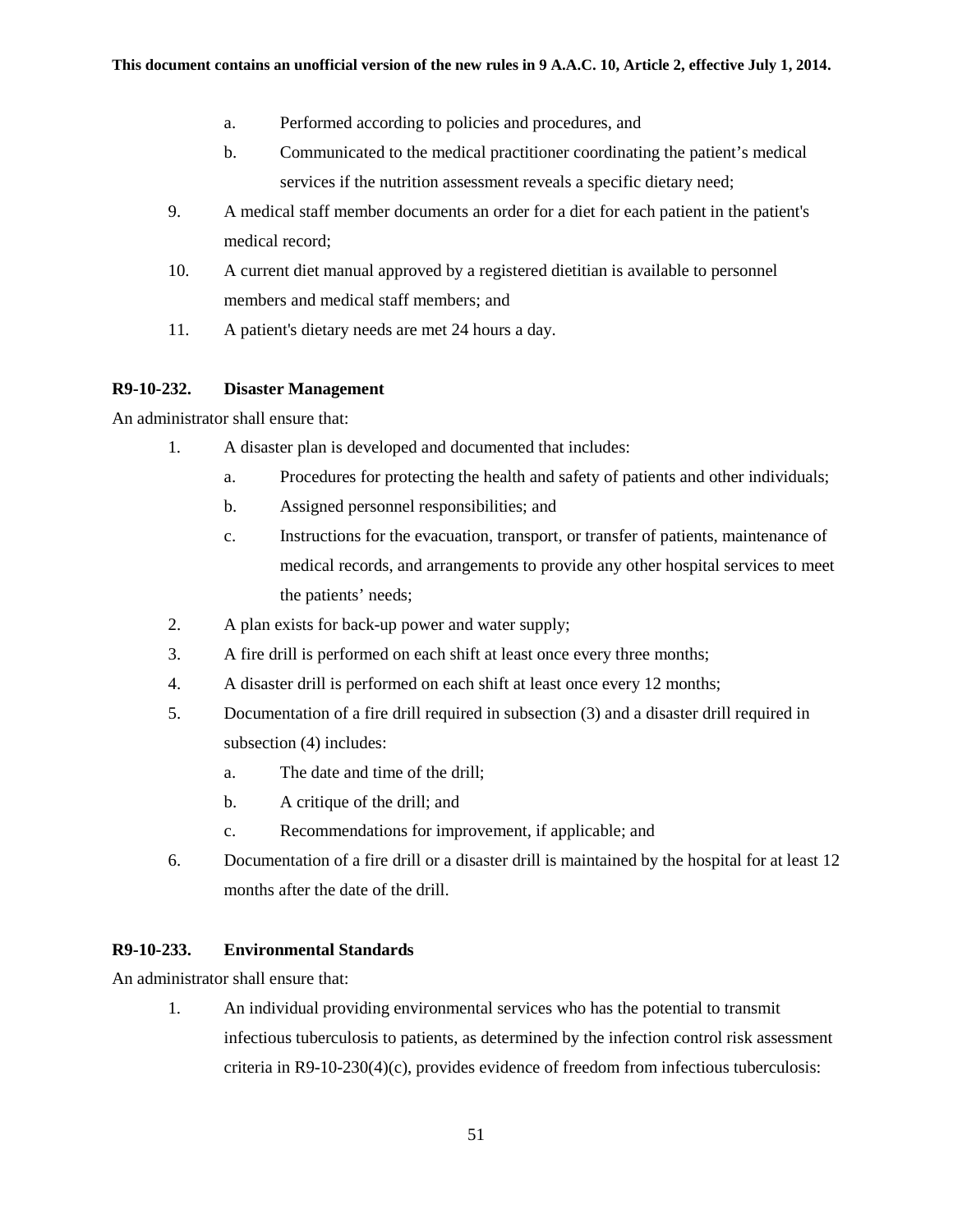- a. Using a screening method described in R9-10-113(1), on or before the date the individual begins providing environmental services at or on behalf of the hospital and at least once every 12 months thereafter; or
- b. According to R9-10-113(2);
- 2. The hospital premises and equipment are:
	- a. Cleaned and disinfected according to policies and procedures or manufacturer's instructions to prevent, minimize, and control infection or illness; and
	- b. Free from a condition or situation that may cause a patient or other individual to suffer physical injury;
- 3. A pest control program is implemented and documented;
- 4. The hospital maintains a tobacco smoke-free environment;
- 5. Biohazardous medical waste is identified, stored, and disposed of according to 18 A.A.C. 13, Article 14 and policies and procedures;
- 6. Equipment used to provide hospital services is:
	- a. Maintained in working order;
	- b. Tested and calibrated according to the manufacturer's recommendations or, if there are no manufacturer's recommendations, as specified in policies and procedures; and
	- c. Used according to the manufacturer's recommendations; and
- 7. Documentation of equipment testing, calibration, and repair is maintained for at least 12 months after the date of the testing, calibration, or repair.

### **R9-10-234. Physical Plant Standards**

- A. An administrator shall ensure that:
	- 1. A hospital complies with the applicable physical plant health and safety codes and standards incorporated by reference in A.A.C. R9-1-412 in effect on the date the hospital submitted, according to R9-10-104, an application for an approval of architectural plans and specifications for approval to the Department;
	- 2. A hospital's premises or any part of the hospital premises is not leased to or used by another person;
	- 3. A unit with inpatient beds is not used as a passageway to another health care institution; and
	- 4. A hospital's premises are not licensed as more than one health care institution.
- B. An administrator shall: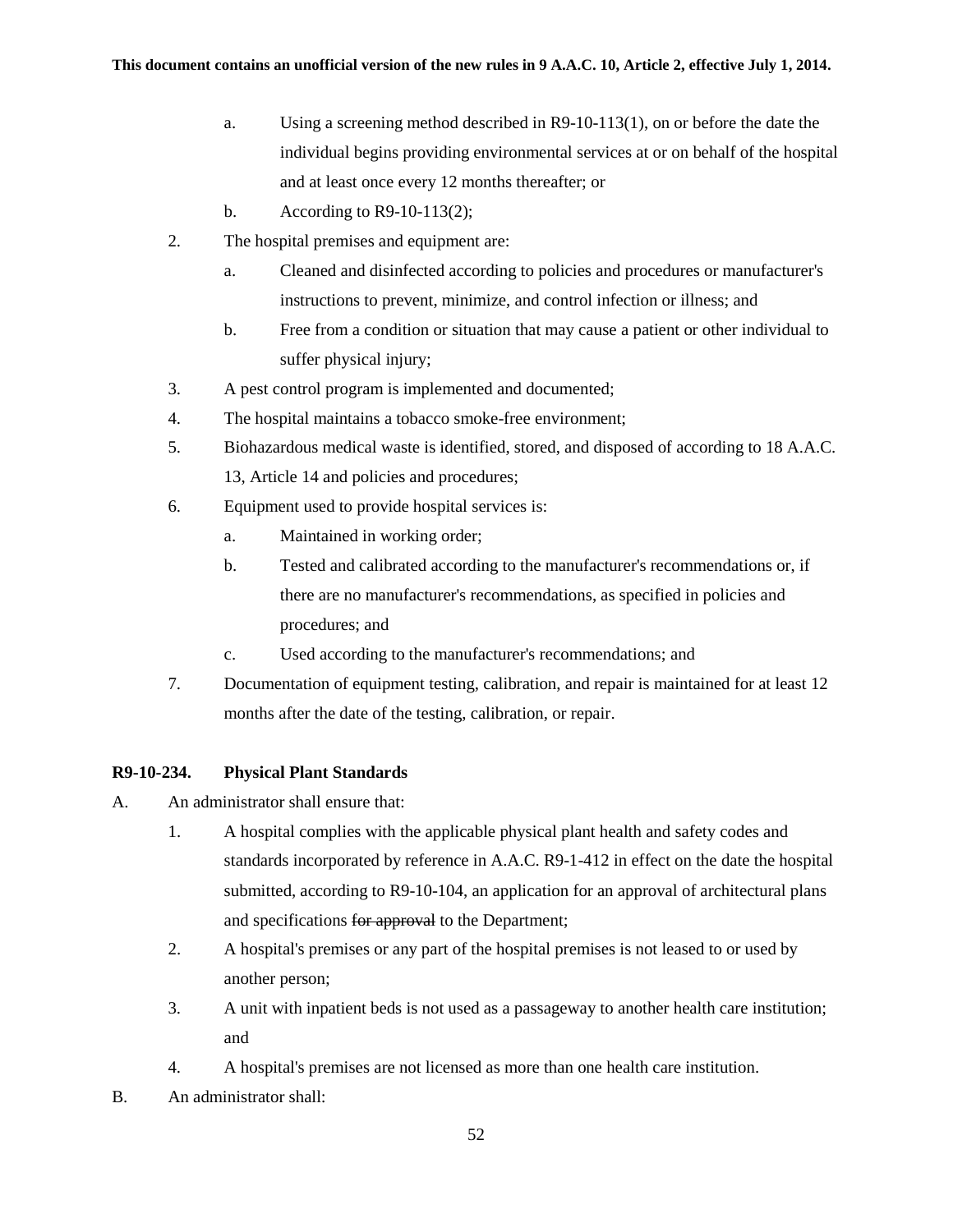- 1. Obtain a fire inspection conducted according to the time-frame established by the local fire department or the State Fire Marshal,
- 2. Make any repairs or corrections stated on the inspection report, and
- 3. Maintain documentation of a current fire inspection report.

### **R9-10-235. Administrative Separation**

- A. In addition to the definitions in A.R.S. § 36-401, R9-10-101, and R9-10-201, the following definition applies in this Section:
	- 1. "Administrative separation" means the temporary isolation of a patient for the purpose of preserving the integrity of evidence during the course of a criminal investigation or for a situation where not isolating the patient presents a risk of serious harm to other individuals or a serious risk to the safety or security of a hospital.
- B. Only a hospital established according to A.R.S. § 36-202 may use administrative separation.
- C. An administrator appointed according to A.R.S. § 36-205 shall ensure that:
	- 1. Administrative separation:
		- a. Is only used for a patient admitted to the hospital pursuant to a criminal court order; and
		- b. Is not used:
			- i. In conjunction with a restraint,
			- ii. As a method to manage behaviors, or
			- iii. If prohibited by law; and
	- 2. Policies and procedures are established, documented, and implemented for administrative separation that:
		- a. Include the process and criteria for requesting an administrative separation;
		- b. Include the process and deadlines for approving a request for an administrative separation;
		- c. Cover patient notification of the right to appeal the administrative separation and to file a complaint;
		- d. Include the process for providing a patient access to:
			- i. Incoming mail, and
			- ii. An advocate or legal representative;
		- e. Include the process for providing treatment to a patient while in administrative separation;
		- f. Include the process for establishing investigative goals; and